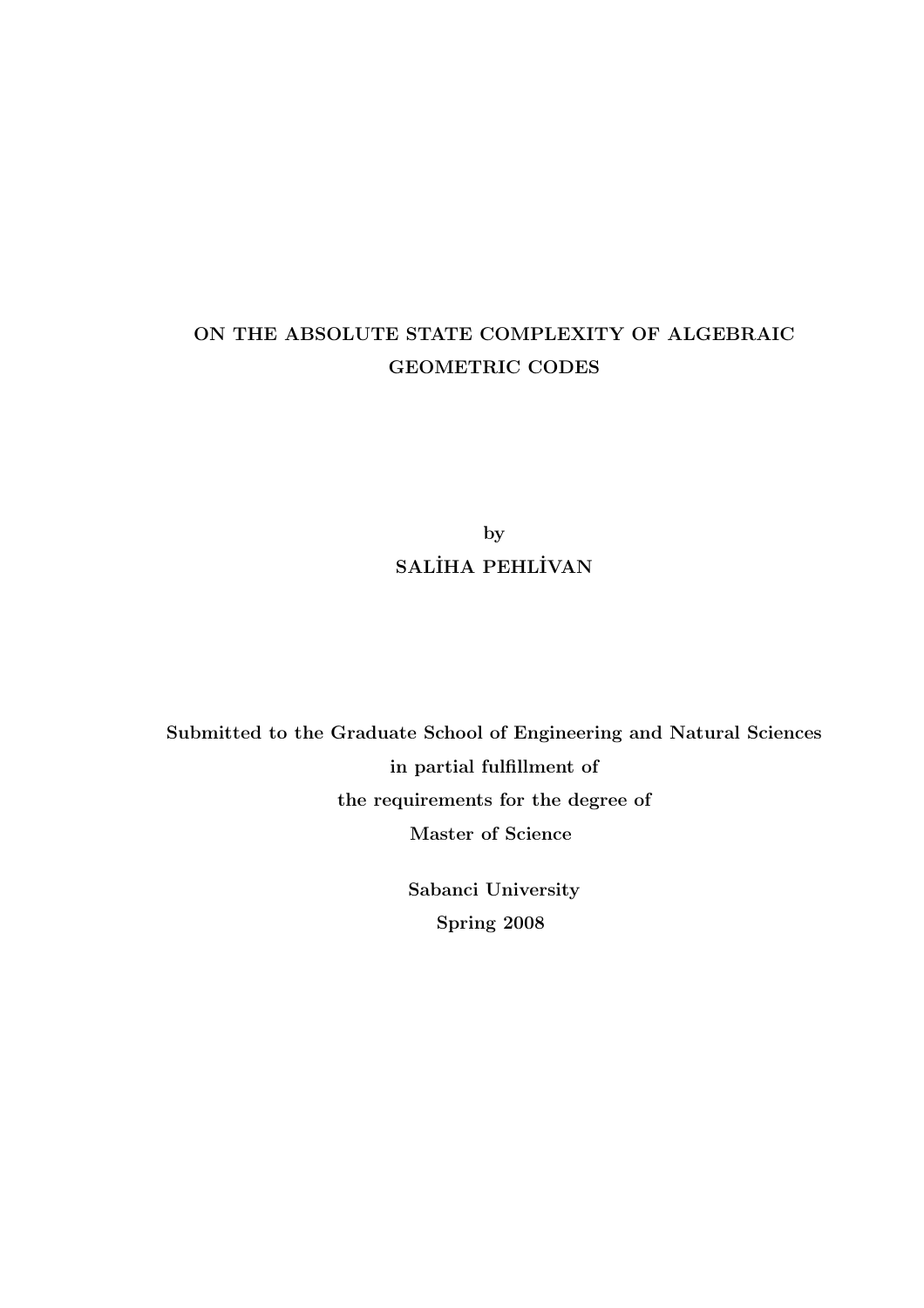# ON THE ABSOLUTE STATE COMPLEXITY OF ALGEBRAIC GEOMETRIC **CODES**

APPROVED BY

| Assist. Prof. Cem Güneri<br>(Thesis Supervisor) |  |
|-------------------------------------------------|--|
| Prof. Dr. Alev Topuzoğlu                        |  |
|                                                 |  |
|                                                 |  |
| Assoc. Prof. Erkay Savaş                        |  |

DATE OF APPROVAL: June 30, 2008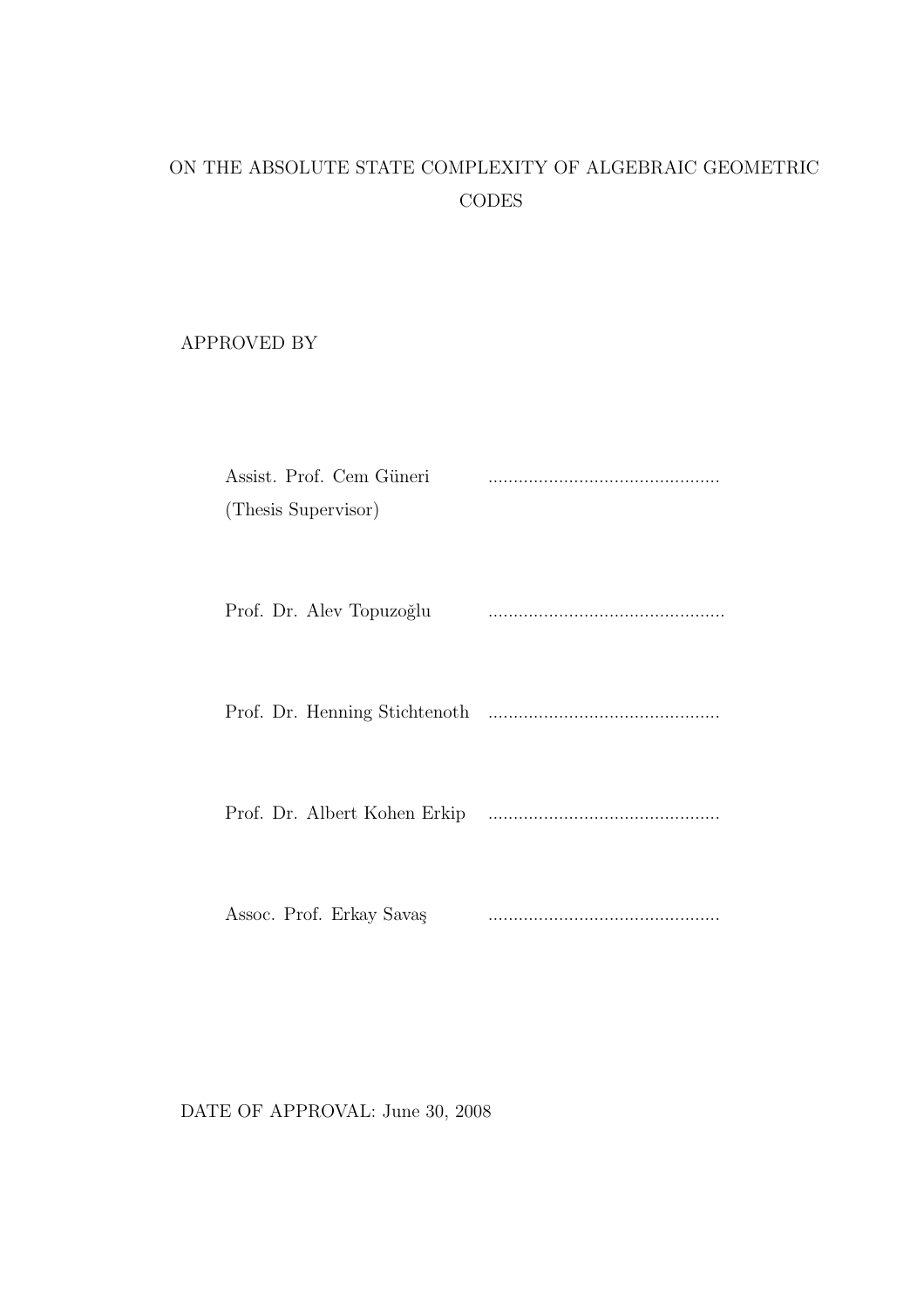$\bigodot$  Saliha Pehlivan $~2008$ All Rights Reserved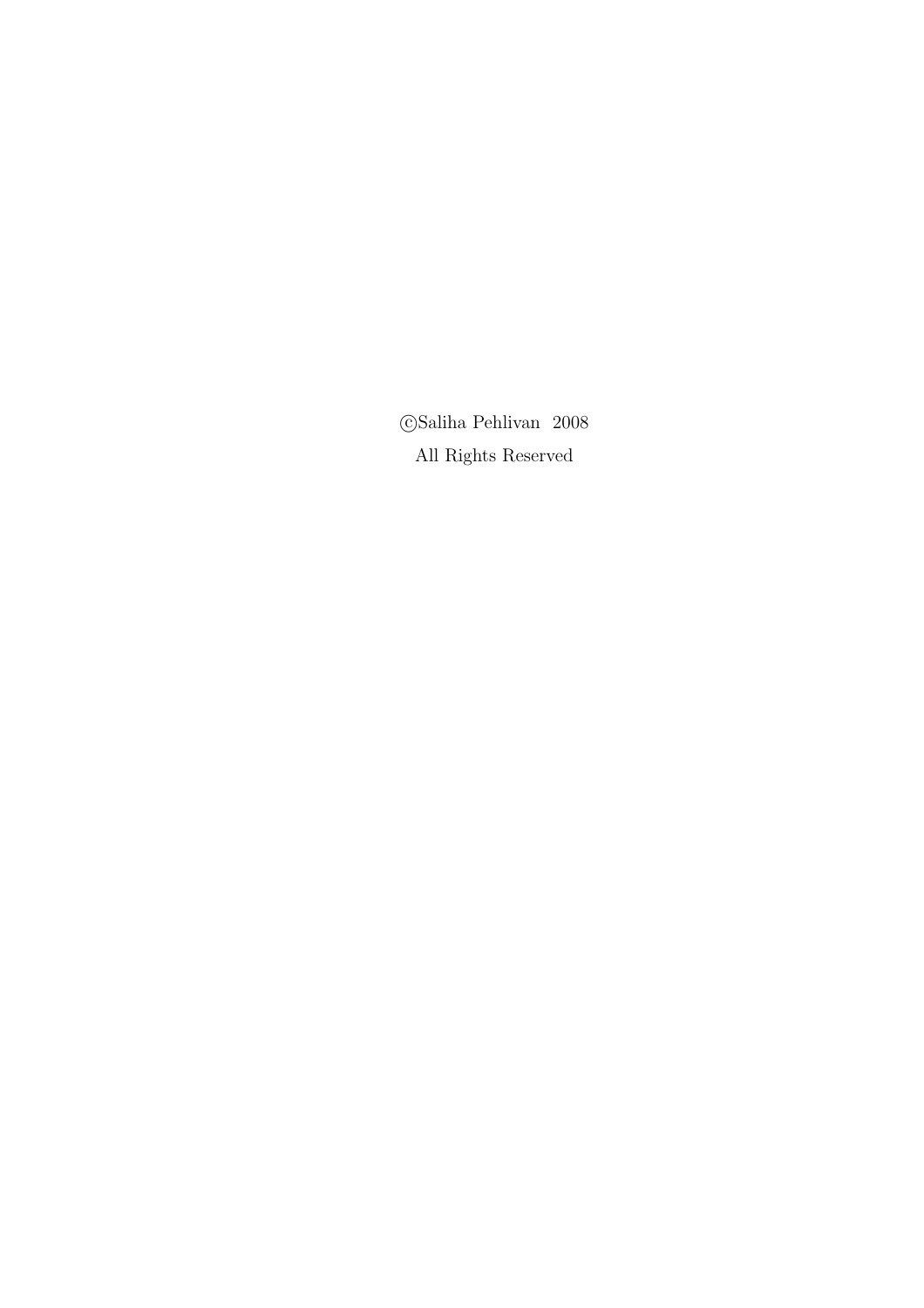Aileme...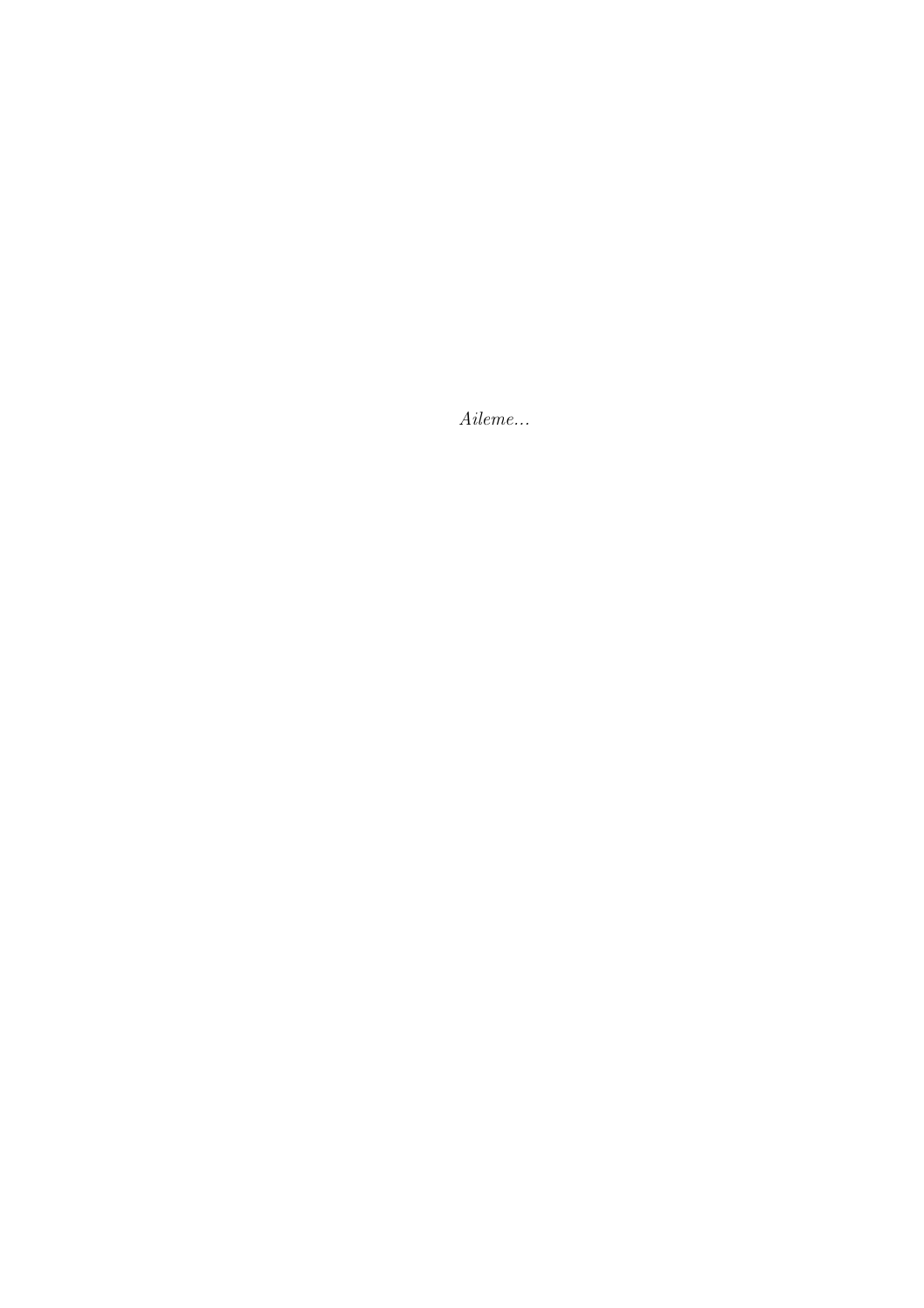## Acknowledgements

I would like to express my gratitude and deepest regards to my supervisor Assist. Prof. Cem Güneri for his motivation, guidance and encouragement throughout this thesis.

I also would like to thank all my friends for their invaluable friendship and encouragement.

My special thanks to my family for their endless support in every step I take throughout my life.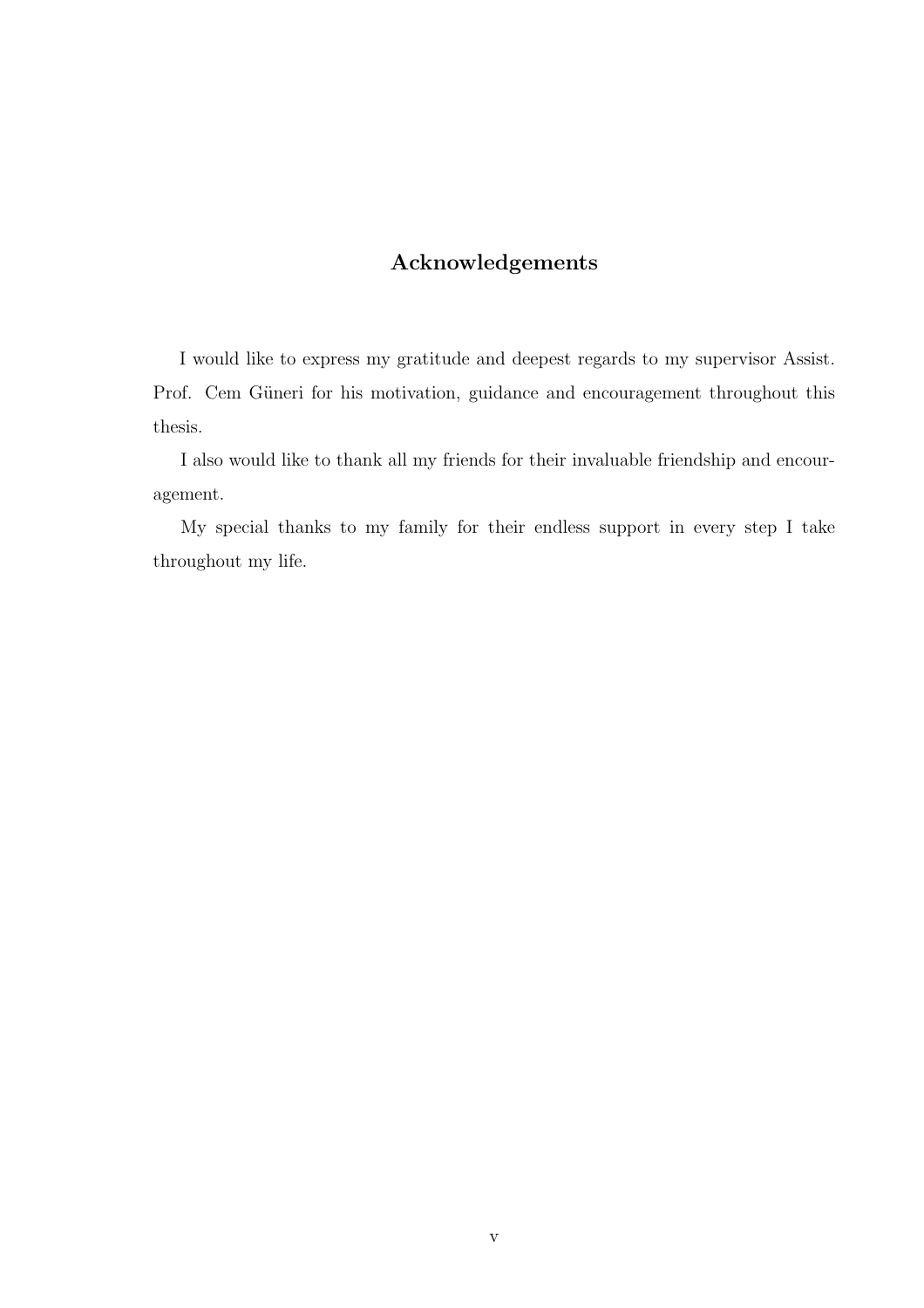## ON THE ABSOLUTE STATE COMPLEXITY OF ALGEBRAIC GEOMETRIC **CODES**

Saliha Pehlivan

Mathematics, Master of Science Thesis, 2008

Thesis Supervisor: Assist. Prof. Cem Güneri

Keywords: trellis of a code, absolute state complexity, algebraic geometric code, function field, gonality.

## Abstract

A trellis of a code is a labeled directed graph whose paths from the initial to the terminal state correspond to the codewords. The main interest in trellises is due to their applications in the decoding of convolutional and block codes.

The absolute state complexity of a linear code  $C$  is defined in terms of the number of vertices in the minimal trellises of all codes in the permutation equivalence class of C. In this thesis, we investigate the absolute state complexity of algebraic geometric codes. We illustrate lower bounds which, together with the well-known Wolf upper bound, give a good idea about the possible values of the absolute state complexities of algebraic geometric codes. A key role in the analysis is played by the gonality sequence of the function field that is used in code construction.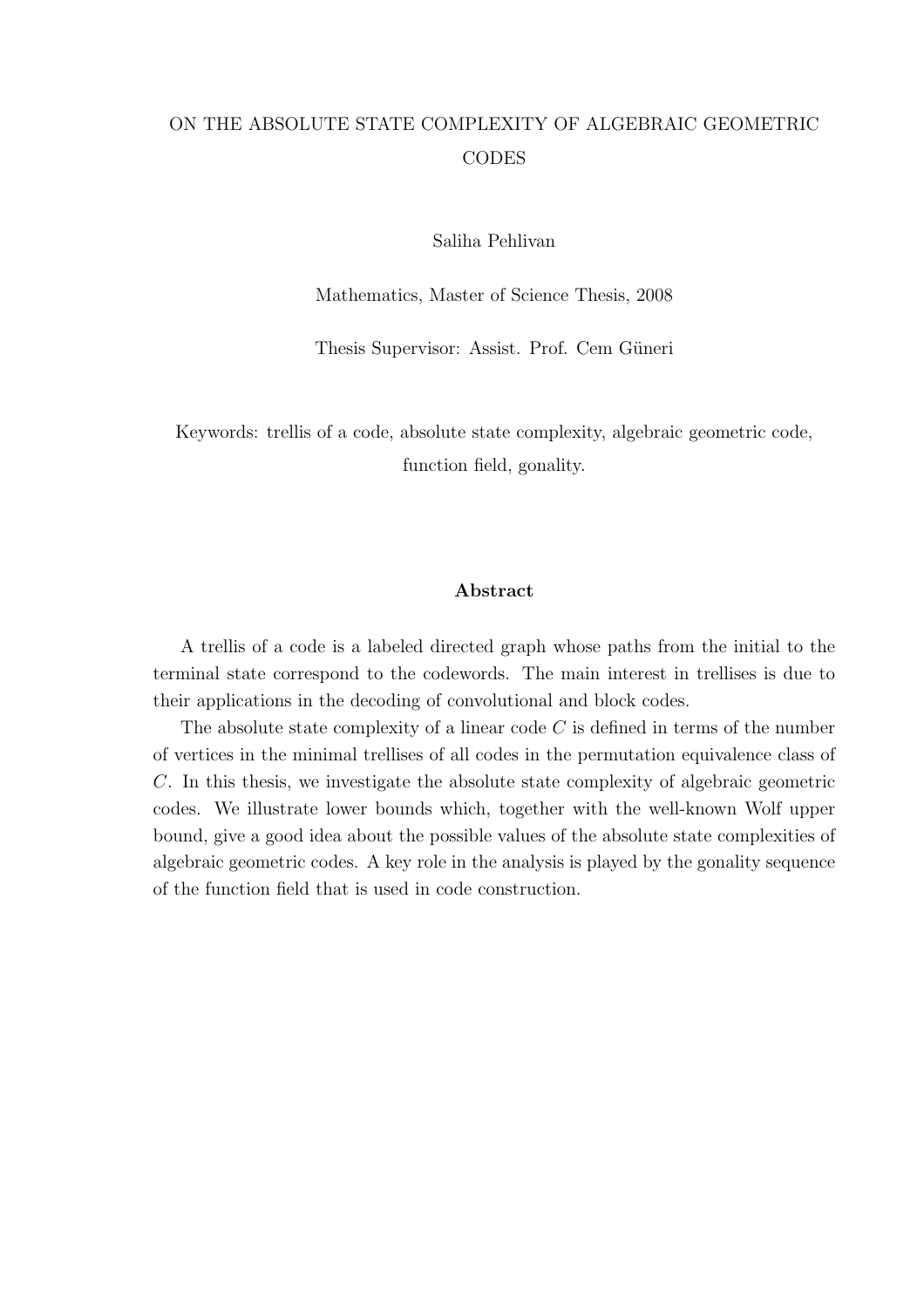## CEB˙IRSEL GEOMETR˙I KODLARININ MUTLAK DURUM KARMASIKLIGI **ÜZERINE**

Saliha Pehlivan

Matematik, Yüksek Lisans Tezi, 2008

Tez Danışmanı: Yard. Doç Dr. Cem Güneri

Anahtar Kelimeler: kod kafesi, mutlak durum karmaşıklığı, cebirsel geometri kodu, fonksiyon cismi, gonalite.

## $Özet$

Başlangıç ve bitiş durumları arasındaki yolları bir kodun elemanlarına denk gelen etiketlenmiş yönlü çizgeye o kodun kafesi denir. Kafesler, evrişimli ve blok kodların çözümlemelerindeki uygulamaları sebebiyle ilgi uyandıran konulardır.

Doğrusal bir kodun mutlak durum karmaşıklığı, o kodun permütasyon denklik sınıfındaki tüm kodların minimal kafeslerindeki köşe sayıları cinsinden tanımlanır. Bu tezde cebirsel geometri kodlarının mutlak durum karmaşıklığı araştırılmıştır. İyi bilinen Wolf üst sınırıyla birlikte cebirsel geometri kodlarının mutlak durum karmaşıklığının alabileceği değerleri anlamamıza yarayan alt sınırlar gösterilmiştir. Yapılan analizlerde kod inşasında kullanılan fonksiyon cisminin gonalite dizisi önemli bir rol oynamıştır.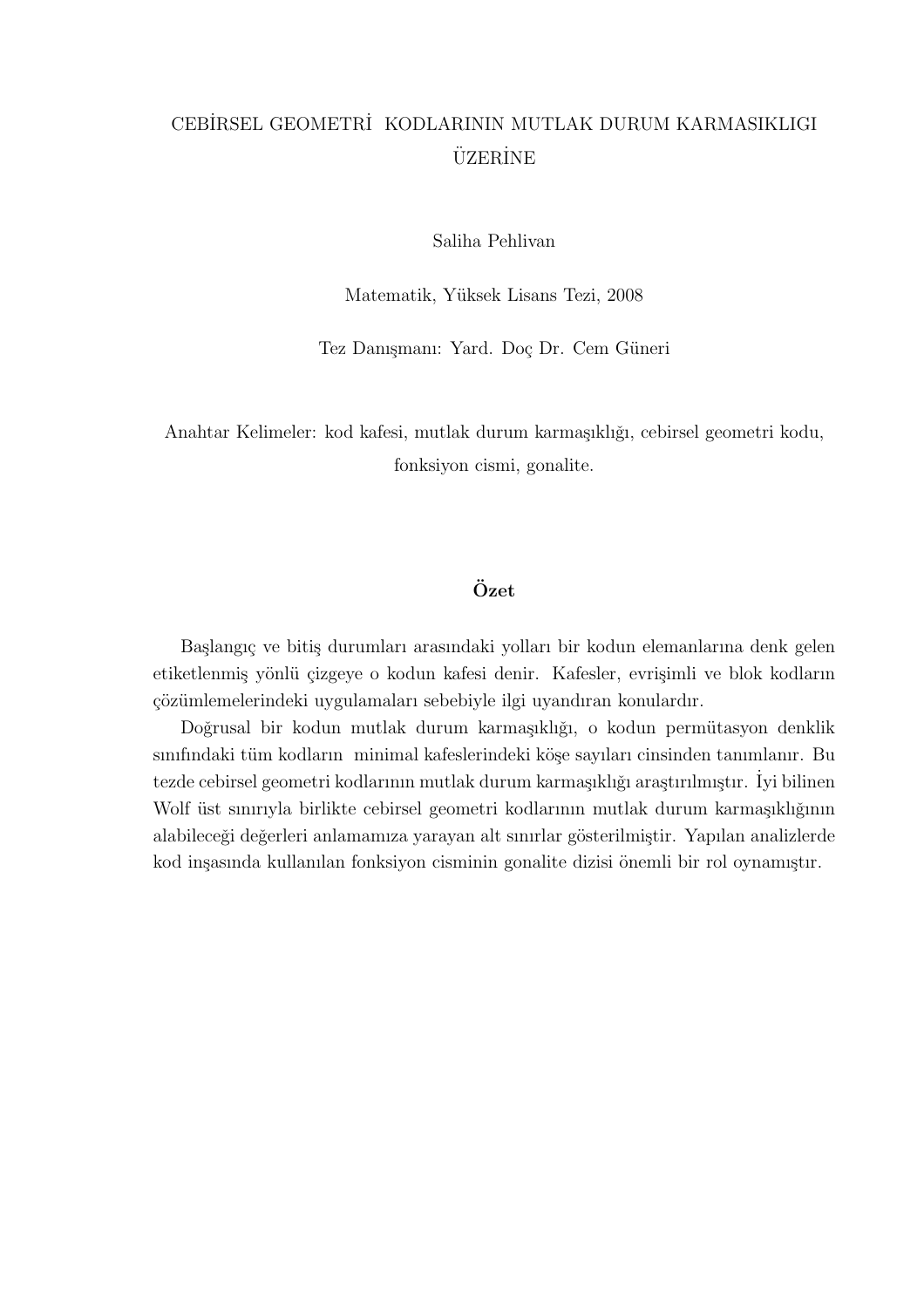# **Contents**

|              |      | Acknowledgements                                  | V              |
|--------------|------|---------------------------------------------------|----------------|
|              |      | Abstract                                          | vi             |
|              | Özet |                                                   | vii            |
| $\mathbf{1}$ |      | TRELLIS STATE COMPLEXITY OF LINEAR CODES          | $\mathbf{1}$   |
|              | 1.1  |                                                   | $\mathbf{1}$   |
|              | 1.2  |                                                   | $\overline{5}$ |
|              | 1.3  |                                                   | 10             |
|              | 1.4  |                                                   | 14             |
| $\mathbf{2}$ |      | A GOPPA-LIKE BOUND ON THE ABSOLUTE STATE COMPLEX- |                |
|              |      | <b>ITY OF AG CODES</b>                            | 19             |
|              | 2.1  | Algebraic Geometric Codes                         | 19             |
|              | 2.2  | Gonality Sequence of Algebraic Function Fields    | 20             |
|              | 2.3  | A Goppa-like Bound on the ASC of AG Codes         | 24             |
|              | 2.4  | Further Lower Bounds on the ASC of AG Codes       | 28             |
| 3            |      | IMPROVEMENTS FOR A CLASS OF AG CODES              | 33             |
|              | 3.1  |                                                   | 33             |
|              | 3.2  | An Improvement on the ASC of Hermitian Codes      | 39             |
|              |      | <b>Bibliography</b>                               | 44             |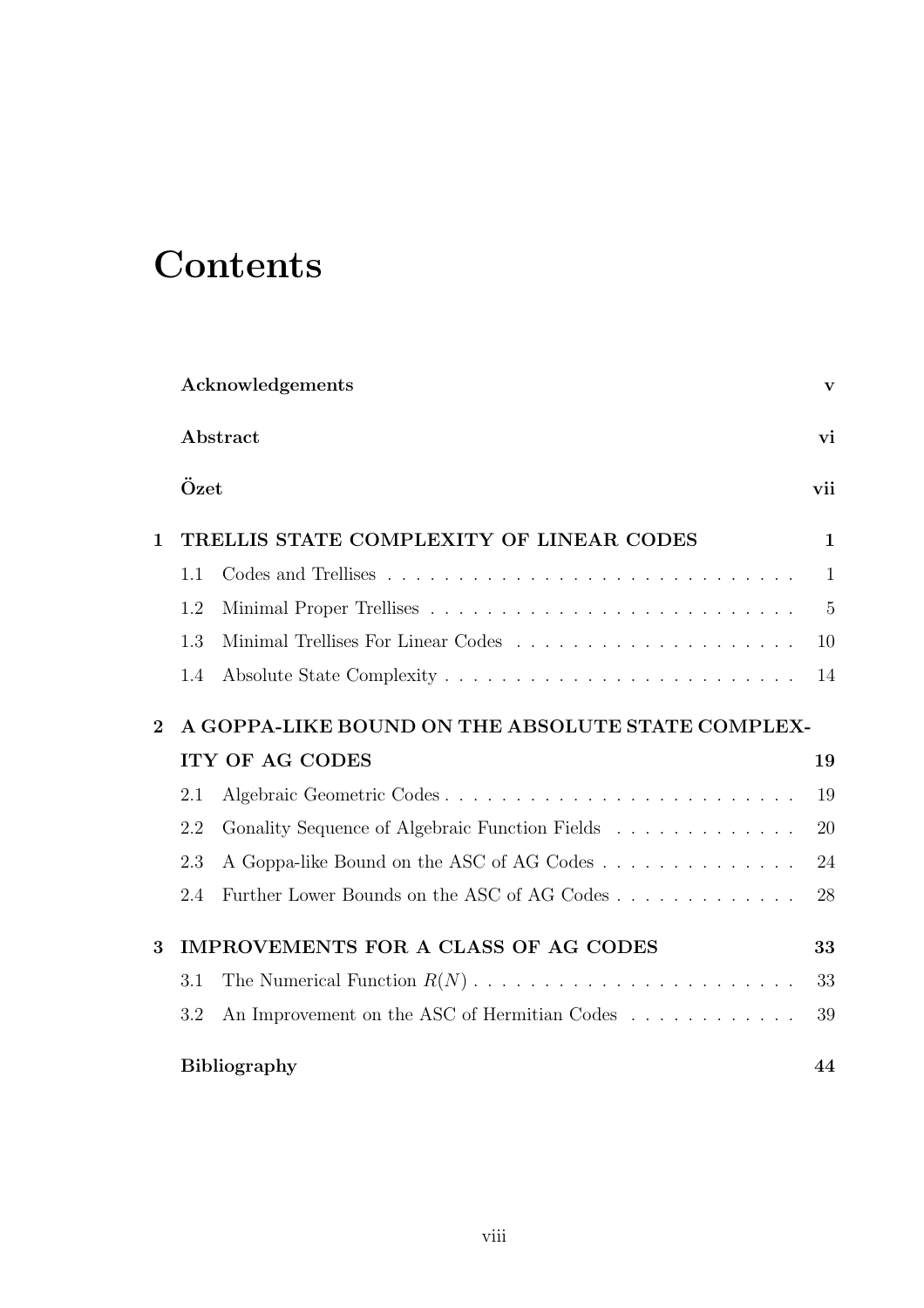# List of Figures

|     | 1.1 A graph that is a trellis and a graph that is not                      | 3              |
|-----|----------------------------------------------------------------------------|----------------|
| 1.2 | An improper and proper trellises over $\mathbb{F}_2$ which are one-to-one  | -3             |
| 1.3 | An improper trellis for the code $C = \{000, 100, 101, 111\} \dots \dots$  | -6             |
|     | 1.4 The minimal proper trellis for the code $C = \{000, 011, 100, 111\}$   | $\overline{7}$ |
|     | 1.5 Minimal proper trellis and improper minimal trellis for the same code. | 9              |
| 1.6 | Two nonisomorphic minimal trellises for the code $C = \{00, 10, 11\}$      | 10             |
| 1.7 | A minimal BCJR trellis for the code $C = \{0000, 1001, 0110, 1111\}$       | 12             |
| 1.8 |                                                                            | 15             |
| 1.9 | Minimal trellis for the permuted binary [6,3,2] linear code 16             |                |
|     |                                                                            |                |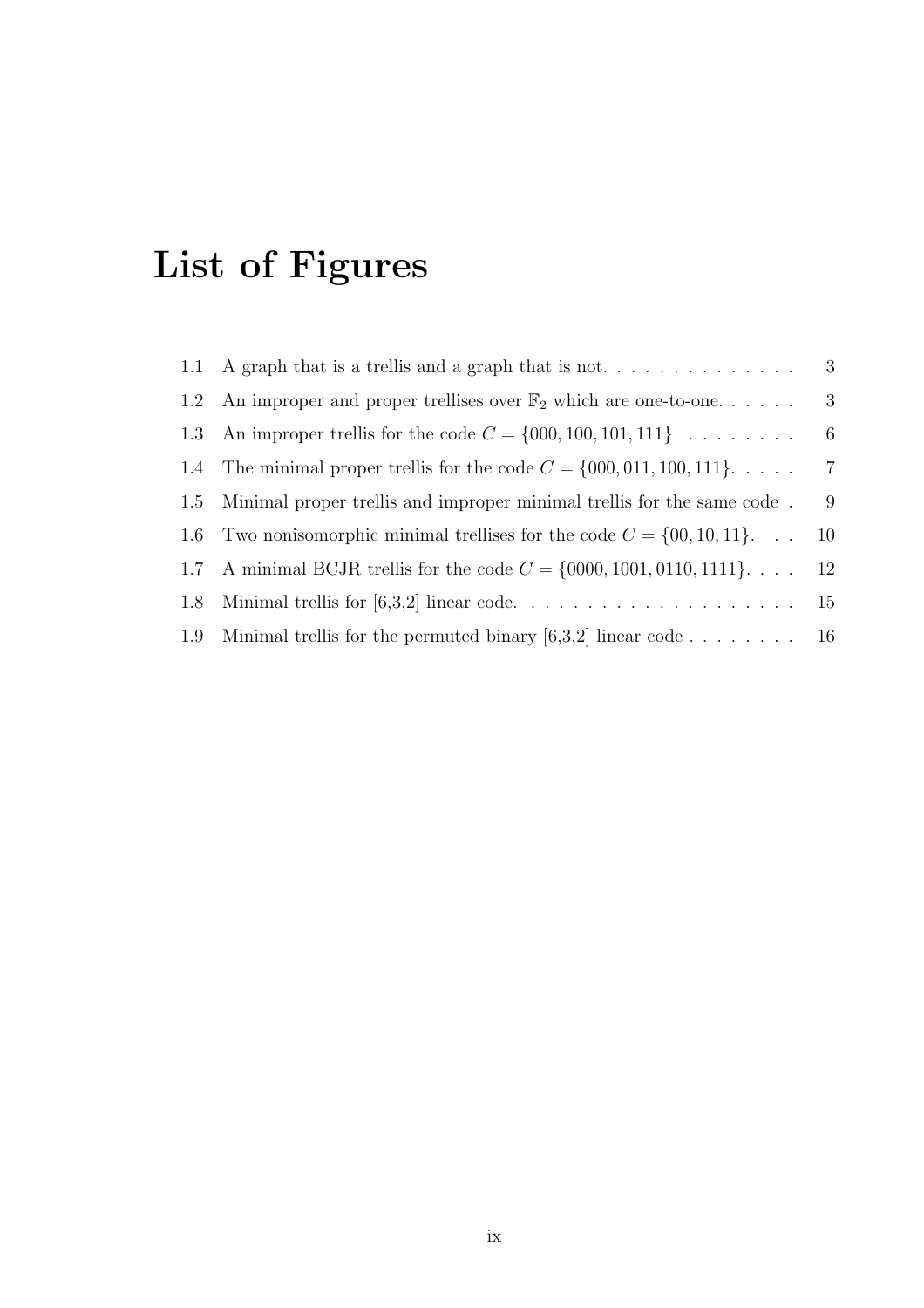# List of Tables

| 2.1 Bounds on $s[C_m]$ for codes on the Hermitian function field where $q=$               |  |
|-------------------------------------------------------------------------------------------|--|
|                                                                                           |  |
| 3.1 Bounds on $s[C_m]$ for Hermitian codes over $\mathbb{F}_{q^2}$ for $q=2,3,4,5,7,8$ 43 |  |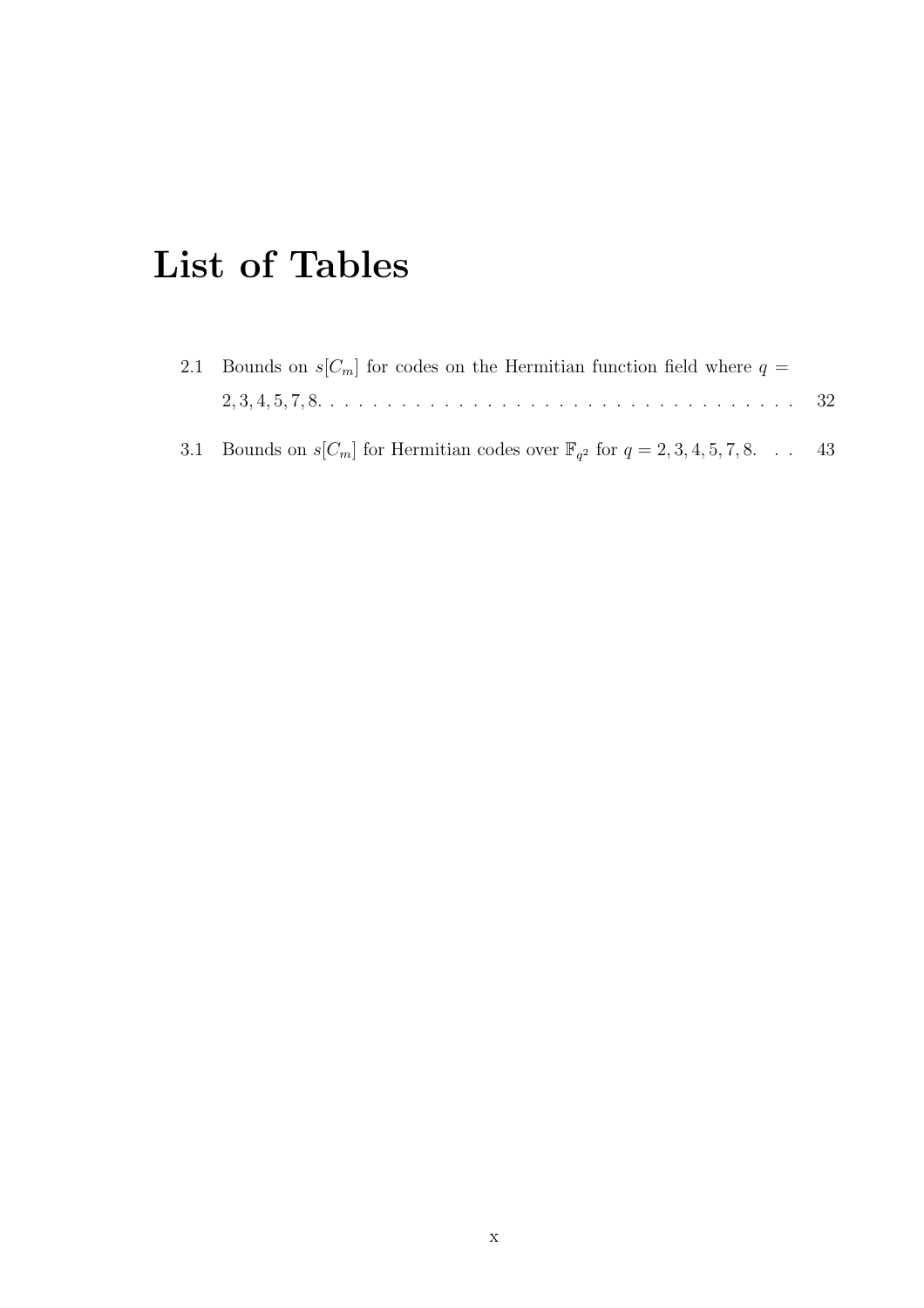## CHAPTER 1

## TRELLIS STATE COMPLEXITY OF LINEAR CODES

This chapter is devoted to the introduction of the main topic of this thesis: trellises. After some basic definitions and properties, we obtain the main (upper) bound on the trellis complexity of codes, namely the Wolf bound. We also show the existence of a minimal trellis for linear codes, which will be frequently used in the following chapters. Our main reference is the chapter of A. Vardy in the Handbook of Coding Theory  $([11]).$ 

## 1.1 Codes and Trellises

In this section, we start with reviewing some basic notions of coding theory. We will then introduce some definitions and concepts from the trellis theory that will be used throughout the thesis.

Let  $\mathbb{F}_q$  be a finite field with q elements. For  $x = (x_1, \ldots, x_n)$  and  $y = (y_1, \ldots, y_n) \in$  $\mathbb{F}_q^n$  the *Hamming distance* on  $\mathbb{F}_q^n$  is defined as

$$
d(x, y) := |\{i \mid 1 \le i \le n, x_i \neq y_i\}|.
$$

The *weight* of  $x \in \mathbb{F}_q^n$  is given by

$$
w(x) := |\{i \mid x_i \neq 0\}| = d(x, 0).
$$

A block code over  $\mathbb{F}_q$  is a subset of  $\mathbb{F}_q^n$  while a linear code is an  $\mathbb{F}_q$ -linear subspace of  $\mathbb{F}_q^n$ . In the latter case, we call the  $k = \dim_{\mathbb{F}_q}(C)$  the *dimension* of the code. An element of a code C is called a *codeword* and the number n is called the *length* of C. The minimum distance  $d(C)$  of a code C is defined as

$$
d(C) := \min\{d(x, y) \mid x, y \in C, \ x \neq y\}.
$$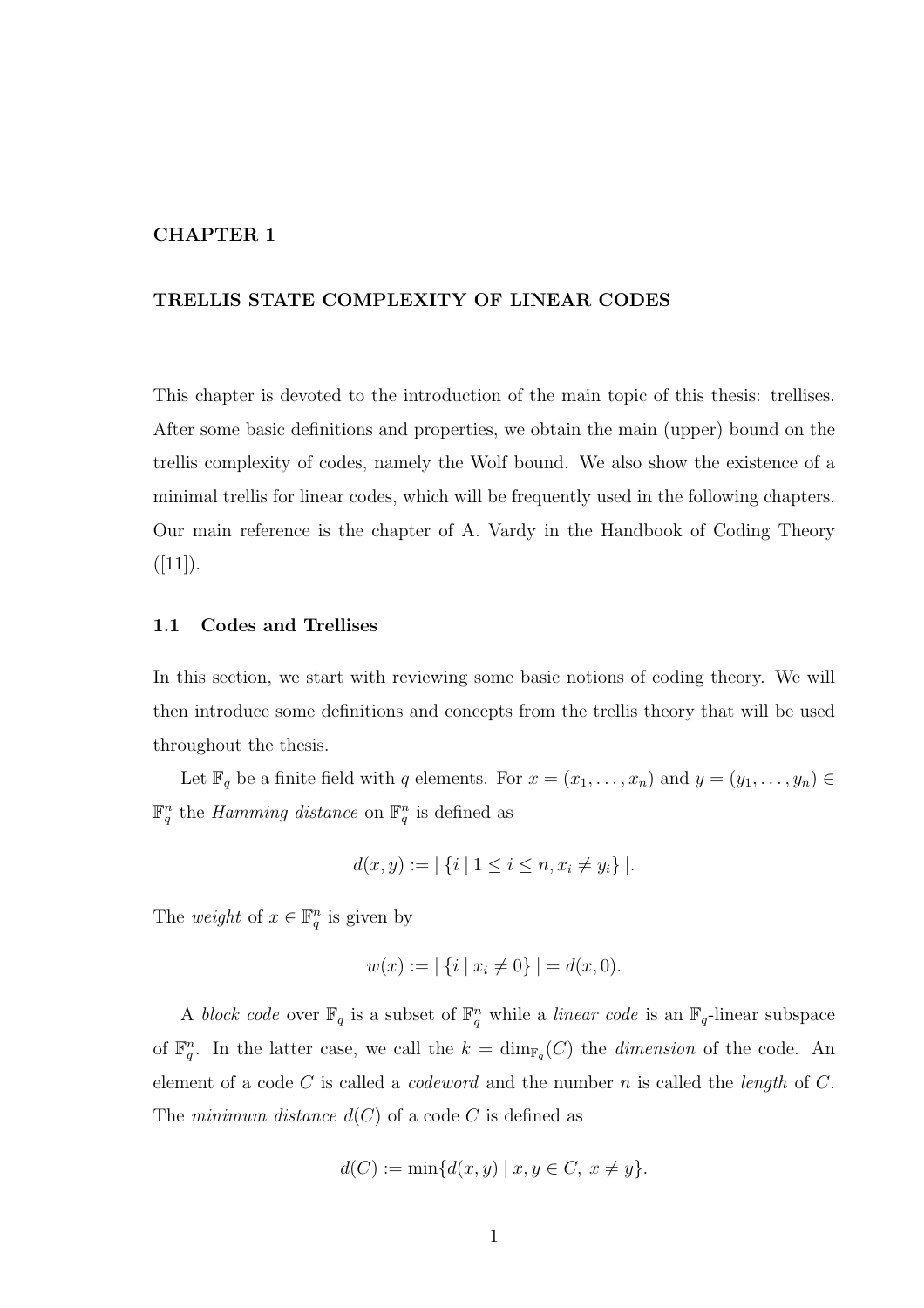It is easy to see that the minimum distance of a linear code corresponds to the minimum weight of a nonzero codeword. A linear code of length  $n$ , dimension  $k$ , and minimum distance d is called an  $[n, k, d]$  code.

The *dual code* of C is the code  $C^{\perp}$  defined as

$$
C^{\perp} := \{ x = (x_1, \dots, x_n) \in \mathbb{F}_q^n \mid \langle x, y \rangle = 0, \ \forall y \in C \}
$$

where  $\langle x,y \rangle := \sum_{n=1}^{\infty}$  $i=1$  $x_i y_i$  is the usual inner product on  $\mathbb{F}_q^n$ 

A *generator matrix* of a linear code C is a  $k \times n$  matrix whose rows form a basis of C whereas a *parity check matrix* for C is a generator matrix of  $C^{\perp}$ .

**Definition 1.1.1.** Let C be an  $[n, k, d]$  linear code and i be a positive integer with  $1 \leq i \leq k$ . We define the *i-th generalized Hamming weight of* C as

$$
d_i(C) := \min\{|\ supp(D)| \mid D \text{ is a subcode of } C, \dim(D) \ge i\}
$$

where support of  $D$  is defined as

$$
supp(D) := \{i \mid \exists (x_1, \ldots, x_n) \in D \text{ s.t. } x_i \neq 0\}
$$

The sequence  $\{d_i(C) : i = 1, ..., k\}$  is called the *generalized Hamming weight* hierarchy of C. Note that  $d_1(C) = d$ .

**Proposition 1.1.1. (Singleton Bound)**. For an [n, k, d] linear code over  $\mathbb{F}_q$  we have

$$
k+d\leq n+1
$$

A code whose parameters satisfy the equality in the above proposition is called an MDS (maximum distance separable) code.

An edge-labeled directed graph consists of a set V of vertices, a finite set A called the *alphabet*, and a set E of ordered triples  $(v, v', \alpha)$  where  $v, v' \in V$  and  $\alpha \in A$ . An element of E is called an *edge* of the graph, and we say that an edge  $(v, v', \alpha) \in E$ begins at  $v$ , ends at  $v'$ , and has label  $\alpha$ .

**Definition 1.1.2.** A trellis  $T = (V, E, A)$  of depth n is an edge-labeled directed graph where V is the union of  $(n + 1)$  disjoint subsets  $V_0, V_1, \ldots, V_n$ , such that

(i) every edge in T that begins at a vertex in  $V_i$ , ends at a vertex in  $V_{i+1}$ 

(ii) every vertex in T lies on some path from a vertex in  $V_0$  to a vertex in  $V_n$ .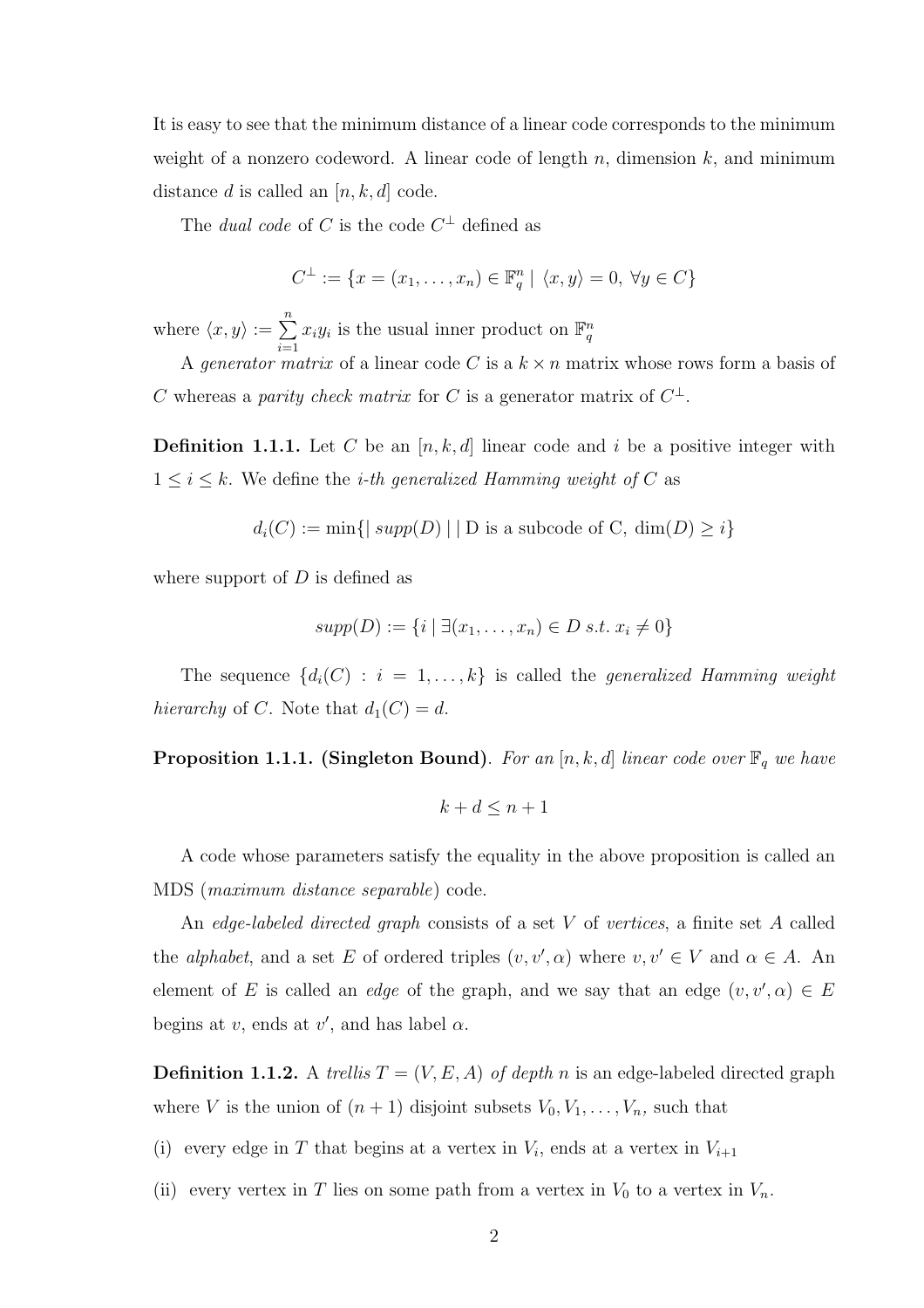An example of a trellis is shown in Figure 1.1a. The graph in Figure 1.1b is not a trellis since it does not satisfy condition (i) above.



Figure 1.1: A graph that is a trellis and a graph that is not.

Throughout this thesis, we will assume that  $V_0$  and  $V_n$  have single vertex, called the *root* and the *toor*, respectively. The ordered index set  $I = \{0, 1, \ldots, n\}$  induced by the partiton of  $V$  is called the *time axis* for  $T$ . We call  $V_i$  the set of vertices at time i. The partition of the vertex set V induces the corresponding partition of edge set  $E$ into disjoint *n* subsets  $E_1, \ldots, E_n$  where  $E_i$  is the set of edges that end at a vertex in  $V_i$ .



Figure 1.2: An improper and proper trellises over  $\mathbb{F}_2$  which are one-to-one.

**Definition 1.1.3.** Let  $T = (V, E, A)$  be a trellis of depth n.

(i) If all paths of length  $n$  in a trellis  $T$  are labeled distinctly,  $T$  is called *one-to-one* (Figure 1.2).

(ii) If the edges beginning at the same vertex of a trellis  $T$  are labeled distinctly,  $T$  is called *proper* (Figure 1.2b). Otherwise, T is said to be *improper* (Figure 1.2a).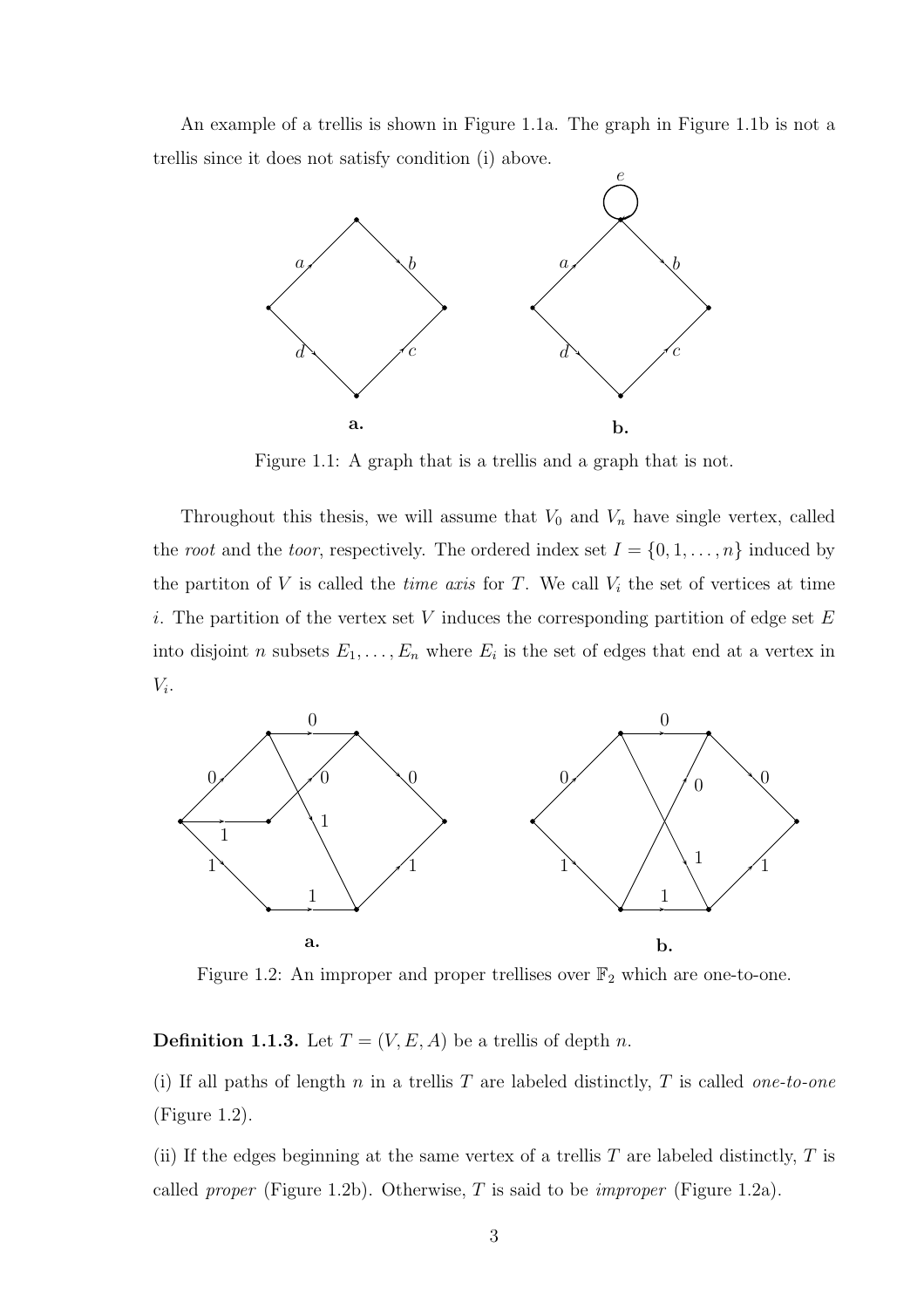From the above definition we see that the set of one-to-one trellises includes the set of proper trellises, since  $V_0$  has only one element.

**Definition 1.1.4.** Let  $T = (V, E, A)$  be a trellis of depth n. For a path of length n

$$
v_0 \stackrel{\alpha_1}{\rightarrow} v_1 \stackrel{\alpha_2}{\rightarrow} \dots \stackrel{\alpha_n}{\rightarrow} v_n,
$$

consider the n-tuple  $(\alpha_1, \alpha_2, \ldots, \alpha_n)$  over A. We say that T represents a block code C of length n over A if the set of all paths of length n yields exactly the set of codewords of C.

Two trellises  $T = (V, E, A)$  and  $T' = (V', E', A)$  are said to be *isomorphic* if there is a one-to-one correspondence  $\psi$  from V to V' such that  $\psi(V_i) = V'_i$  (for all i), and  $(v, v', \alpha)$  is an edge in E if and only if  $(\psi(v), \psi(v'), \alpha)$  is an edge in E'. Note that isomorphic trellises represent the same code.

It is obvious that every trellis T represents a unique code. On the other hand, there can be many nonisomorphic trellises for the same code. A natural question is given any two nonisomorphic trellises for  $C$  which one is 'better'? The answer to this question should be 'whichever yields a simpler trellis representation for  $C'$ . To measure simplicity, we can define several trellis complexity measures and prefer the trellis that minimizes these complexity measures.

Let C be a block code of length n over the finite field  $\mathbb{F}_q$ , and  $T = (V, E, \mathbb{F}_q)$  be a trellis of length  $n$  that represents  $C$ . We define the following complexity measures for  $T:$ 

state cardinality profile: the ordered sequence 
$$
|V_0|, |V_1|, \ldots, |V_n|
$$
 (1.1)

$$
maximum number of states: S_{max} = \max\{|V_0|, |V_1|, \dots, |V_n|\}
$$
 (1.2)

In section 3, we will see that if C is a linear code over  $\mathbb{F}_q$  and T is 'the minimal trellis' for C, the cardinality of  $V_i$  is a power of q. Then complexity measures of T are

state complexity profile: the ordered sequence 
$$
s_0, s_0, \ldots, s_n
$$
 (1.3)

state complexity : 
$$
s = \max\{s_0, s_0, \ldots, s_n\}
$$
 (1.4)

where  $s_i = \log_q |V_i|$ .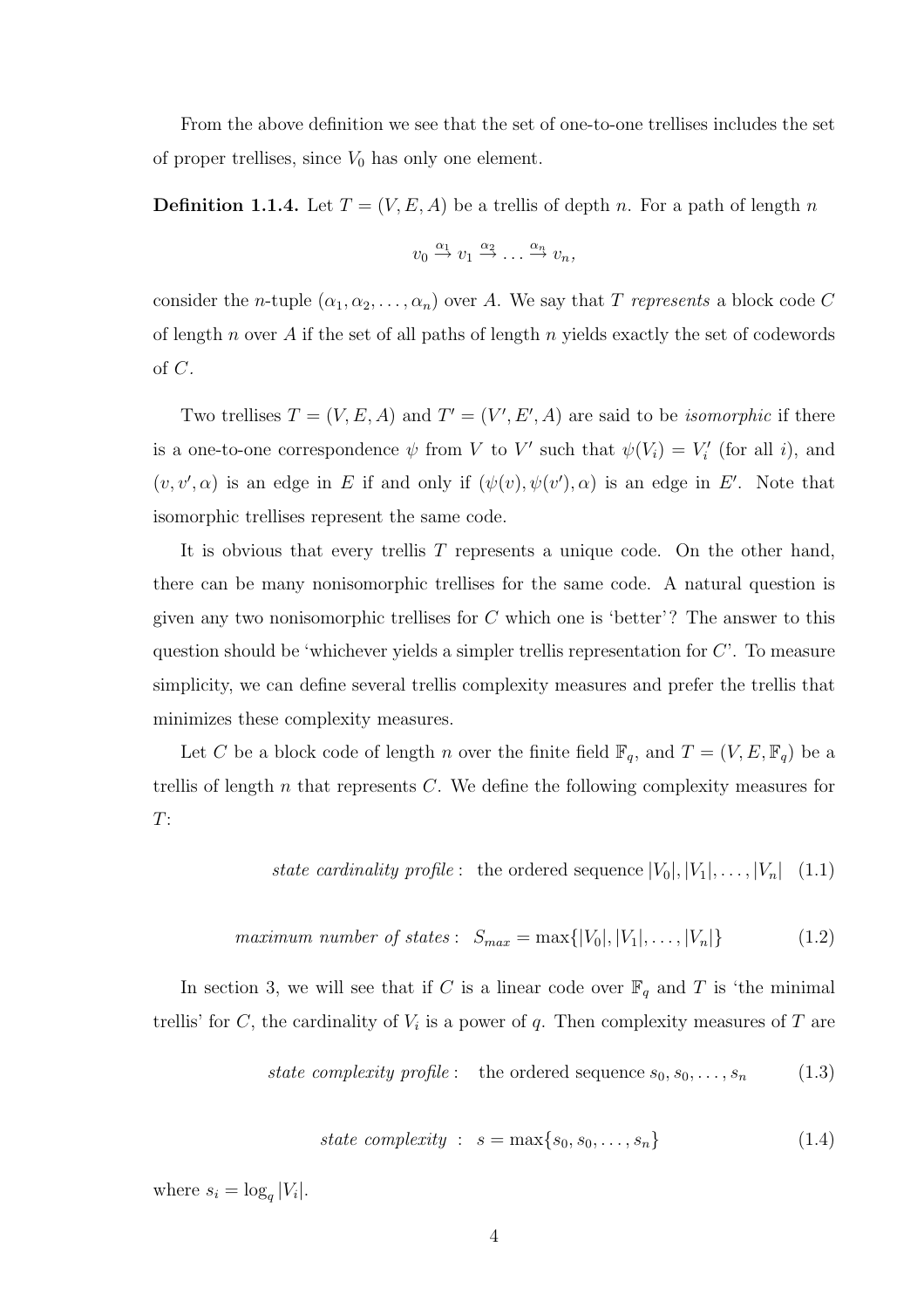We can define similar complexity measures based on the number of edges in the trellis. However, such complexity measures are closely related to the state complexity  $s$  in  $(1.4)$  and a trellis that minimizes one complexity measure often minimizes other measures too. Since a state complexity is more common to study, we will just concantrate on this.

To minimize the state complexity of a trellis for any given block code  $C$ , we need to construct a simple trellis representing the code  $C$ . This leads to the notion of *minimal* trellises.

#### 1.2 Minimal Proper Trellises

Now, we start by defining the minimal proper trellis and proceed by constructing such a trellis for any block code.

**Definition 1.2.1.** Let T be a proper trellis for a code C of length n. If any proper trellis T' for C satisfies  $|V_i| \leq |V'_i|$  for each  $i = 0, 1, ..., n$ , then we say that T is a minimal proper trellis for C.

T is said to be a *minimal trellis* for C if T is a trellis that minimizes the number of vertices at each time  $i$  among all possible (not just among proper) trellis representations for C.

**Theorem 1.2.1.** Every block code has a minimal proper trellis which is unique up to isomorphism.

This theorem will be proved via three propositions (Propositions 1.2.1, 1.2.2, and 1.2.3). For this purpose, we proceed by defining two equivalence relations one of which is defined by a proper trellis  $T$  for  $C$  and the other is defined by the code  $C$  itself. To introduce these equivalence relations, we will give the following definitions.

**Definition 1.2.2.** Let C be a code of length n over a finite alphabet A. The codes  $\mathcal{P}_i^*$ and  $\mathcal{F}_{i}^{*}$ , known as the projection of C on the past, respectively, future at time i, are defined as

$$
\mathcal{P}_i^* = \{(c_1, c_2, \dots, c_i) : (c_1, c_2, \dots, c_i, c_{i+1}, \dots, c_n) \in C\}
$$
\n(1.5)

$$
\mathcal{F}_i^* = \{ (c_{i+1}, c_{i+2}, \dots, c_n) : (c_1, c_2, \dots, c_i, c_{i+1}, \dots, c_n) \in C \}. \tag{1.6}
$$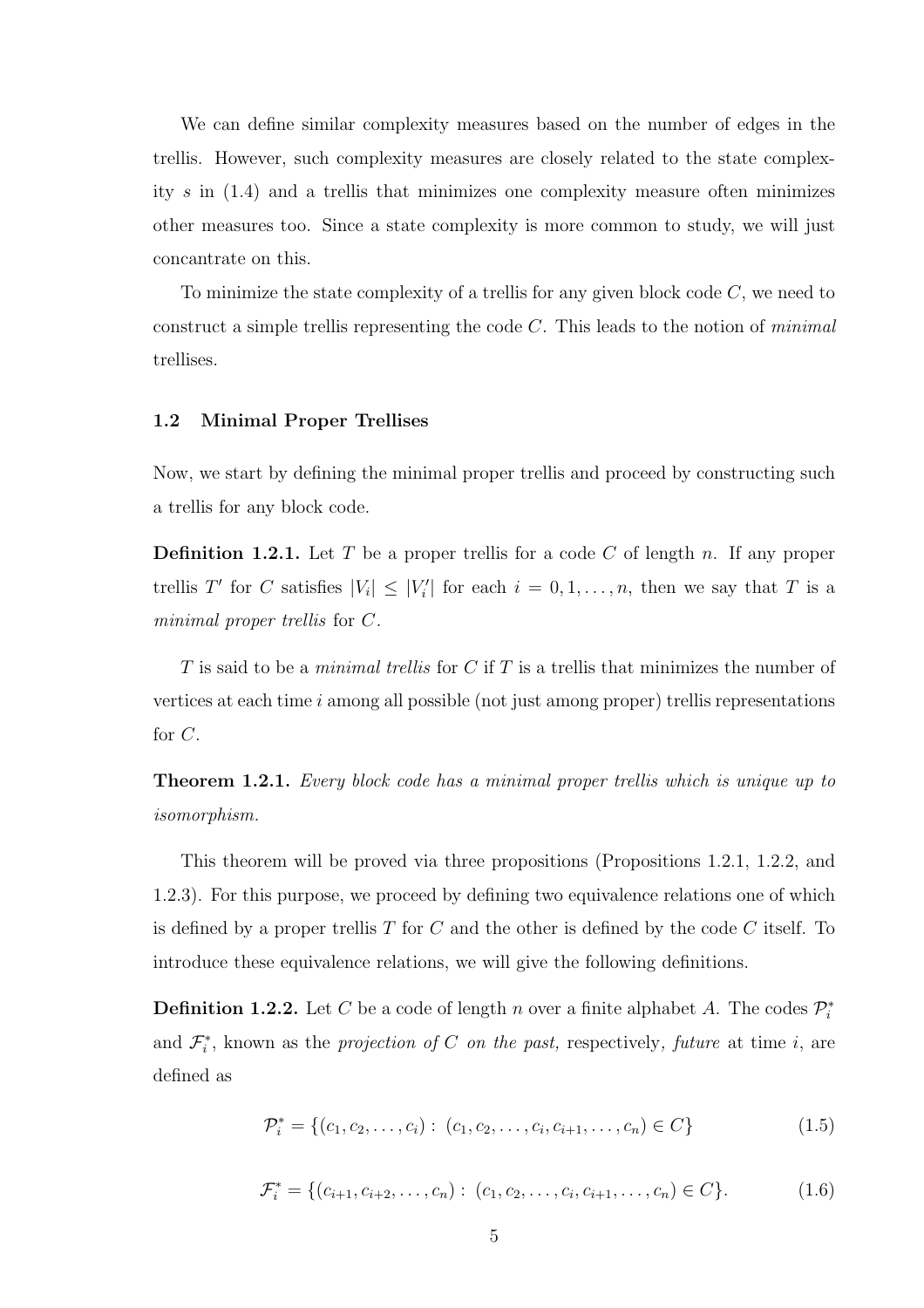We have  $\mathcal{P}_n^* = \mathcal{F}_0^* = C$  and  $\mathcal{P}_0^* = \mathcal{F}_n^* = \emptyset$ .

**T-equivalence relation.** Let T be a proper trellis for a code C of length n. Given a codeword  $c \in \mathcal{P}_i^*$  and a path  $P = e_1, e_2, \ldots, e_i$  beginning at the root of T, we say that P corresponds to c if  $c = (\alpha(e_1), \alpha(e_2), \dots, \alpha(e_i))$  where  $\alpha(e_i)$  denotes the label of edge  $e_i$ . Note that T is proper only if the correspondence between paths of length i in T and codewords in  $\mathcal{P}_i^*$  is one-to-one for all  $i = 1, \ldots, n$ . Let c and c' be any two codewords in  $\mathcal{P}_{i}^*$ . If the paths  $P_c$  and  $P_{c'}$  corresponding to these codewords end at the same vertex in  $V_i$ , we say that c and c' are T-equivalent and denote it by  $c \sim_T c'$ . From the definition, we can say that the number of T-equivalence classes in  $\mathcal{P}_i^*$  equals to the number of vertices at time  $i$  in  $T$ .

**Remark 1.2.1.** If T is not proper, the relation defined above may not be an equivalance relation since transitivity may fail. For example, in the improper trellis in Figure 1.3, we have 00  $\sim_T 10$ , 10  $\sim_T 11$ , but, 00  $\sim_T 11$ .



Figure 1.3: An improper trellis for the code  $C = \{000, 100, 101, 111\}$ 

Future equivalance relation. For each  $c \in \mathcal{P}_{i}^{*}$ , we define the *future* of c in C as the set

$$
F(c) := \{ x \in A^{n-i} : (c, x) \in C \}.
$$

Let c and c' be any two codewords in  $\mathcal{P}_i^*$ . We say that c and c' are future-equivalent if  $F(c) = F(c')$  and denote it by  $c \sim c'$ .

**Proposition 1.2.1.** Let T be a proper trellis for C and let  $c, c' \in \mathcal{P}_{i}^{*}$ . If  $c \sim_T c'$ , then  $c \sim c'$ .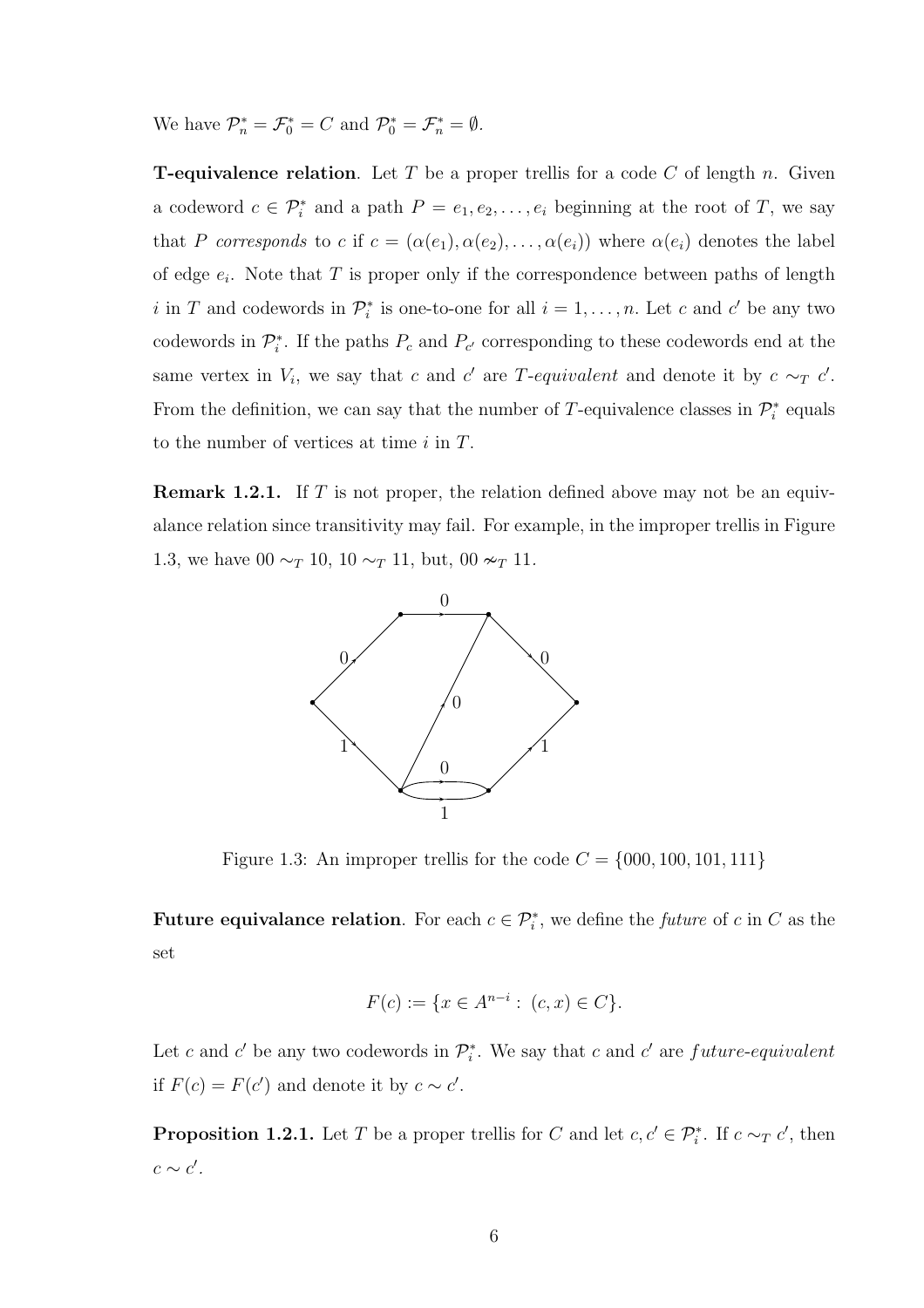*Proof.* Since T is a proper trellis for C, there is exactly one path of length i that corresponds to each of c and  $c'$  in T. Since these codewords end at the same vertex  $v$ in  $V_i$ , futures of c and c' correspond to the paths of length  $n - i$  from v.  $\Box$ 

It follows from Prop 1.2.1 that the number of future equivalence classes in  $\mathcal{P}_{i}^{*}$  is less than or equal to the number of T-equivalence classes in  $\mathcal{P}_{i}^{*}$ . Since the latter number is equal to  $|V_i|$ , we have

$$
|V_i^*| \le |V_i|, \text{ for all } i = 1, 2, \dots, n,
$$
\n(1.7)

where  $|V_i^*|$  denotes the number of future equivalence classes in  $\mathcal{P}_i^*$ . Recall that the future equivalence relation is independent of the proper trellis representing the code C. Hence, we consider a trellis  $T^* = (V^*, E^*, A)$  for C whose vertices in  $V_i^*$  are in one-to-one correspondence with the future equivalence classes in  $\mathcal{P}_{i}^{*}$  (for all *i*). Note that  $|V_0^*| = |V_n^*| = 1$  since  $\mathcal{P}_0^* = \emptyset$  and  $\mathcal{P}_n^* = C$ . Let  $v \in V_i^*$  and  $v' \in V_{i+1}^*$  be two vertices of  $T^*$ . Then v and v' are connected by an edge (in  $E_{i+1}^*$ ) if and only if v and v' correspond to the classes  $(c_1, c_2, \ldots, c_i) \in \mathcal{P}_i^*$  and  $(c_1, c_2, \ldots, c_{i+1}) \in \mathcal{P}_{i+1}^*$ . In this case, the label of the edge joining v to v' is  $c_{i+1}$ .

**Example 1.2.1.** Consider the binary linear code  $C = \{000, 011, 100, 111\}$  together with its proper trellis representation in Figure 1.2b. Future equivalence classes for C at time  $i = 1, 2$  are





Figure 1.4: The minimal proper trellis for the code  $C = \{000, 011, 100, 111\}.$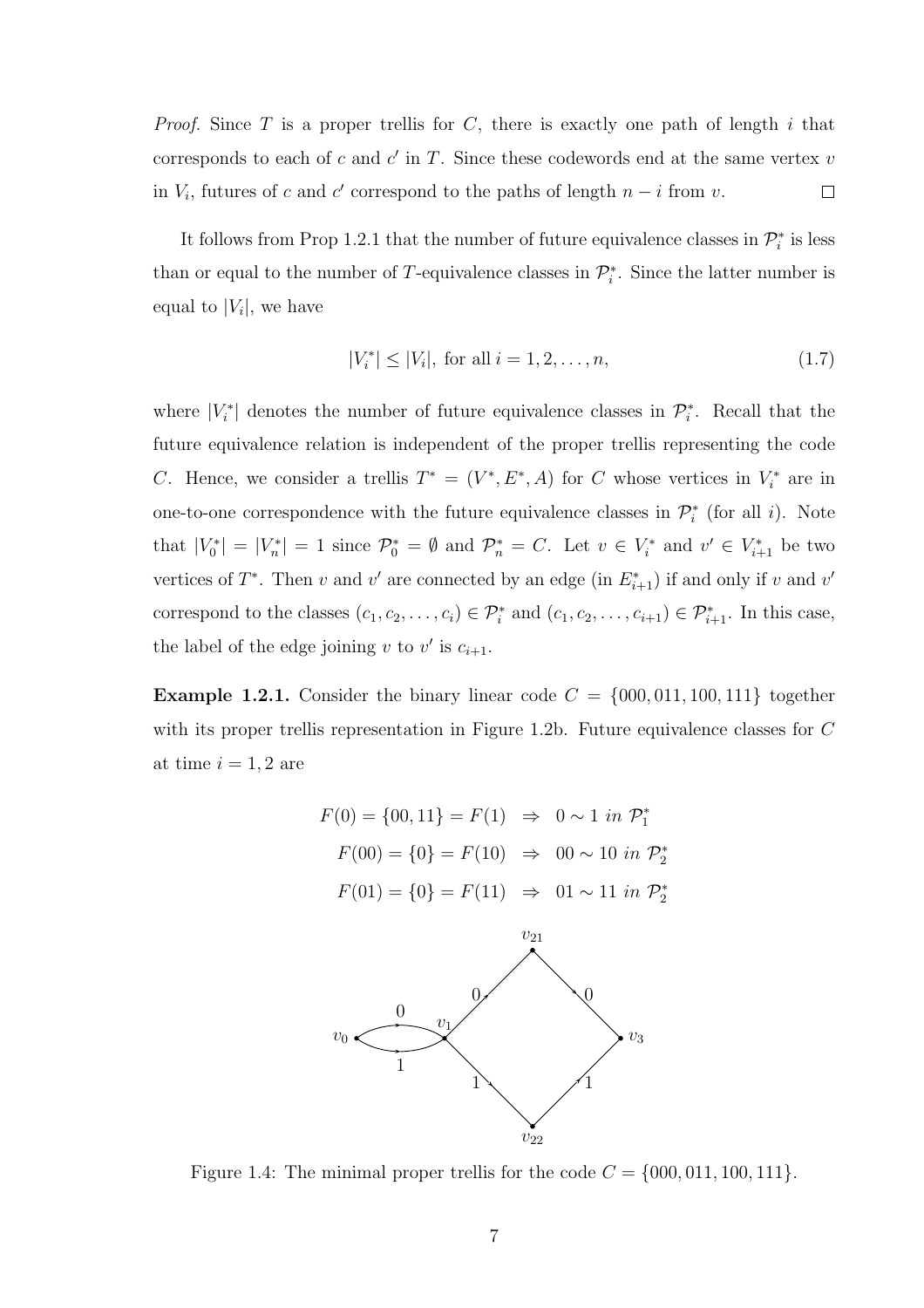Then we have

$$
V_1^* = \{\{0, 1\}\} = \{v_1\}
$$
  

$$
V_2^* = \{\{00, 10\}, \{01, 11\}\} = \{v_{21}, v_{22}\}.
$$

The correspondng minimal proper trellis for  $C$  is shown in Figure 1.4.

**Proposition 1.2.2.**  $T^*$  is a minimal proper trellis for  $C$ .

*Proof.* Minimality of  $T^*$  follows from (1.7). So, we need to show that  $T^*$  is proper and represents C. Let  $e_1 = (v, v', \alpha)$  and  $e_2 = (v, v'', \alpha)$  be two edges in  $T^*$  from  $v \in V_i^*$  with the same label. Then there are codewords  $c = (c_1, c_2, \ldots, c_i, \alpha, \ldots), d =$  $(d_1, d_2, \ldots, d_i, \alpha, \ldots) \in C$  with  $(c_1, c_2, \ldots, c_i) \in v, (d_1, d_2, \ldots, d_i) \in v, (c_1, c_2, \ldots, c_i, \alpha) \in C$  $v'$ , and  $(d_1, d_2, \ldots, d_i, \alpha) \in v''$ . Since

$$
(c_1,c_2,\ldots,c_i)\sim (d_1,d_2,\ldots,d_i)
$$

it follows from the construction of  $T^*$  that

$$
(c_1,c_2,\ldots,c_i,\alpha) \sim (d_1,d_2,\ldots,d_i,\alpha)
$$

Therefore  $v' = v''$ .

It remains to show that  $T^*$  represents C. Since we used the codewords of C to define the edges of  $T^*$ , it is clear that C is contained in the trellis code of  $T^*$ . To prove that the code corresponding to  $T^*$  is contained in C, we show by induction on i that every path of length *i* starting at the root of  $T^*$  corresponds to a codeword of  $\mathcal{P}_i^*$ . For  $i = 0$ , the statement is trivial. Assume that the statement is true for  $i = k$  and we are given a path of length  $k+1$ ,  $P = e_1, e_2, \ldots, e_{k+1}$ , that begins at the root of  $T^*$  and  $e_{k+1} = (v, v', \alpha)$ . By induction there is a codeword  $c \in C$ , such that  $(c_1, c_2, \ldots, c_k) \in \mathcal{P}_k^*$  corresponds to the first  $k$  edges of the path. From the construction of  $T^*$ , there is a codeword  $d \in C$  such that  $(d_1, d_2, \ldots, d_k) \in v$ ,  $(d_1, d_2, \ldots, d_k, d_{k+1}) \in v'$  and  $\alpha(e_{k+1}) = \alpha$ . Since  $(c_1,c_2,\ldots,c_k)$  and  $(d_1,d_2,\ldots,d_k)$  end at the same vertex, they have the same future. Then,  $(c_1, c_2, \ldots, c_k, d_{k+1}, \ldots, d_n) \in C$ . It follows that  $(c_1, c_2, \ldots, c_k, \alpha)$  is a codeword of  $\mathcal{P}_{k+1}^*$ .  $\Box$ 

**Proposition 1.2.3.** Any minimal proper trellis for  $C$  is isomorphic to  $T^*$ .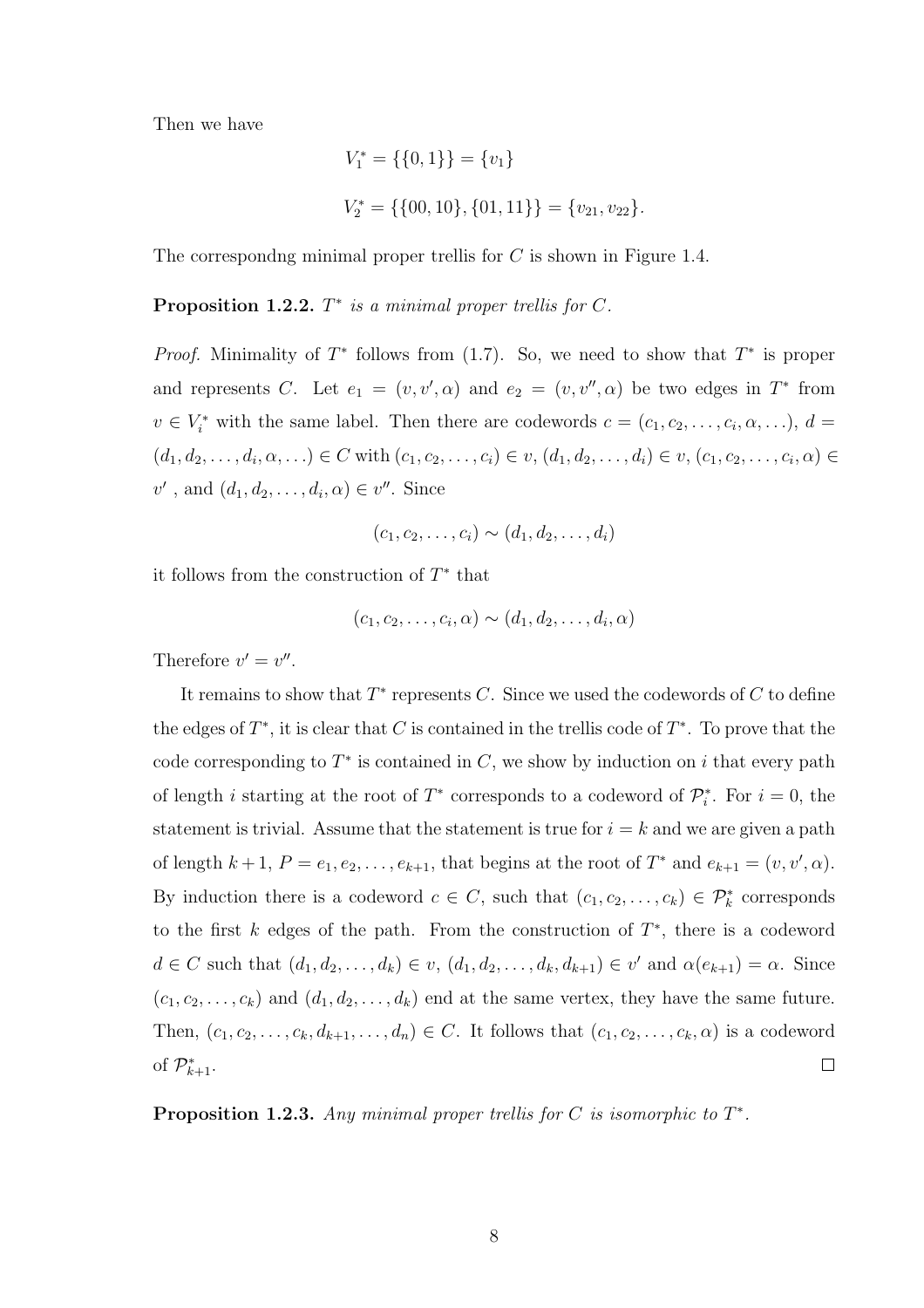*Proof.* Let T be a minimal proper trellis for C, and  $c \in \mathcal{P}_i^*$ . Let  $v(c)$  be the Tequivalence class of c, and  $v'(c)$  be the T<sup>\*</sup>-equivalence class of c, which is also futureequivalence class of c. By Proposition 1.2.1,  $v(c) \subseteq v^*(c)$  for any  $c \in \mathcal{P}_i^*$ . Since T is minimal, it does not have more equivalence classes than  $T^*$ . Thus,  $v(c) = v^*(c)$ . This leads to a one-to-one correspondence between  $V_i$  and  $V_i^*$ . For any  $v \in V_i$ , choose a codeword  $c \in v$ , and let  $\psi(v) = v^*(c)$  where  $v^*(c) \in V_i^*$ .

If  $v \in V_i$  and  $(v, v', \alpha)$  is an edge in T, there exists a codeword  $c \in C$  whose path includes  $\alpha$ . From the construction of  $T^*$ ,  $((c_1, c_2, \ldots, c_i), (c_1, c_2, \ldots, c_{i+1}), \alpha)$  is an edge of  $T^*$ , which is  $(\psi(v), \psi(v'), \alpha)$ . On the other hand, if

$$
((c_1, c_2, \ldots, c_i), (c_1, c_2, \ldots, c_{i+1}), \alpha)
$$

is an edge of  $T^*$ , there must be an edge  $(v(c_1, c_2, \ldots, c_i), v'(c_1, c_2, \ldots, c_{i+1}), \alpha)$  in  $T$ ; otherwise the codeword c would not be in the trellis code of T. Therefore,  $\psi$  is an isomorphism between  $T$  and  $T^*$ .

 $\Box$ 

**Remark 1.2.2.** The minimal proper trellis for  $C$  may not be minimum over all trellises of C. Consider the nonlinear code  $C = \{000, 100, 101, 111\}$  whose minimal proper trellis is shown in Figure 1.6a. Note that the improper trellis in Figure 1.6b for the same code has less vertices at time 2.



Figure 1.5: Minimal proper trellis and improper minimal trellis for the same code

.

Remark 1.2.3. The minimal trellis for C may not be unique like the minimal proper trellis. Consider the nonlinear code  $C = \{00, 10, 11\}$ . As we can see in Figure 1.6, the code has two nonisomorphic minimal trellis representations for C.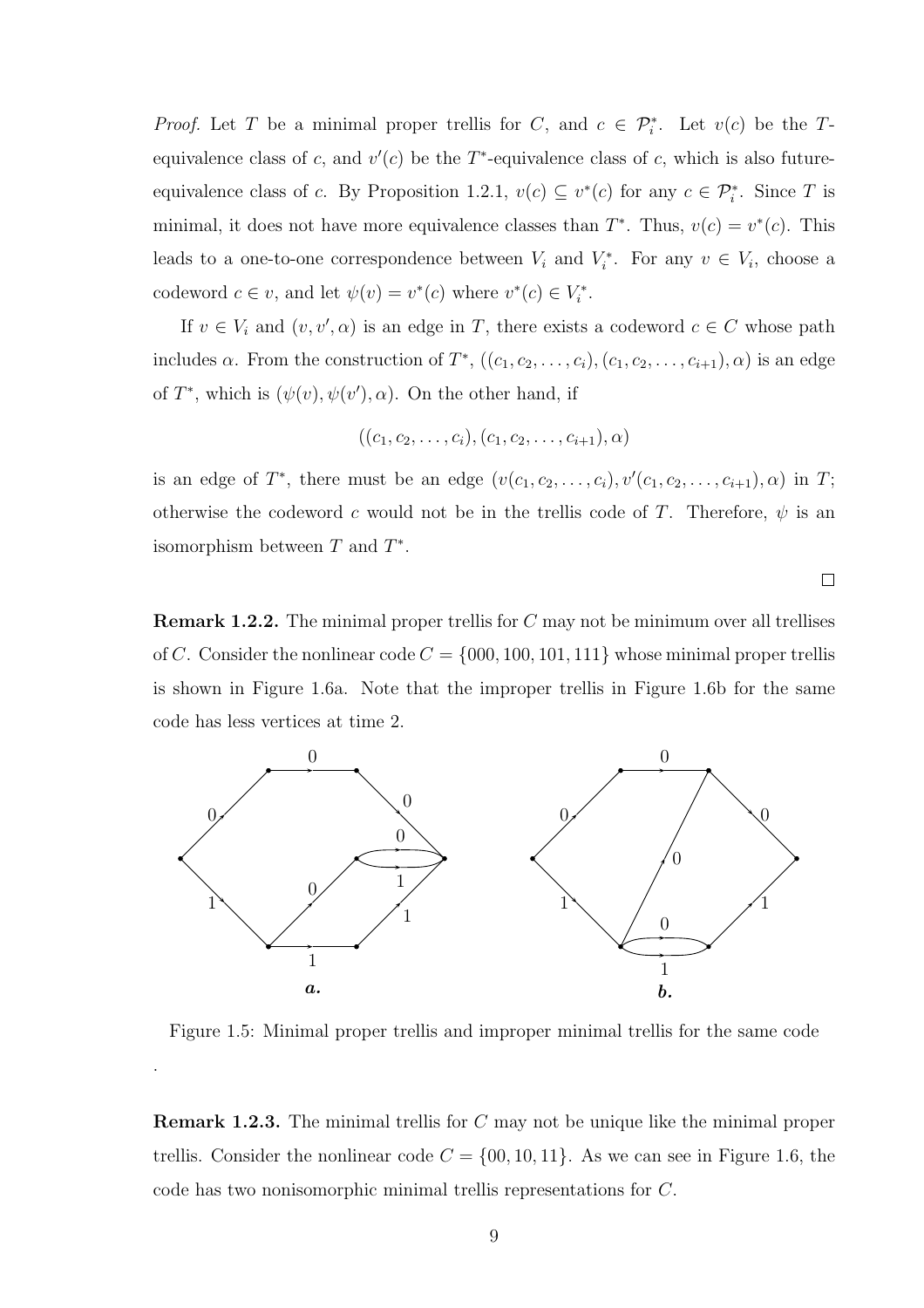A natural question one might ask is when is the minimal proper trellis a minimal trellis for C. We will address this question in the following section.



Figure 1.6: Two nonisomorphic minimal trellises for the code  $C = \{00, 10, 11\}.$ 

## 1.3 Minimal Trellises For Linear Codes

There are alternative ways to construct minimal trellises for linear codes. In this section, we will introduce two of these methods which are commonly used.

**Proposition 1.3.1.** If C is a linear code, then a minimal proper trellis for C is also a minimal trellis for C. Furthermore, any minimal trellis for C is proper.

*Proof.* Let c be a codeword in  $C$  and  $H$  be a parity check matrix of  $C$ . Note that an  $(n-i)$ -tuple  $(x_{i+1},...,x_n)$  is a tail of  $(c_1,...,c_i) \in \mathcal{P}_i^*$  if and only if

$$
(c_1,\ldots,c_i,0,\ldots,0)H = -(0,\ldots,0,x_{i+1},\ldots,x_n)H.
$$

Hence, two codewords  $(c_1, \ldots, c_i)$  and  $(d_1, \ldots, d_i) \in \mathcal{P}_i^*$  have a common tail if and only if

$$
(c_1, \ldots, c_i, 0, \ldots, 0)H = (d_1, \ldots, d_i, 0, \ldots, 0)H.
$$

In this case they have same futures, i.e.  $(c_1, \ldots, c_i) \sim (d_1, \ldots, d_i)$ . From this argument, we see that if T is any trellis for C, and any two codewords in  $\mathcal{P}_i^*$  end at the same vertex at time  $i$ , then their futures are equal. Moreover, such codewords end at the same vertex in  $T^*$  at time *i*. Hence,  $T^*$  does not have more vertices for each time  $i = 1, \ldots, n$  than  $T$  does, i.e., a minimal proper trellis is a minimal trellis for  $C$ . In the above argument if we let  $T$  be a proper trellis for  $C$ , then we conclude that any minimal trellis for  $C$ must be proper.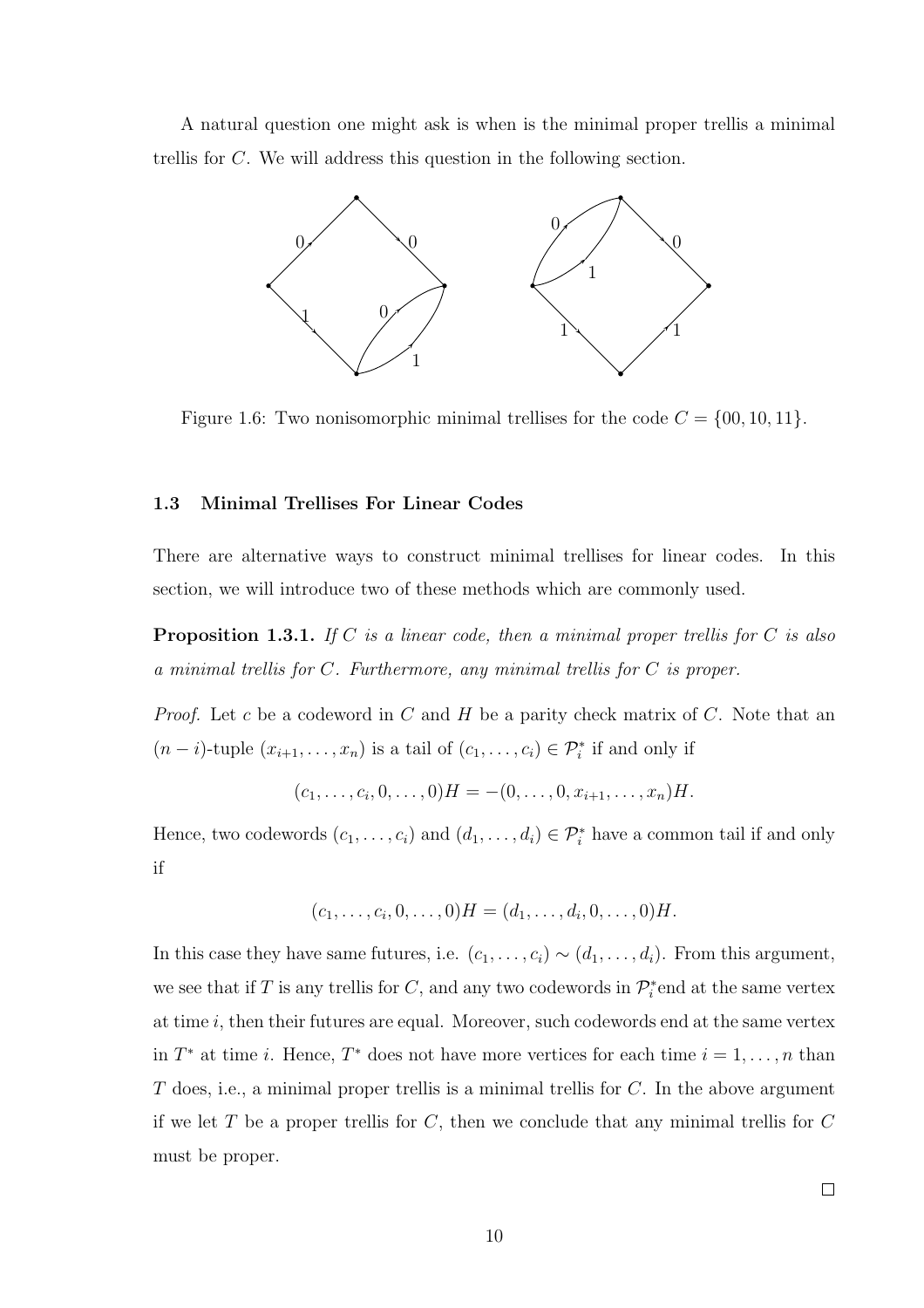**Bahl-Cocke-Jelinek-Raviv construction (BCJR)**. Let C be a code of length n over  $\mathbb{F}_q$ . Let  $H = [h_1, h_2, \ldots, h_n]$  be a parity check matrix for C, where  $h_1, h_2, \ldots, h_n$ are the columns of  $H$ . Vertices of BCJR trellis at time  $i$  are defined by

$$
V_i = \{c_1h_1 + c_2h_2 + \dots + c_ih_i : (c_1, \dots, c_i) \in \mathcal{P}_i^*\}\tag{1.8}
$$

with  $V_0 = \{0\} = V_n$ . There is an edge  $e = (v, v', \alpha)$  in  $T = (V, E, \mathbb{F}_q)$  with  $v \in V_i$  and  $v' \in V_{i+1}$  if and only if there is a codeword  $c \in C$  such that

$$
c_1h_1 + c_2h_2 + \dots + c_ih_i = v,
$$
  
\n
$$
c_1h_1 + \dots + c_ih_i + c_{i+1}h_{i+1} = v',
$$
  
\n
$$
\alpha = c_{i+1}.
$$

Note that the vertex set at time i is a linear space for all i. Thus,  $V_i$  is the image of C under the linear mapping  $\sigma_i: C \to V_i$  defined by

$$
\sigma_i(c) = c_1 h_1 + c_2 h_2 \cdots + c_i h_i \tag{1.9}
$$

with  $c = (c_1, c_2, \ldots, c_n)$ , while the edge set  $E_i$ , which is also a linear space for all i, is the image of C under the linear mapping  $\tau_i$  defined by

$$
\tau_i(c) = (\sigma_i(c), \sigma_{i+1}(c), c_{i+1}). \tag{1.10}
$$

We denote the dimensions of the vertex space  $V_i$  and the edge space  $E_i$  by

$$
s_i = \dim V_i = \log_q |V_i|, \quad \text{for } i = 0, 1, \dots, n
$$
  

$$
b_i = \dim E_i = \log_q |E_i|, \quad \text{for } i = 1, 2, \dots, n.
$$

**Remark 1.3.1.** Note that  $V_i$  is the row space of  $G_i H_i^T$  i.e.,  $s_i = \text{rank}(G_i H_i^T)$ , where  $G_i$  and  $H_i$  are the matrices that consist of the first i columns of G and H, respectively.

**Example 1.3.1.** Consider the self-dual (i.e.  $C = C^{\perp}$ ) binary linear code C defined by the following generator and parity-check matrices:

$$
G = H = \begin{bmatrix} 0 & 1 & 1 & 0 \\ 1 & 0 & 0 & 1 \end{bmatrix}
$$

Then we know by the BCJR construction that  $V_0 = V_4 = \{0\}$  while  $V_1, V_2, V_3$  can be, respectively, represented as the row-spaces of the following matrices: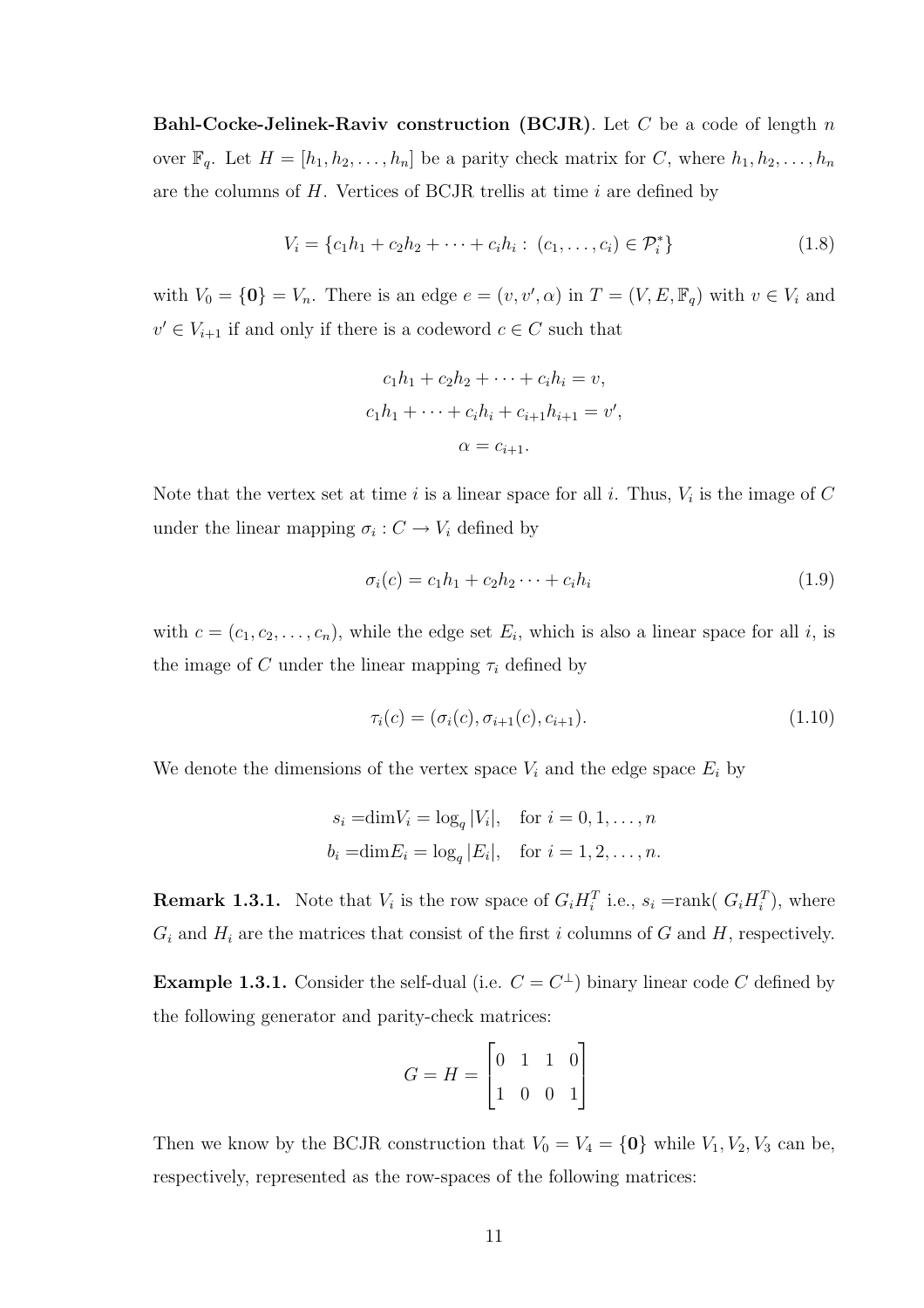$$
\begin{bmatrix} 0 & 0 \\ 0 & 1 \end{bmatrix}, \begin{bmatrix} 1 & 0 \\ 0 & 1 \end{bmatrix}, \begin{bmatrix} 0 & 0 \\ 0 & 1 \end{bmatrix}
$$

In other words,

$$
V_1 = \{(0,0), (0,1)\} = \{v_{11}, v_{12}\},
$$
  
\n
$$
V_2 = \{(0,0), (1,0), (0,1), (1,1)\} = \{v_{21}, v_{22}, v_{23}, v_{24}\},
$$
  
\n
$$
V_3 = \{(0,0), (0,1)\} = \{v_{31}, v_{32}\}
$$

The state complexity profile of T is given by  $\{s_0, s_1, s_2, s_3, s_4\} = \{0, 1, 2, 1, 0\}$  and the resulting BCJR trellis is shown in Figure 1.7.



Figure 1.7: A minimal BCJR trellis for the code  $C = \{0000, 1001, 0110, 1111\}$ .

## **Proposition 1.3.2.** BCJR trellis  $T = (V, E, \mathbb{F}_q)$  represents the linear code C.

*Proof.* Since codewords of  $C$  define the edge set of  $T$ , every codeword corresponds to a path of length  $n$  in  $T$ . We have to show that every path of length  $n$  produces a codeword. For any path  $e_1, \ldots, e_n$  of length n, we have  $0 = v_n = \alpha(e_1)h_1 + \cdots + \alpha(e_n)h_n$ . Hence,  $(\alpha(e_1), \ldots, \alpha(e_n)) \in C$ .  $\Box$ 

## Theorem 1.3.1. The BCJR construction produces a minimal trellis.

*Proof.* Let T be any trellis and  $T^*$  be a minimal trellis for C. We know from the proof of Proposition 1.3.1 that if any two codewords c and  $c'$  in  $\mathcal{P}_i^*$  end at the same vertex at time  $i$  in  $T$ , then they have common futures. To establish the minimality of BCJR trellis, it is enough to show that if two codewords of  $\mathcal{P}_i^*$  are future equivalent then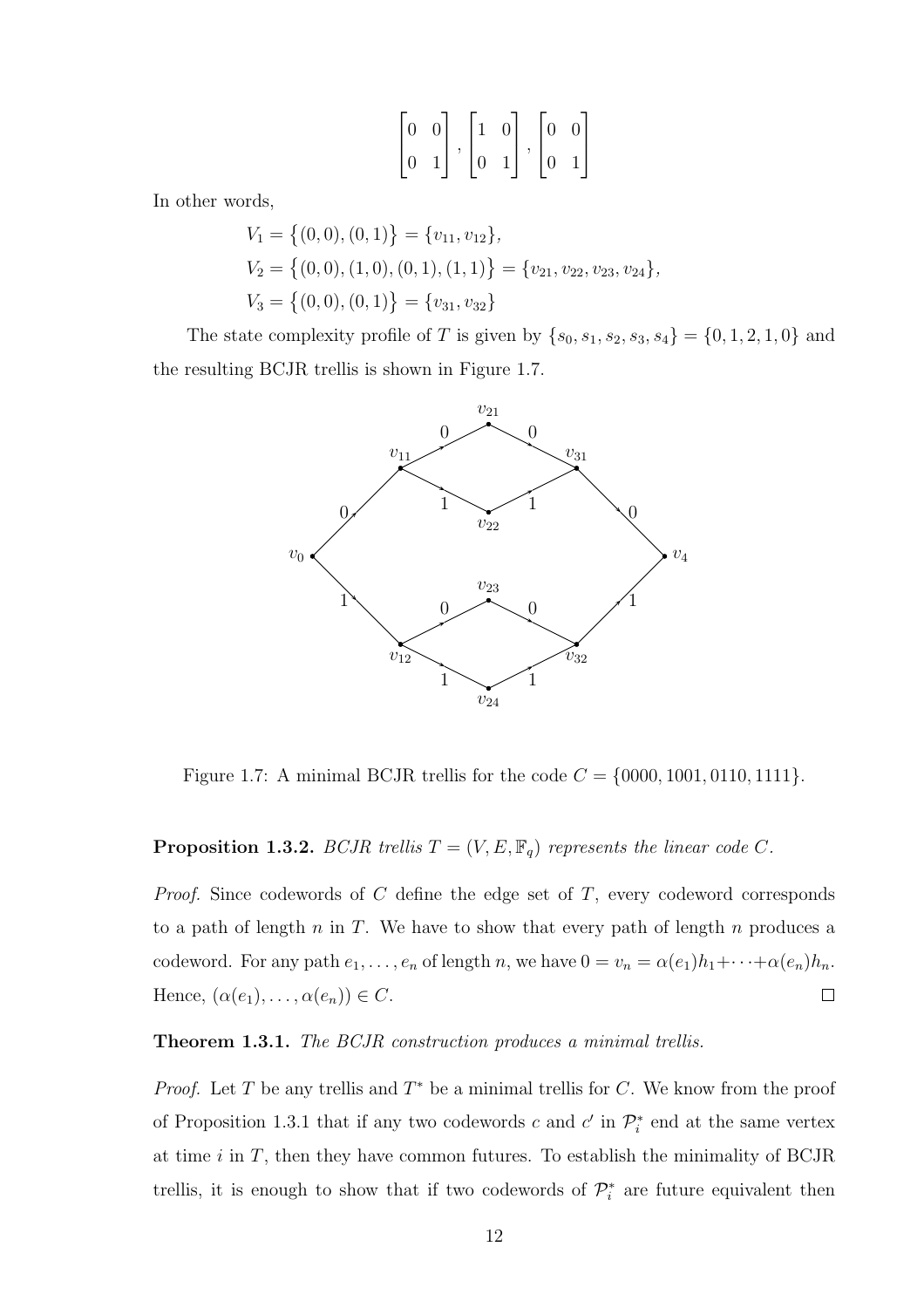they end at the same vertex at time i in T. Let  $c, c' \in \mathcal{P}_i^*$  be future equivalent and let  $x = (x_{i+1}, \ldots, x_n)$  be a common tail of c and c'. Then  $(c, x)H^T = (c', x)H^T = 0$ . This implies that

$$
c_1h_1 + \dots + c_ih_i = -x_{i+1}h_{i+1} + \dots + x_nh_n = c'_1h_1 + \dots + c'_ih_i.
$$

Then, from the definition of  $V_i$ , we say that the paths in T corresponding to c and  $c'$ end at the same vertex at time i.

By Propositions 1.2.3, 1.3.1 and 1.3.2, and Theorem 1.3.1, we obtain the following.

**Theorem 1.3.2.** Every linear code has a minimal trellis which is unique up to isomorphism.

**Forney construction**. Let C be a code of length n over  $\mathbb{F}_q$ . We define the past and, respectively, future subcodes of C as

$$
\mathcal{P}_i = \{ (c_1, \dots, c_i) : (c_1, \dots, c_i, 0 \dots, 0) \in C \} \subseteq \mathbb{F}_q^i
$$
\n(1.11)

$$
\mathcal{F}_i = \{ (c_{i+1}, \dots, c_n) : (0 \dots, 0, c_{i+1}, \dots, c_n) \in C \} \subseteq \mathbb{F}_q^{n-i}
$$
 (1.12)

with  $\mathcal{P}_n = \mathcal{F}_0 = C$  and  $\mathcal{P}_0 = \mathcal{F}_n = \{0\}$ . Clearly, the direct sum  $\mathcal{P}_i \oplus \mathcal{F}_i$  is a linear subcode of C. The Forney trellis  $T = (V, E, \mathbb{F}_q)$  for C is constructed by identifying the vertices in  $V_i$  with the cosets of  $\mathcal{P}_i \oplus \mathcal{F}_i$  in C, that is,

$$
V_i := C/\mathcal{P}_i \oplus \mathcal{F}_i \tag{1.13}
$$

 $\Box$ 

for  $i = 0, 1, \ldots, n$ . We have  $\mathcal{P}_0 \oplus \mathcal{F}_0 = \mathcal{P}_n \oplus \mathcal{F}_n = C$  so that  $V_0$  and  $V_n$  consist of a single coset. There is an edge  $e = (v, v', \alpha)$  in  $T = (V, E, \mathbb{F}_q)$  from  $v \in V_i$  to  $v' \in V_{i+1}$  if and only if there is a codeword  $c \in C$  such that c lies in the intersection of the cosets of v and v' and whose  $(i + 1)$ st coordinate is  $\alpha$ .

## Theorem 1.3.3. Forney construction produces a minimal trellis.

*Proof.* Let H be a parity check matrix for C and let  $c \in C$ . Consider the mapping  $\sigma_i$ in (1.9). Then,  $c \in \mathcal{P}_i \oplus \mathcal{F}_i$ , with  $(c_1, \ldots, c_i, 0, \ldots, 0) \in \mathcal{P}_i$  and  $(0, \ldots, 0, c_{i+1}, \ldots, c_n) \in$  $\mathcal{F}_i$ , if and only if  $\sigma_i(c) = \mathbf{0}$ . This shows that  $\mathcal{P}_i \oplus \mathcal{F}_i$  is the kernel of  $\sigma_i$ . Thus,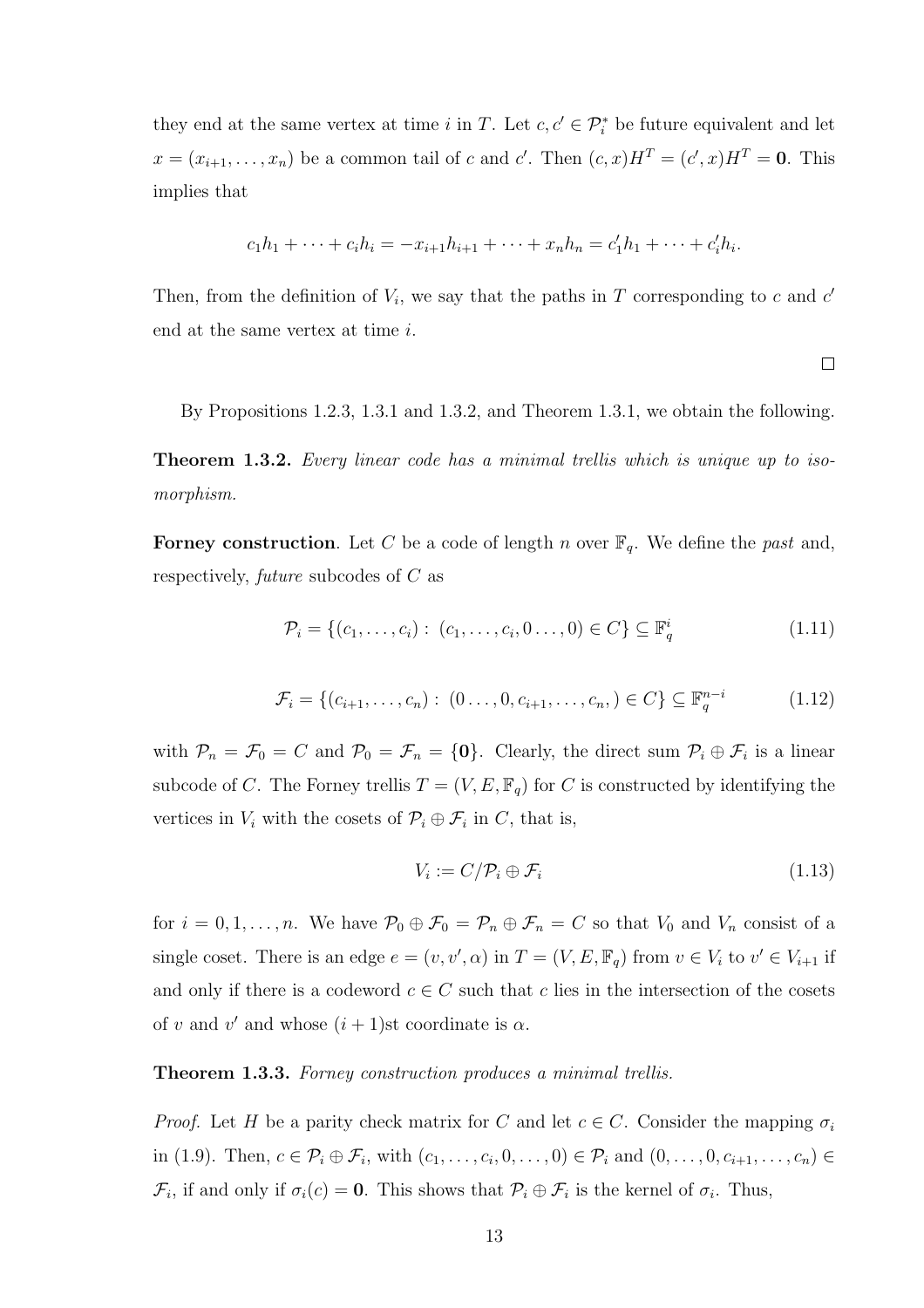dim  $\sigma_i(C) = \dim C$  -  $\dim(\mathcal{P}_i \oplus \mathcal{F}_i)$ .

Hence, the number of vertices in the BCJR trellis is equal to the number of vertices in the Forney trellis for each time. Then, the Forney trellis is minimal since the BCJR trellis is so.  $\Box$ 

**Example 1.3.2.** Consider again the linear code  $C$  of Example 1.3.1. The past subcodes of C are  $\mathcal{P}_0 = \mathcal{P}_1 = \mathcal{P}_2 = \{0\}, \mathcal{P}_3 = \{0, 011\}, \text{ and } \mathcal{P}_4 = C \text{ whereas the future subcodes}$ of C are  $\mathcal{F}_0 = C$ ,  $\mathcal{F}_1 = \{0, 110\}$ , and  $\mathcal{F}_2 = \mathcal{F}_3 = \mathcal{F}_4 = \{0\}$ . Thus the direct sum subcodes are

$$
\mathcal{P}_1 \oplus \mathcal{F}_1 = \{0000, 0110\},
$$
  
\n
$$
\mathcal{P}_2 \oplus \mathcal{F}_2 = \{0000\},
$$
  
\n
$$
\mathcal{P}_3 \oplus \mathcal{F}_3 = \{0000, 0110\}.
$$

Then,  $C/(\mathcal{P}_i \oplus \mathcal{F}_i)$  are

$$
V_1 = \{ \{0000, 0110\}, \{1001, 1111\} \} = \{v_{11}, v_{12}\},
$$
  
\n
$$
V_2 = \{ \{0000\}, \{0110\}, \{1001\}, \{1111\} \} = \{v_{21}, v_{22}, v_{23}, v_{24}\},
$$
  
\n
$$
V_3 = \{ \{0000, 0110\}, \{1001, 1111\} \} = \{v_{31}, v_{32}\}.
$$

The resulting Forney trellis, which is identical to the BCJR trellis, is shown in Figure 1.7.

## 1.4 Absolute State Complexity

We start by defining the notion of permutation equivalence for codes. Two codes are said to be permutation equivalent, if one of them is obtained by permuting the coordinates in the other. In coding theory, permutation equivalent codes are viewed as essentially the same. However, the following example shows that two permutation equivalent codes can have significantly different minimal trellis representations.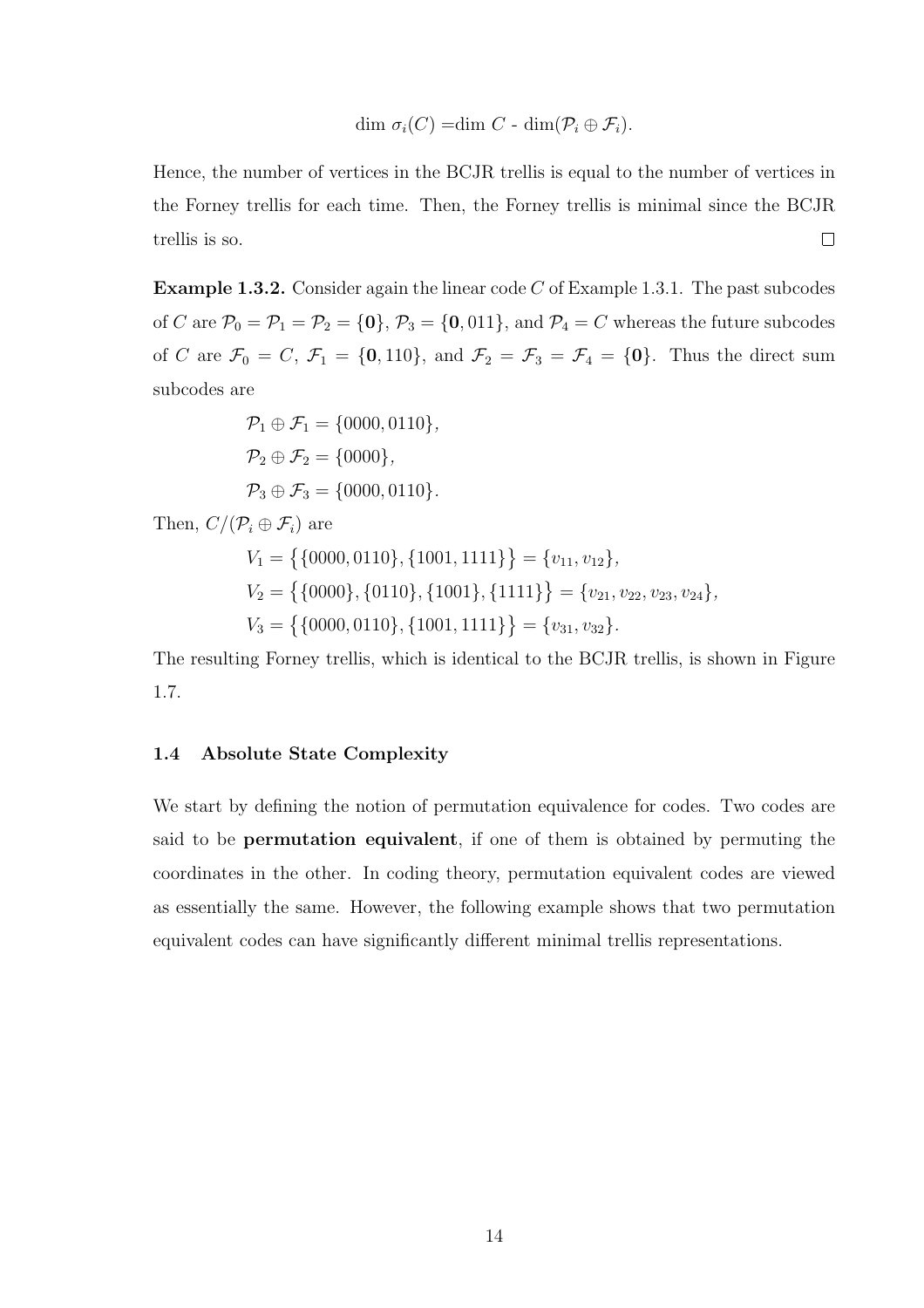

Figure 1.8: Minimal trellis for [6,3,2] linear code.

**Example 1.4.1.** Consider the binary  $[6, 3, 2]$  linear code C, generated by

| $G = \begin{bmatrix} 1 & 0 & 0 & 0 & 0 & 1 \ 0 & 1 & 0 & 1 & 0 & 0 \ 0 & 0 & 1 & 0 & 1 & 0 \end{bmatrix}.$ |  |  |  |  |
|------------------------------------------------------------------------------------------------------------|--|--|--|--|
|                                                                                                            |  |  |  |  |
|                                                                                                            |  |  |  |  |

A minimal trellis for C is shown in Figure 1.8. Now, permute the time axis of the minimal trellis for C with the permutation  $\pi = (2, 3, 6)$ . The resulting code C' is generated by the following matrix,

|                                                             | $\begin{vmatrix} 1 & 1 & 0 & 0 & 0 & 0 \end{vmatrix}$ |  |  |  |
|-------------------------------------------------------------|-------------------------------------------------------|--|--|--|
| $G' = \begin{bmatrix} 0 & 0 & 1 & 1 & 0 & 0 \end{bmatrix}.$ |                                                       |  |  |  |
|                                                             | $\begin{bmatrix} 0 & 0 & 0 & 0 & 1 & 1 \end{bmatrix}$ |  |  |  |

The corresponding minimal trellis is shown in Figure 1.9.

Motivated by this example, we introduce the following notions of state complexity for codes. Let C be a linear code of length n over  $\mathbb{F}_q$ . If T is a trellis representation of  $C$ , recall that we defined the state complexity of  $T$  as

$$
s_T(C):=\max\{s_0,\ldots,s_n\}
$$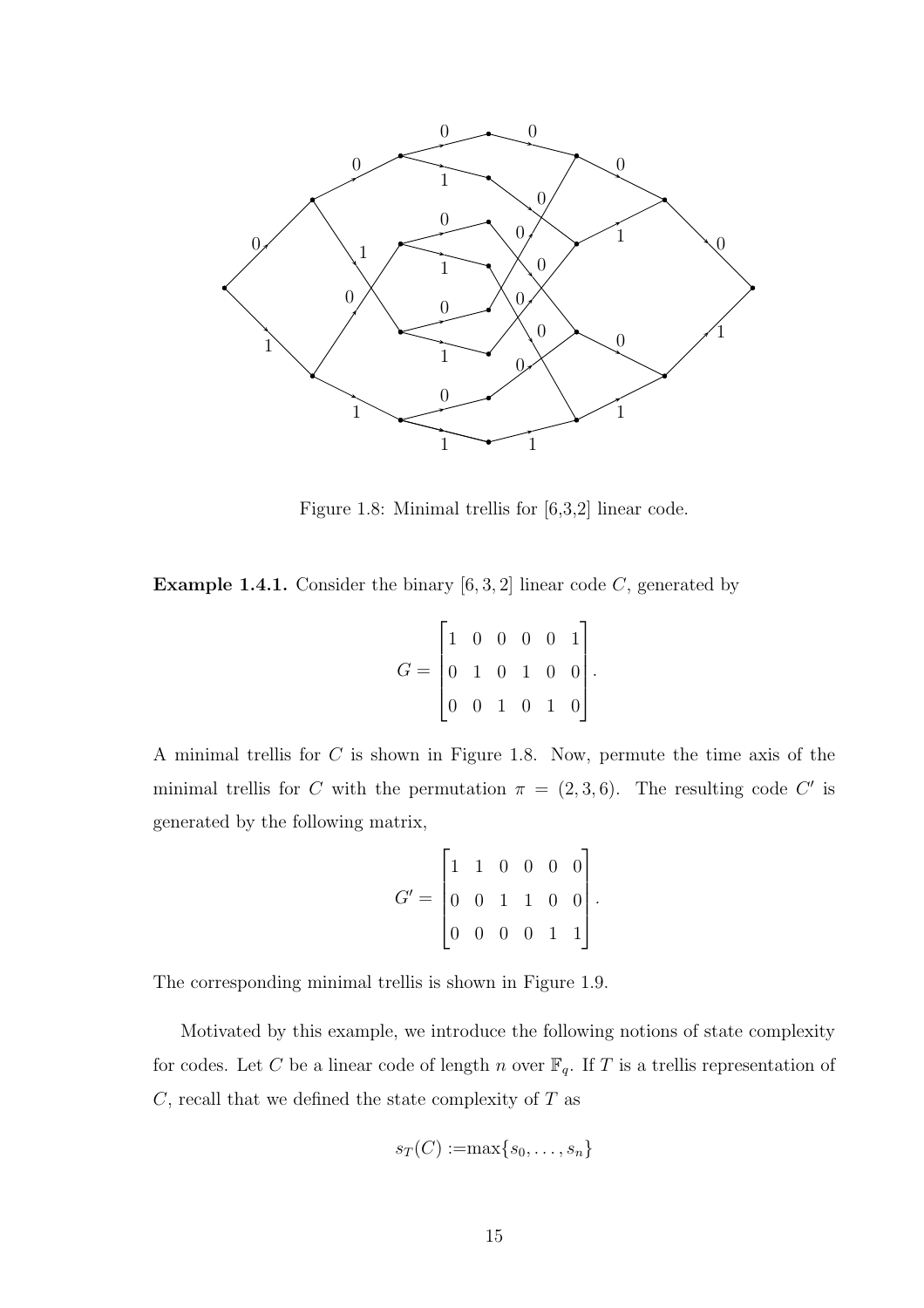where  $s_i(T) = \log_q |V_i|$  for all i. If  $T^*$  is a minimal trellis for C, then we define the state complexity of the code C as  $s(C) := s_{T^*}(C)$ . As seen in Example 1.4.1,  $s(C)$  may change if one considers permutation equivalent codes to  $C$ . Let us denote by  $[C]$  the set of codes that are permutation equivalent to  $C$ . Then we define the *absolute state* complexity of C as

$$
s[C] := \min\{s(C') : C' \in [C]\}.
$$



Figure 1.9: Minimal trellis for the permuted binary [6,3,2] linear code .

From now on, we will be interested in the absolute state complexity of linear codes. Our intent in the rest of this chapter is to estimate the state and absolute state complexities of linear codes. Let us start with a simple fact.

**Proposition 1.4.1.** The minimal trellis  $T = (V, E, \mathbb{F}_q)$  for a linear code C of length n and the minimal trellis  $T^{\perp} = (V^{\perp}, E^{\perp}, \mathbb{F}_q)$  for its dual code  $C^{\perp}$  have identical state complexities.

*Proof.* Let G and H denote the generator and parity check matrices of  $C$ , respectively. By Remark 1.3.1, we know that  $\dim(V_i)$  is equal to the rank of  $G_i H_i^T$ . Similarly, we have  $\dim(V_i^{\perp}) = \text{rank}(H_i G_i^T)$  for the dual trellis. Then, the two dimensions are clearly the same.  $\Box$ 

For a linear  $[n,k,d]$  code C over  $\mathbb{F}_q$ , we denote the dimensions of the past and future subcodes (cf. (1.11) and (1.12)) of C by  $p_i = dim\mathcal{P}_i$  and  $f_i = dim\mathcal{F}_i$ . It is clear that the sequence  $p_1, \ldots, p_n$  is nondecreasing while the sequence  $f_1, \ldots, f_n$  is nonincreasing. From the Forney construction (cf. (1.13)), we have

$$
s_i(C) = k - \triangle_i(C),
$$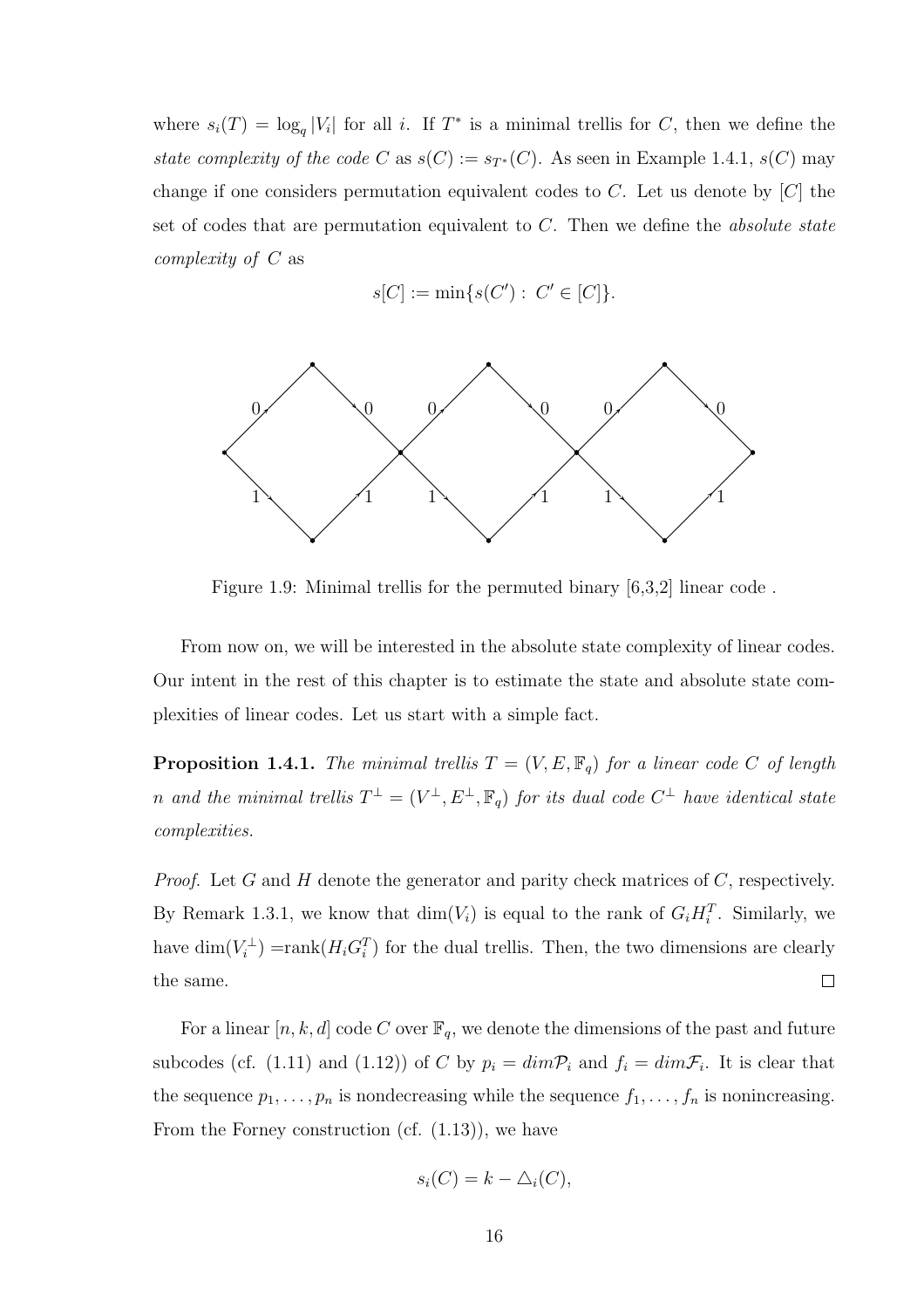where  $\Delta_i = \Delta_i(C) := p_i + f_i$ , for each  $i = 0, 1, ..., n$ . Hence, the state complexity of the code is

$$
s(C) = k - \triangle(C),
$$

where  $\Delta = \Delta(C) := \min\{\Delta_0, \Delta_1, \ldots, \Delta_n\}$ . Let us also define  $\Delta[C] := \max\{\Delta(C')$ :  $C' \in [C]$ .

**Remark 1.4.1.** By definition of the minimum distance  $d$  of  $C$ , we have

- (i)  $\mathcal{P}_i = \{0\}$  for  $0 \leq i \leq d-1$ . In particular,  $\min\{\Delta_0, \ldots, \Delta_{d-1}\} = \Delta_{d-1}$ .
- (ii)  $\mathcal{F}_i = \{0\}$  for  $n d + 1 \leq i \leq n$ . In particular min  $\{\Delta_{n-d+1}, \ldots, \Delta_n\} = \Delta_{n-d+1}$ .

**Proposition 1.4.2.** For a linear  $[n,k,d]$  code C, we have

$$
s(C) = \begin{cases} k & \text{if } 2d \ge n+2\\ k - \min\{\Delta_{d-1}, \dots, \Delta_{n-d+1}\} & \text{otherwise} \end{cases}
$$

*Proof.* If  $2d \ge n + 2$ , then there exists an integer i such that  $n - d + 1 \le i \le d - 1$ . Then the result follows from Remark 1.4.1.  $\Box$ 

**Theorem 1.4.1. (Wolf bound)** Let C be an [n, k, d] linear code over  $\mathbb{F}_q$ . Then the state complexity of C is upper bounded by

$$
s(C) \le w(C) := \min(k, n - k).
$$

*Proof.* We know that  $s_i(C) = k - \Delta_i(C) \leq k$  for all i so that  $s(C) \leq k$ . Since C and  $C^{\perp}$  have identical state complexities,  $s_i(C) = s_i^{\perp}(C) \leq n - k$ , which implies that  $s(C) \leq n - k$ . Then the result follows.  $\Box$ 

The Wolf bound holds for any permutation of the time axis of the minimal trellis for an  $[n, k, d]$  linear code C, i.e.,  $s[C] \leq w(C)$ .

We will finish this chapter with two crucial propositions, due to Munuera and Torres, that reduce the estimation of the absolute state complexity to estimations at weights of a code. These two results will play key roles in Chapters 2 and 3.

**Proposition 1.4.3.** Let t be a non-negative integer. Then  $s[C] \geq w(C) - t$  if either  $2d \ge n+2-t$ , or  $2d^{\perp} \ge n+2-t$ .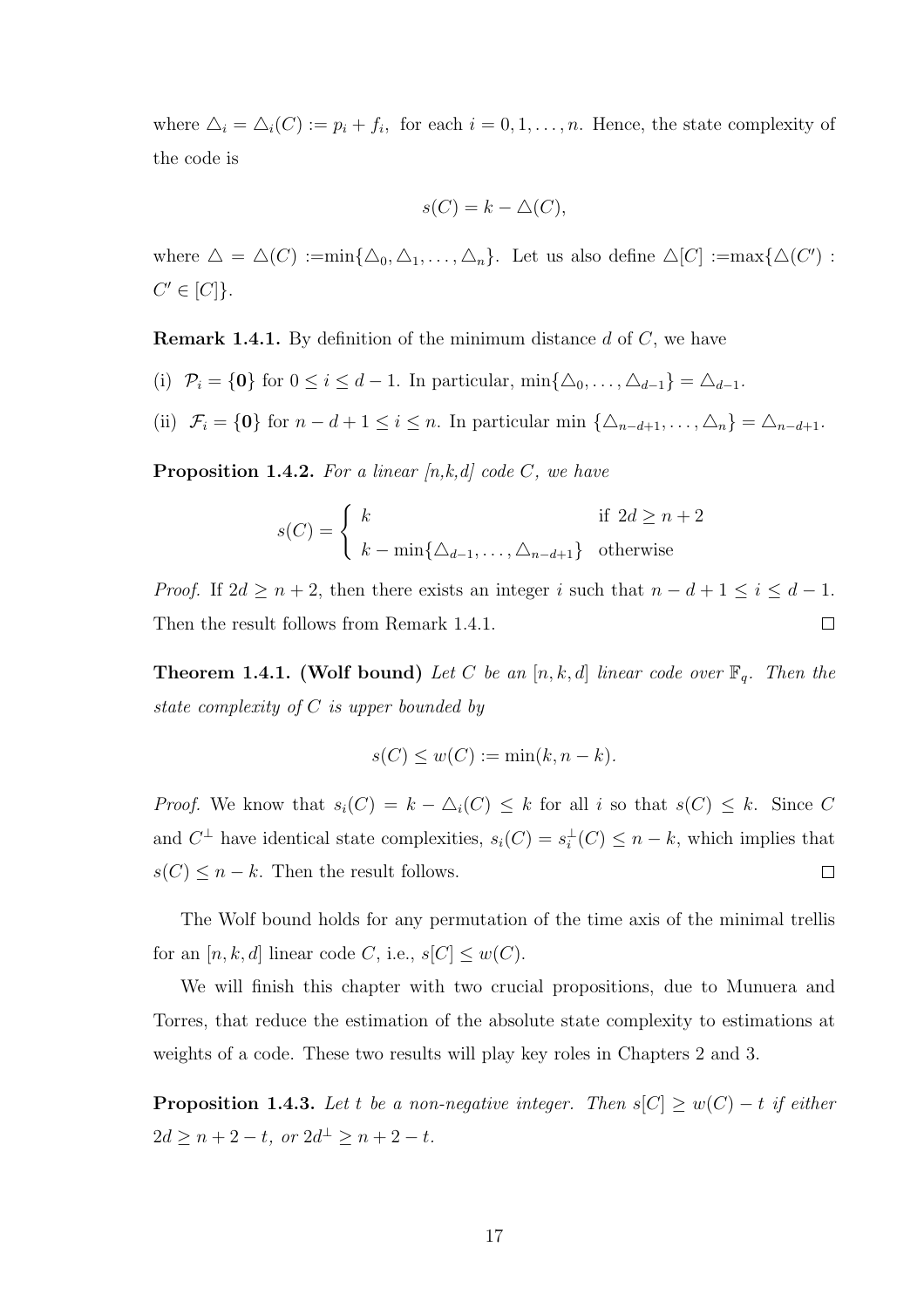*Proof.* We know that  $\mathcal{P}_{d-1} = \{0\}$ . Now, let us assume that  $2d \geq n+2-t$ . If  $\mathcal{F}_{d-1} = \{0\}$ , then  $s_{d-1}(C) = k$  which implies that  $s(C) \geq s_{d-1}(C) = k$ . On the other hand, if  $\mathcal{F}_{d-1} \neq \{0\}$ , then  $\mathcal{F}_{d-1}$  is a subcode of C of length  $(n-d+1)$  whose minimum distance is at least d. From the Singleton bound, we get

$$
f_{d-1} \le n_{\mathcal{F}_{d-1}} - d_{\mathcal{F}_{d-1}} + 1 \le (n - d + 1) - d + 1 = n - 2d + 2 \le t.
$$

Thus,  $s(C) \geq s_{d-1}(C) \geq k - t$ .

If we assume that  $2d^{\perp} \geq n+2-t$  and if we apply the above argument to the dual code of C, then we obtain  $s(C^{\perp}) \geq n - k - t$ . From Proposition 1.4.1 and the Wolf bound, we conclude that  $s(C) \geq w(C) - t$ . Since the dimension and the length of C do not depend on the coordinate permutation,  $s[C] \geq w(C) - t$ .  $\Box$ 

**Remark 1.4.2.** For an MDS code, if  $n \geq 2k$  then we get  $2d = 2n + 2 - 2k \geq n + 2$ . Otherwise, we have  $2d^{\perp} = 2k + 2 \geq n + 2$  (we used the fact that the dual of an MDS code is also MDS). Thus it always holds that  $\max(2d, 2d^{\perp}) \ge n + 2$  for MDS codes. This implies, with Proposition 1.4.2, the well known result that MDS codes attain the Wolf bound.

**Proposition 1.4.4.** Let i be a positive integer with  $1 \leq i \leq k$ . Then  $s[C] \geq w(C) - i + 1$ provided that either  $d_i(C) \geq n+2-d$  or  $d_i(C^{\perp}) \geq n+2-d^{\perp}$  where  $d_i(C)$  is the ith generalized Hamming weight.

*Proof.* Assume that  $d_i(C) \geq n+2-d$ . Since  $\mathcal{F}_{d-1}$  has length  $n-d+1$ , we have  $|Supp(\mathcal{F}_{d-1})| \leq n - d + 1$ . Then  $|Supp(\mathcal{F}_{d-1})| < d_i(C)$  by the assumption. From the definition of  $d_i(C)$ ,  $f_{d-1} < i$  so that  $s(C) \geq s_{d-1}(C) \geq k-i+1$ . If  $d_i(C^{\perp}) \geq n+2-d^{\perp}$ , by applying a similar argument to  $C^{\perp}$ , we obtain  $s(C^{\perp}) \geq n - k - i + 1$ . Therefore,  $s(C) \geq w(C) - i + 1$ . Noting that the lower bound does not depend on the coordinate permutation of C, the result follows.  $\Box$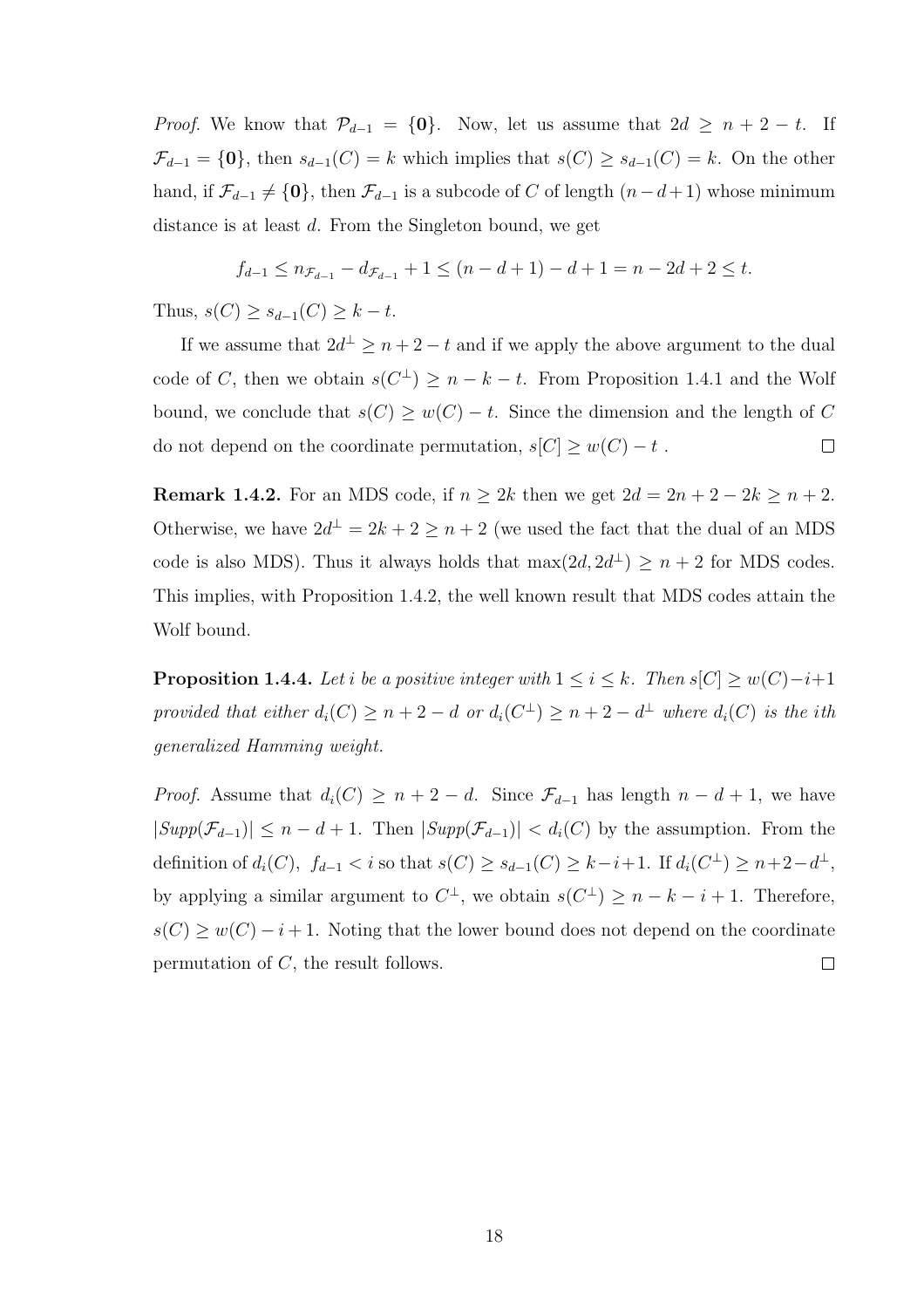## CHAPTER 2

## A GOPPA-LIKE BOUND ON THE ABSOLUTE STATE COMPLEXITY OF AG CODES

In this chapter we investigate the absolute state complexity (ASC) of algebraic geometric (AG) codes. In the previous chapter we proved a general upper bound on ASC of linear codes (Wolf bound). Here, we will obtain lower bounds for the ASC of AG codes. A major role will be played by the gonality sequence of a function field which is used in the construction of the code. Our main reference in this chapter is an article of Munuera and Tores [5]. However, we state and prove some of their results in a different form since it is not clear whether some results of [5] are completely correct or not (cf. Propositions 2.3.1, 2.3.2, Theorem 2.3.1 and Corollaries 2.3.1, 2.3.2). When the socalled abundance of the code and its dual are the same, our statements match theirs.

For an introduction to AG codes, we refer to Stichtenoth's book [10].

### 2.1 Algebraic Geometric Codes

Let  $F/\mathbb{F}_q$  be an algebraic function field of genus g and  $P_1, P_2, \ldots, P_n$  be a set of pairwise distinct rational places of  $F/K$ . Let D and G be divisors of  $F/K$  such that  $D =$  $P_1 + P_2 + \cdots + P_n$  and the supports of G and D are disjoint. For a divisor A of  $F/K$ , we define the vector space  $\mathcal{L}(A)$  as

$$
\mathcal{L}(A) := \{ f \in F \mid (f) + A \ge 0 \} \cup \{ 0 \}
$$

where  $(f)$  is the principal divisor of f. We denote the degree and the dimension of  $\mathcal{L}(A)$ over K by deg A and  $\ell(A)$ , respectively. The algebraic geometric (AG) code  $C_{\mathcal{L}}(D,G)$ associated with the divisors D and G is the image of the following  $\mathbb{F}_q$ -linear map

$$
\phi: \mathcal{L}(G) \rightarrow \mathbb{F}_q^n \tag{2.1}
$$

$$
f \mapsto (f(P_1), f(P_2), \dots, f(P_n)). \tag{2.2}
$$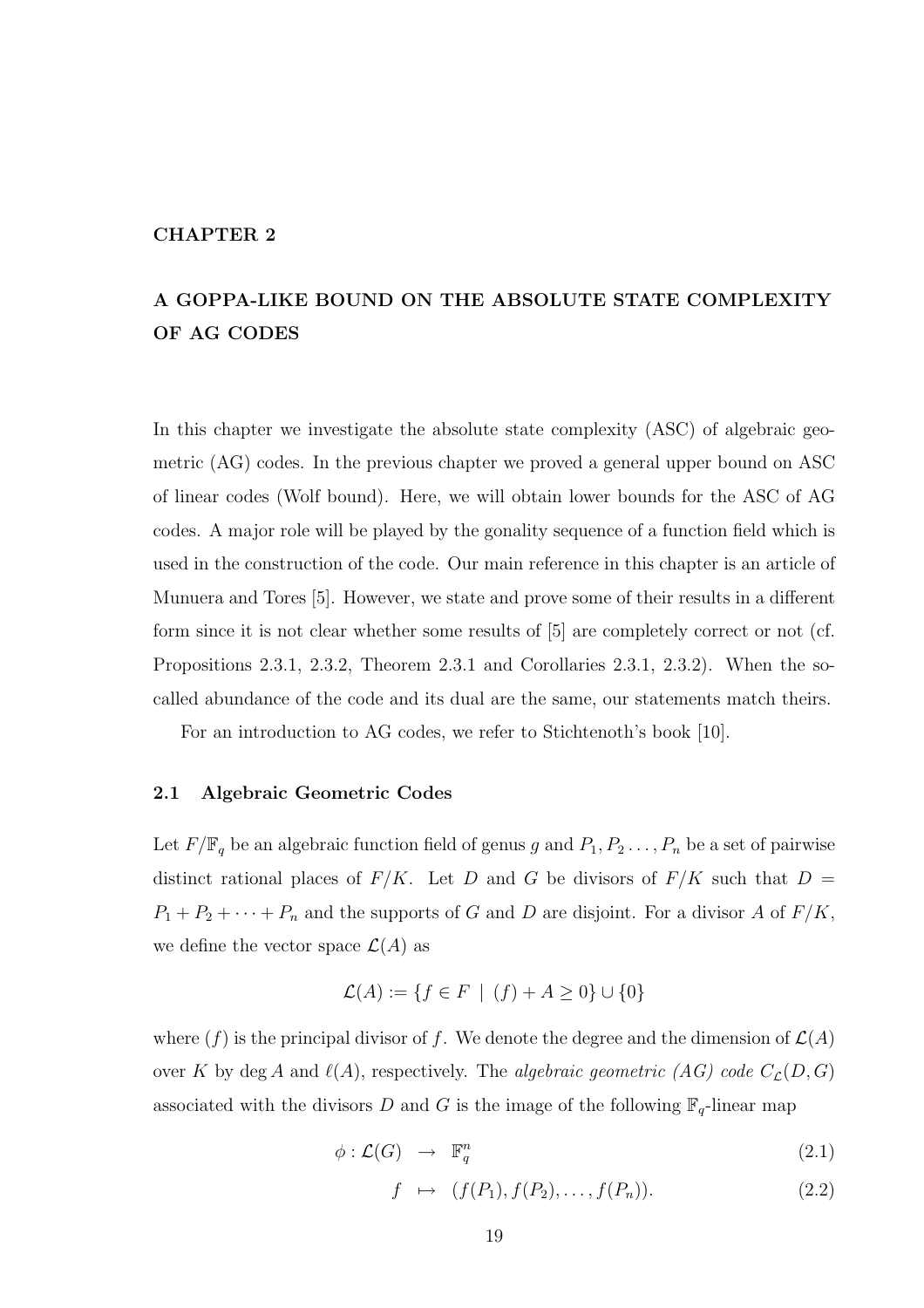Let us note that the dual code is also an AG code. Namely,  $C_{\mathcal{L}}(D, G)^{\perp} = C_{\mathcal{L}}(D, H)$ , where  $H = W - (G - D)$  for some canonical divisor W.

The code  $C_{\mathcal{L}}(D, G)$  is an  $[n, k, d]$  code over  $\mathbb{F}_q^n$  with the parameters

$$
k = \ell(G) - \ell(G - D),\tag{2.3}
$$

$$
d \ge n - \deg G \text{ (Goppa bound).} \tag{2.4}
$$

We denote the dimension of ker $\phi$  (i.e.  $\ell(G - D)$ ) by a and call it the *abundance* of the code. We will assume throughout that  $G - D$  is special (i.e.  $i(G - D) =$  $\ell(W - (G - D)) \neq 0$ . If not, it is easy to see that G is also nonspecial and hence

$$
k = \ell(G) - \ell(G - D) = (\deg G + 1 - g) - (\deg(G - D) + 1 - g) = n,
$$

i.e.  $C_{\mathcal{L}}(D, G) = \mathbb{F}_q^n$  is a trivial code.

## 2.2 Gonality Sequence of Algebraic Function Fields

For every positive integer i, we define the *i-th gonality* of the function field  $F/K$  as

$$
\gamma_i := \min \left\{ \deg A \mid A \in \text{Div}(F/K) \text{ and } \ell(A) \ge i \right\}.
$$
 (2.5)

The sequence  $GS(F/K) := (\gamma_i : i \in \mathbb{N})$  is called the *gonality sequence* of  $F/K$ . If we choose A in (2.5) as the zero divisor of  $F/K$ , we see that the first element of the gonality sequence is 0.

Lemma 2.2.1. Let

$$
\gamma = \min\{ [F : K(x)] \mid x \in F \setminus K \}.
$$

Then,  $\gamma = \gamma_2$ .

*Proof.* Choose an element  $x \in F \setminus K$  and consider the divisor  $A := (x)_{\infty}$ . Since 1 and x are linearly independent in  $\mathcal{L}(A)$ , we have  $\ell(A) \geq 2$ . Thus, for any  $x \in F \setminus K$ , we have

$$
\gamma_2 \le \deg A = [F : K(x)].
$$

Therefore,  $\gamma_2 \leq \gamma$ . On the other hand, let A be a divisor with deg  $A=\gamma_2$  and  $\ell(A) \geq 2$ . There is a positive divisor B with B ∼ A so that deg B=deg A and  $\ell(B) = \ell(A)$ . For  $x \in \mathcal{L}(B) \setminus K$  note that  $(x)_{\infty} \leq B$  since B is effective. Hence,

$$
[F:K(x)] = \deg(x)_{\infty} \le \deg B = \gamma_2.
$$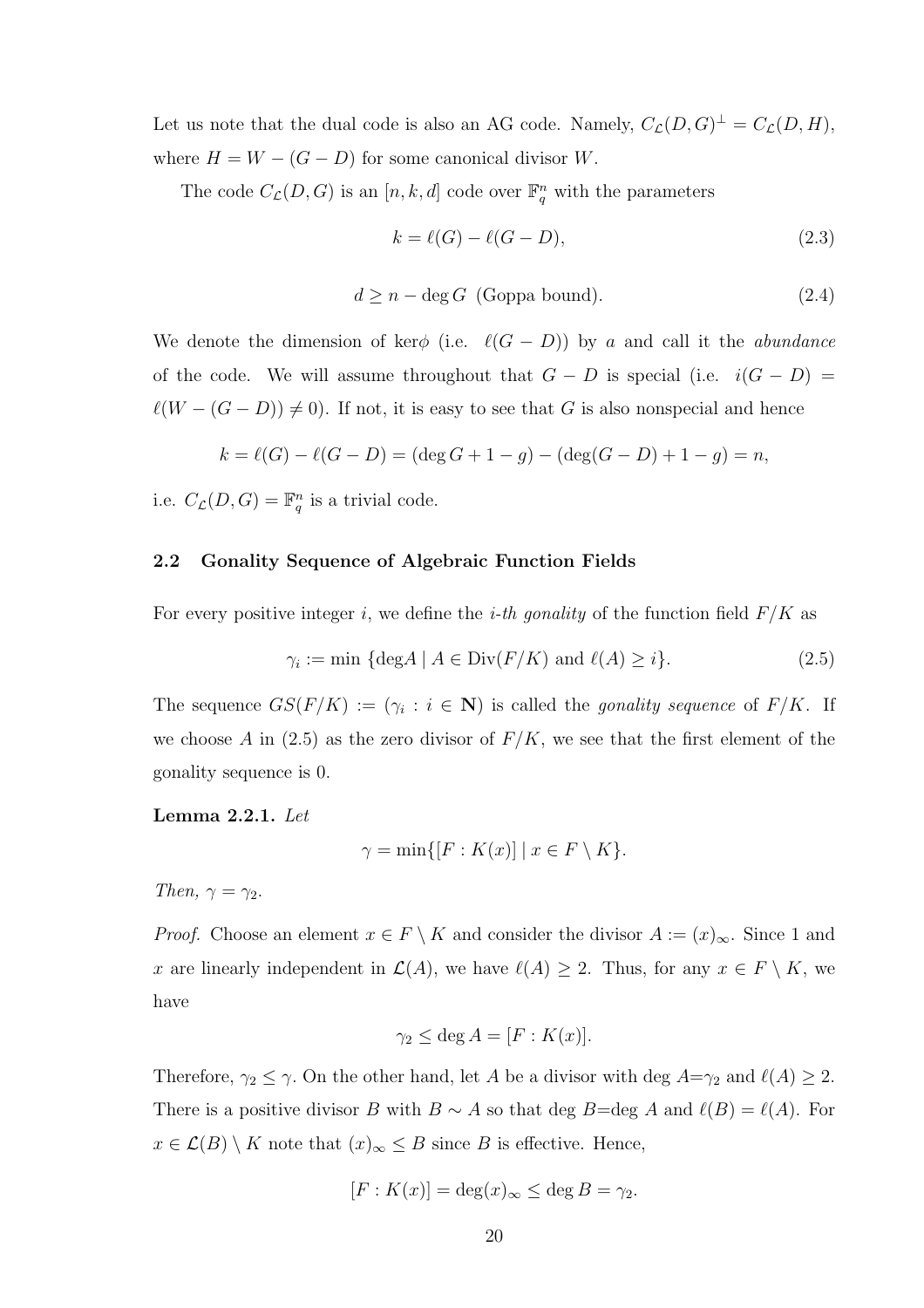**Remark 2.2.1.** The number  $\gamma$  in Lemma 2.2.1 is the (usual) gonality of  $F/K$ .

**Lemma 2.2.2.** Let  $F/K$  be an algebric function field of genus g and suppose that  $F/K$ has a rational place. Then

- (i) The gonality sequence of  $F/K$  is strictly increasing.
- (ii)  $\gamma_i = g + i 1$  for any i with  $i \geq g + 1$ .
- (iii)  $\gamma_i \geq 2(i-1)$  for any i with  $1 \leq i \leq g$ .
- (iv)  $\gamma_q = 2g 2$ .

*Proof.* (i) Let A be a divisor of degree  $\gamma_i$  with  $\ell(A) \geq i$ . If we show the existence of a divisor B with deg  $B < \gamma_i$  and  $\ell(B) \geq i - 1$  then the proof follows. Let  $B := A - P$ where P is a rational place. We know that  $\ell(A)-\ell(B) \leq$  deg A–deg B=1 ([10, Lemma 1.4.8]). Hence,  $\ell(B) \ge \ell(A) - 1 \ge i - 1$ .

(ii) Let A be a divisor with deg  $A = i + g - 1 \geq 2g$ . For a canonical divisor W, we have  $\ell(W - A) = 0$  since  $\deg(W - A) < 0$ . By Riemann-Roch Theorem, we have  $\ell(A) = \text{deg } A + 1 - g = i$ . Thus,  $\gamma_i \leq g + i - 1$ . Now, let B be a divisor with deg  $B < i + g - 1$ . There exists a divisor D such that  $B \le D$  and deg  $D = i + g - 2$ . By assumption on i, we have deg  $D \geq 2g - 1$ . Hence,  $\ell(D) = \text{deg } D + 1 - g = i - 1$ . This shows that if deg  $B < i + g - 1$ , then  $\ell(B) < \ell(D) < i$ . Therefore,  $\gamma_i = i + g - 1$  in this case.

(iii-iv) Let W be a canonical divisor so that deg  $W = 2g - 2$  and  $\ell(W) = g$ . Then, by the definition of gonality numbers, we have

$$
\gamma_g \le 2g - 2. \tag{2.6}
$$

Since there is no negative gonality number, we have  $0 \leq \gamma_i \leq 2g-2$  for  $i \leq g$ . Consider a divisor A with deg $A = \gamma_i$  and  $\ell(A) \geq i$ . By Clifford's theorem,  $\ell(A) \leq 1 + (1/2)$ deg  $A = 1 + \gamma_i/2$ . Hence, we have  $i \leq 1 + \gamma_i/2$ , i.e.  $\gamma_i \geq 2i - 2$  if  $i \leq g$ . If  $i = g$ , then  $\gamma_g \geq 2g - 2$ . This implies, together with (2.6), that  $\gamma_g = 2g - 2$ .  $\Box$ 

**Example 2.2.1.** Consider the Hermitian function field  $H = \mathbb{F}_{q^2}(x, y)$  defined by

$$
y^q + y = x^{q+1}.
$$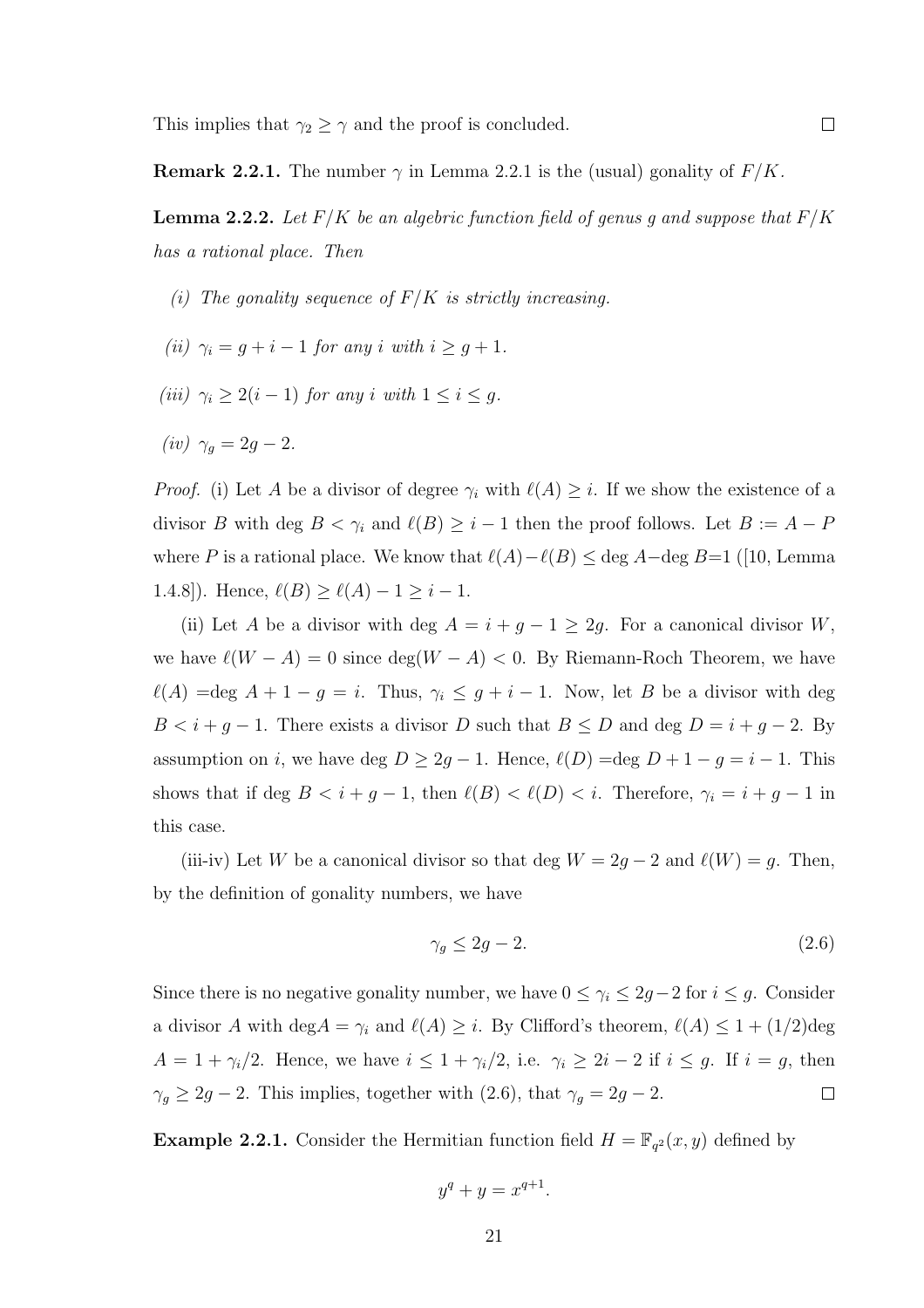The genus of H is  $q(q-1)/2$  and it has  $q^3+1$  rational places (see [10, Lemma 6.4.4]). The gonality sequence of  $H$  is exactly known. Namely, if  $k$  is a positive integer of the form  $k=\frac{1}{2}$  $\frac{1}{2}(j+1)(j+2) - i$  (for  $0 \le i \le j$ ), then

$$
\gamma_k = \begin{cases} j(q+1) - i & \text{if } 1 \le k \le g \\ k + g - 1 & \text{if } k > g \end{cases}
$$
\n(2.7)

In fact, we can compute the gonality sequence of any smooth plane curve by Pellikaan's work [9, Corollary 2.4]. Below, we list the gonality sequences of the Hermitian function field over various square finite fields:

$$
GS(H/\mathbb{F}_4) = \{0, 2, -\}
$$
  
\n
$$
GS(H/\mathbb{F}_9) = \{0, 3, 4, 6, -\}
$$
  
\n
$$
GS(H/\mathbb{F}_{16}) = \{0, 4, 5, 8, 9, 10, 12 -\}
$$
  
\n
$$
GS(H/\mathbb{F}_{25}) = \{0, 5, 6, 10, 11, 12, 15, 16, 17, 18, 20 -\}
$$
  
\n
$$
GS(H/\mathbb{F}_{49}) = \{0, 7, 8, 14, 15, 16, 21, 22, 23, 24, 28, 29, 30, 31, 32, 35, 36, 37, 38, 39, 40, 42, -\}
$$
  
\n
$$
GS(H/\mathbb{F}_{64}) = \{0, 8, 9, 16, 17, 18, 24, 25, 26, 27, 32, 33, 34, 35, 36, 40, 41, 42, 43, 44, 45, 48, 49, 50, 51, 52, 53, 54, 56 -\}.
$$

We proceed by results that will be used to prove a lower bound for the ASC of AG codes.

**Lemma 2.2.3.** Consider  $C = C_{\mathcal{L}}(D, G)$  of abundance a. Then the *i*-th generalized Hamming weight  $d_i$  of C satisfies

$$
d_i \ge n - \deg G + \gamma_{a+i} \tag{2.8}
$$

where  $\gamma_a + i$  is the  $(a + i)$ -th element of the gonality sequence of  $F/K$ .

Proof. We first show the following claim:

 $d_i \leq t$  if and only if there exists  $(n - t)$  pairwise distinct places in supp $(D)$ , say  $P_{t+1}, \ldots, P_n$  without loss of generality, such that  $\ell(G - P_{t+1} - \cdots - P_n) \ge a + i$ .

If  $d_i \leq t$ , then there is a subcode  $V_i$  of C such that  $\dim V_i = i$  and  $|supp(V_i)| \leq t$ . Let  $V_i$  be generated by  $\phi(f_1),\ldots,\phi(f_i)$ , where  $f_1,\ldots,f_i \in \mathcal{L}(G)$ . Then,  $f_1,\ldots,f_i$  are linearly independent functions which have zeros at at least  $(n - t)$  distinct places, say  $P_{t+1},\ldots,P_n$ . Then,  $f_1,\ldots,f_i\in\mathcal{L}(G-P_{t+1}-\cdots-P_n)\setminus\mathcal{L}(G-D)$ . If  $\{g_1,\ldots,g_a\}$  is a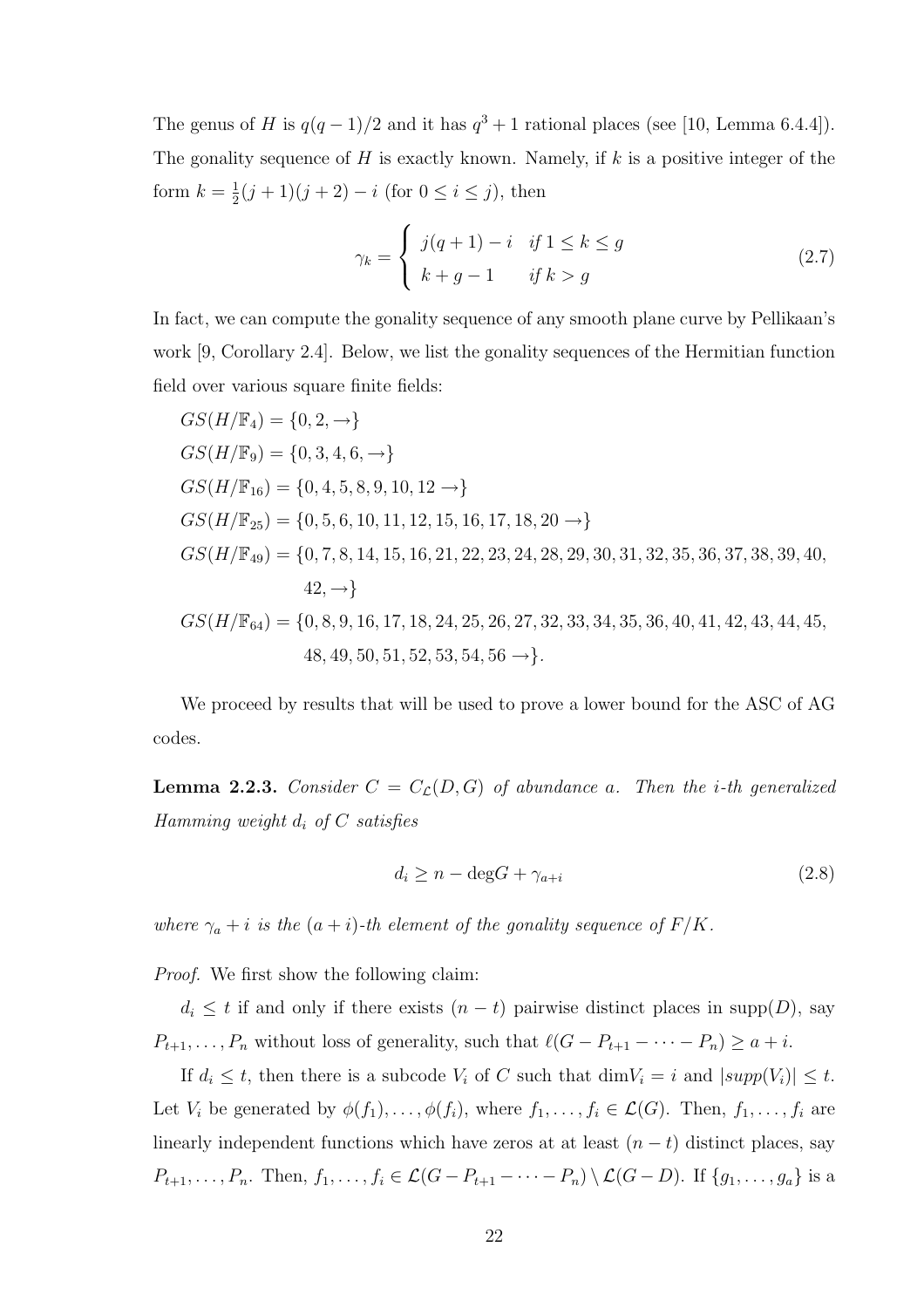basis of  $\mathcal{L}(G-D)$ , then the set  $\mathcal{B} = \{f_1, \ldots, f_i, g_1, \ldots, g_a\} \subseteq \mathcal{L}(G-P_{t+1}-\cdots-P_n)$ is linearly independent. Hence,  $\ell(G - P_{t+1} - \cdots - P_n) \ge a + i$ .

On the other hand, assume that  ${g_1, \ldots, g_a}$  is a basis of  $\mathcal{L}(G-D)$ . We can extend it to a basis  $\mathcal{B} = \{g_1, \ldots, g_a, f_1, \ldots, f_i, \ldots\}$  of  $\mathcal{L}(G - P_{t+1} - \cdots - P_n)$ . Let the set  $\{\phi(f_1),\ldots,\phi(f_i)\}\$  generate a subcode  $V_i$  of C. Since  $f_1,\ldots,f_i$  are zero at  $P_{t+1},\ldots,P_n$ , we have  $|supp(V_i)| \leq t$ . This implies that  $d_i \leq t$ .

Using the above claim, we have

$$
d_i(C) = \min\{\deg D' \mid 0 \le D' \le D, \ell(G - D + D') \ge a + i\}
$$

$$
= \min\{n - \deg D'' \mid 0 \le D'' \le D, \ell(G - D'') \ge a + i\}
$$

for every  $i, 1 \le i \le k$ , where k is the dimension of C. Now, let  $A \le D$  be an effective divisor such that  $d_i(C) = n-\text{deg } A$  and  $\ell(G - A) \geq a + i$ . By definition of  $(a + i)$ -th element of the gonality sequence, we have

$$
\gamma_{a+i} \le \deg(G - A) = \deg G - n + d_i(C).
$$

Then,  $d_i(C) \geq n-\deg G + \gamma_{a+i}$ .

Corollary 2.2.1. (Improved Goppa Bound) For any AG code  $C_{\mathcal{L}}(D, G)$  of abundance a, we have

$$
d \ge n - \deg G + \gamma_{a+1}.\tag{2.9}
$$

 $\Box$ 

 $\Box$ 

*Proof.* Letting  $i = 1$  in Lemma 2.2.3, the result follows.

Note that if the abundance is zero, then  $d \geq n-\text{deg } G$  in (2.9), which is nothing but the Goppa bound (2.4). Since the gonality sequence is increasing, by Lemma 2.2.1 Equation (2.9) improves the Goppa bound in general.

We finish this section with one more lower bound on the minimum distance of AG codes.

**Corollary 2.2.2.** For an AG code  $C_{\mathcal{L}}(D, G)$  of abundance a, we have

$$
d \ge (n - k + 1) - (g - a). \tag{2.10}
$$

*Proof.* Note that  $k = \ell(G) - a$  satisfies  $k \ge \deg G + 1 - g - a$  by the Riemann-Roch Theorem. Then, Corollary 2.2.1 implies that

$$
d \ge (n - k + 1) - g - a + \gamma_{a+1}.
$$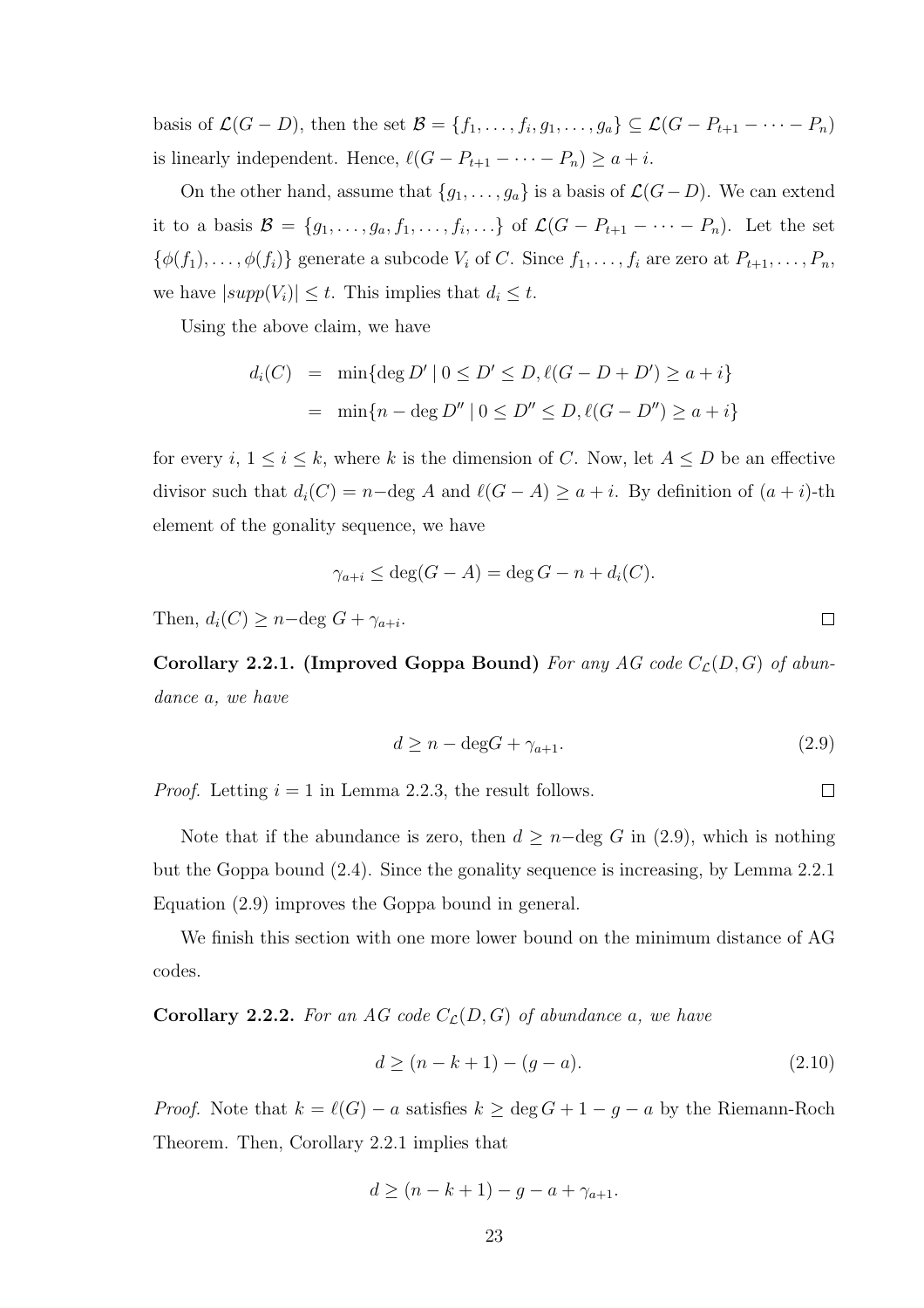It is sufficient to show that  $a \leq g$  since we then have  $\gamma_{a+1} \geq 2a$  from Lemma 2.2.1. If  $a = 0$ , this is clear. Assume that  $a \geq 1$ . Since the divisor  $G - D$  is assumed to be special we have  $\deg(G - D) \leq 2g - 2$ . Then, by Clifford's theorem we have

$$
a = \ell(G - D) \le 1 + \frac{1}{2} \deg(G - D) \le g.
$$

Note that (2.10) can be rewritten as  $d \ge s(C) - (g - a)$ , where  $s(C) = n - k + 1$  is the Singleton bound for linear codes (cf. Prop. 1.1.1).

### 2.3 A Goppa-like Bound on the ASC of AG Codes

We will give the proof of the main Theorem (a lower bound on  $s[C]$ ) in this section, next two statements are the applications of Propositions 1.4.2 and 1.4.3, and they help us to estimate how far an AG code is from the Wolf bound.

**Proposition 2.3.1.** For  $C = C_{\mathcal{L}}(D, G)$ , if one of the following holds

- (1) deg(G)  $\langle |n/2| + \gamma_{a+1},$
- (2) deg(G) >  $\lceil n/2 \rceil + 2q 2 \gamma_{a^{\perp}+1}$

then we have  $s[C] = w(C)$ .

Proof. If (1) is satisfied, from the improved Goppa bound (2.9), we have

$$
d \ge n - \deg G + \gamma_{a+1} \qquad \text{(by (2.9))}
$$
  
>  $\lfloor n/2 \rfloor$  (by assumption (1))

Thus,  $d \ge n/2+1$  and  $2d \ge n+2$ . Then, from Proposition 1.4.2, we have  $s[C] \ge w(C)$ . The result follows from Wolf bound being an upper bound of  $s[C]$ . If (2) is satisfied, then we apply the same idea to the dual code  $C^{\perp} = C_{\mathcal{L}}(D, W - G + D)$ . We have

$$
d^{\perp} \ge n - \deg(W - G + D) + \gamma_{a^{\perp}+1} \qquad \text{(by (2.9))}
$$
  
=  $n - (2g - 2) + \deg G - n + \gamma_{a^{\perp}+1}$   
>  $\lfloor n/2 \rfloor$  (by assumption (2))

Hence  $d^{\perp} \geq n/2 + 1$  and  $2d^{\perp} \geq n + 2$ . The result again follows from Proposition 1.4.2.  $\Box$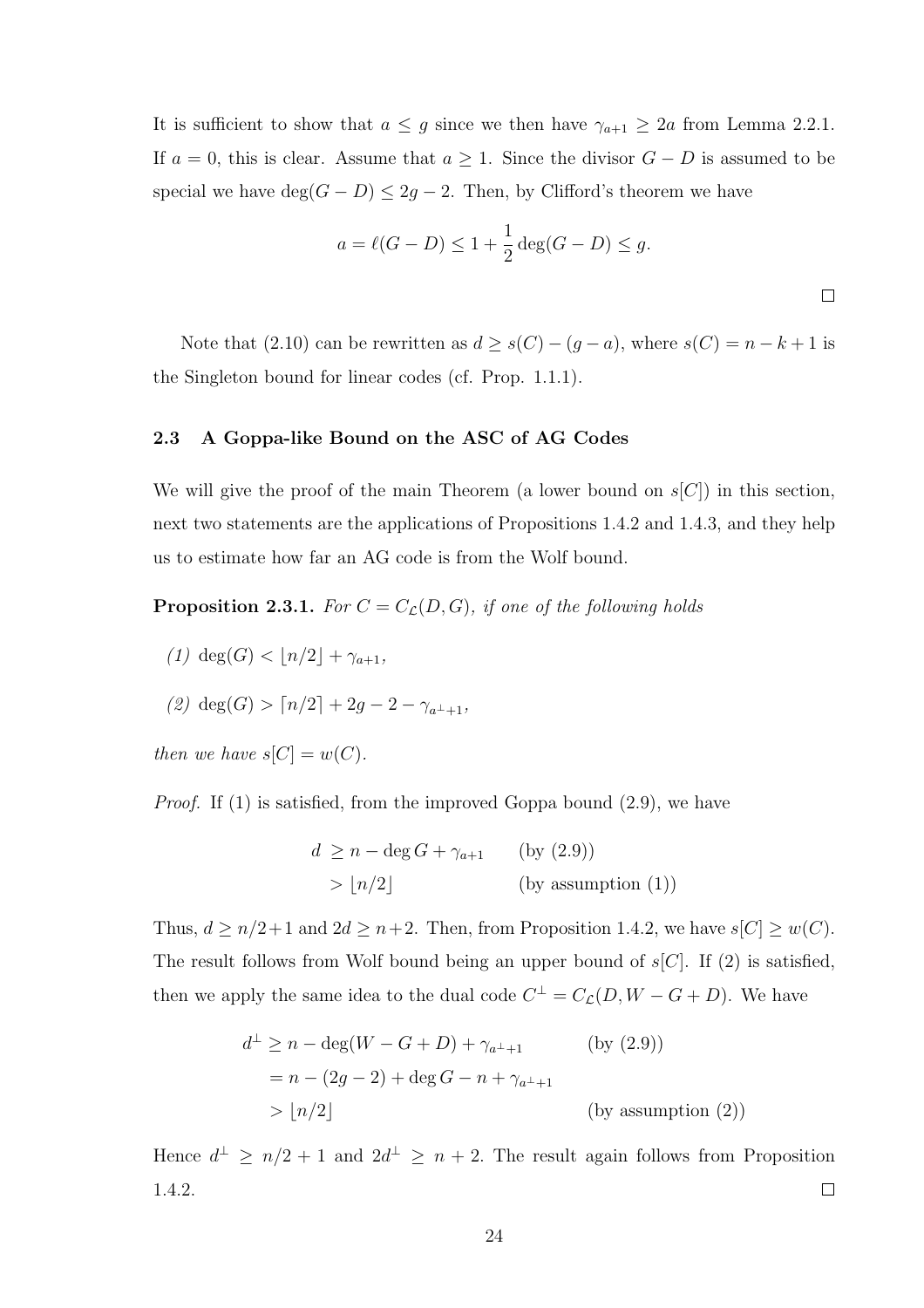**Proposition 2.3.2.** Let i be a positive integer with  $1 \leq i \leq k$ . If either

(1) 
$$
\gamma_{a+i} \geq 2 \deg G - n - \gamma_{a+1} + 2
$$
, or

(2) 
$$
\gamma_{a^{\perp}+i} \ge n + 2(2g - 2) - 2 \deg G - \gamma_{a^{\perp}+1} + 2
$$

holds, then  $s[C] \geq w(C) - i + 1$ .

Proof. Suppose that (1) is satisfied. Then we have

$$
d_i \ge n - \deg G + \gamma_{a+i} \qquad \text{(by Lemma 2.2.3)}
$$
  
\n
$$
\ge \deg G - \gamma_{a+1} + 2 \qquad \text{(by assumption (1))}
$$
  
\n
$$
\ge n + 2 - d \qquad \qquad \text{(by Corollary 2.2.1)}
$$

The result follows from Proposition 1.4.3.

Now, assume that (2) is satisfied and apply the argument above to the dual code  $C^{\perp} = C_{\mathcal{L}}(D, W - G + D)$ . We have:

$$
d_i^{\perp} \ge n - \deg(W - G + D) + \gamma_{a^{\perp} + i}
$$
 (by Lemma 2.2.3)  
\n
$$
= n - (2g - 2) + \deg G - n + \gamma_{a^{\perp} + i}
$$
  
\n
$$
\ge \deg G - (2g - 2) + (n + 2(2g - 2) - 2 \deg G - \gamma_{a^{\perp} + 1} + 2)
$$
 (by assumption (1))  
\n
$$
= n - \deg G + (2g - 2) - \gamma_{a^{\perp} + 1} + 2
$$
  
\n
$$
= \deg(W - G + D) - \gamma_{a^{\perp} + 1} + 2
$$
  
\n
$$
\ge n - d^{\perp} + 2
$$
 (by Corollary 2.2.1)

Again, we have the desired result by Proposition 1.4.3.

Now we prove the following simple and general bound for the ASC of AG codes.

**Theorem 2.3.1.** For an AG code  $C = C_{\mathcal{L}}(D, G)$ , we have

$$
s[C] \ge w(C) - g + \min\{a, a^{\perp}\},\tag{2.11}
$$

 $\Box$ 

where a and  $a^{\perp}$  denote the abundances of C and  $C^{\perp}$ , respectively.

*Proof.* Let  $i = g + 1 - a$ . We know from the proof of Corollary 2.2.2 that  $a \leq g$ , so that  $i \geq 1$ . Furthermore, we have  $\gamma_{g+1} = 2g$  by Lemma 2.2.1(ii). Then,

$$
\gamma_{a+i} = \gamma_{g+1} = 2g \ge 2 \deg G - n - \gamma_{a+1} + 2 \Leftrightarrow 2 \deg G \le n + 2g - 2 + \gamma_{a+1}.
$$

Now let  $i = g + 1 - a^{\perp}$ . Then,

$$
\gamma_{a^{\perp} + \tilde{i}} = \gamma_{g+1} = 2g \ge n + 2(2g-2) - 2\deg G - n - \gamma_{a^{\perp} + 1} + 2 \Leftrightarrow 2\deg G \ge n + 2g - 2 - \gamma_{a^{\perp} + 1}.
$$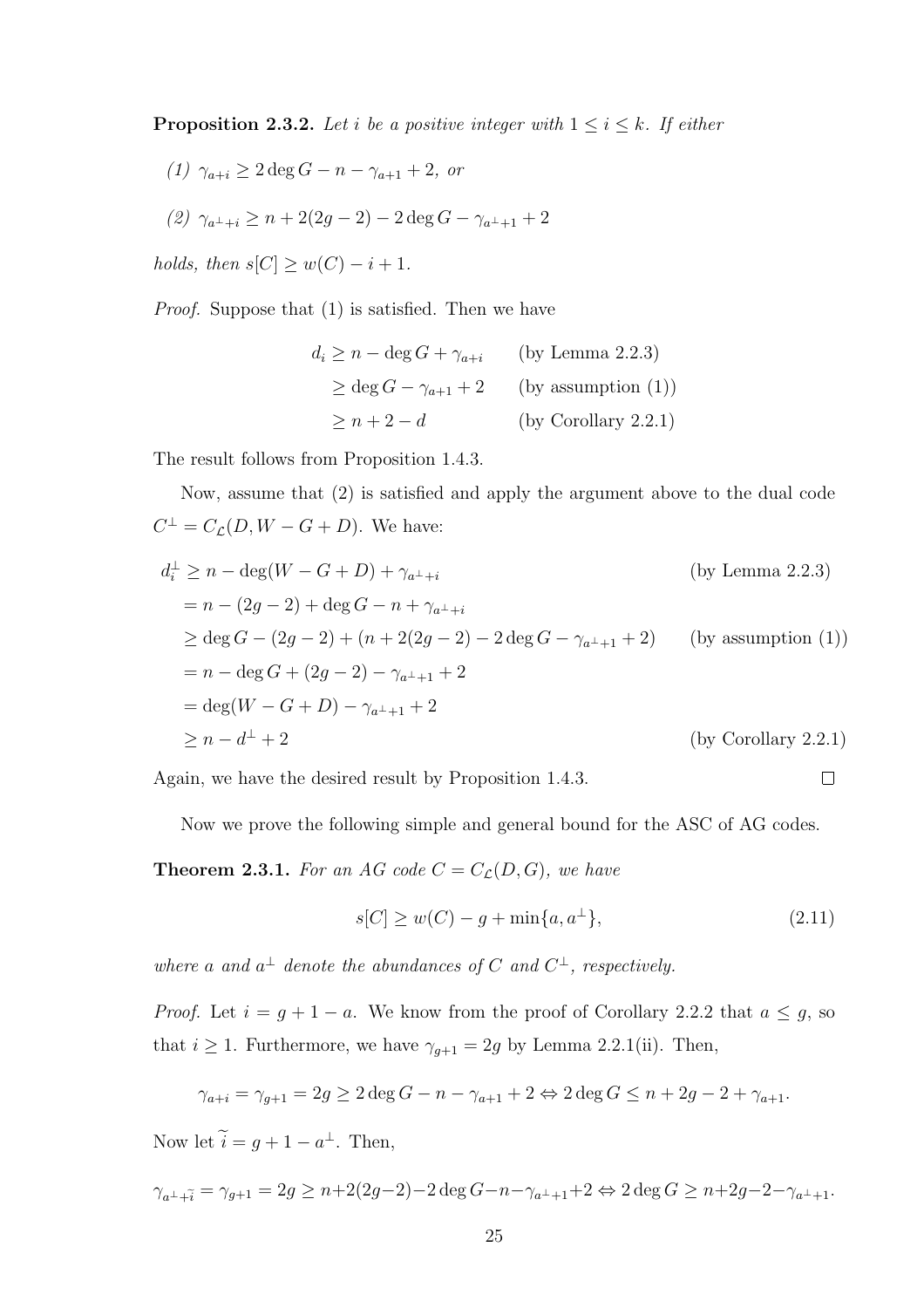Since 2deg G must satisfy one of the inequalities above, we have that either hypothesis (1) in Proposition 2.3.2 is satisfied with  $i = g + 1 - a$  or the hypothesis (2) in the same Proposition is satisfied with  $i = g + 1 - a^{\perp}$ . Then, we have

$$
s[C] \ge w(C) - (g + 1 - a) + 1 = w(C) - g + a
$$

or

$$
s[C] \ge w(C) - (g + 1 - a^{\perp}) + 1 = w(C) - g + a^{\perp}.
$$

Remark 2.3.1. The bound in Theorem 2.3.1 is in general sharp. Consider an AG code  $C = C_{\mathcal{L}}(D, G)$  constructed using the rational function field. Note that the abundance  $a = 0$  since  $\deg(G - D) \leq 2g - 2 = -2$ . Hence, we have

$$
s[C] \ge w(C) - (g - a) = w(C).
$$

In fact, any AG code on the rational function field is MDS [10, Page 44]. Hence, the fact that they reach the Wolf bound also follows from Remark 1.4.2.

**Corollary 2.3.1.** Consider the AG code  $C_{\mathcal{L}}(D, G)$ .

(i) If  $a \leq a^{\perp}$  and  $\deg G \geq \lfloor n/2 \rfloor + \gamma_{a+1}$ , then  $s[C] \geq w(C)$  –  $\sqrt{ }$  $\deg G + 1 - a \mid n + \gamma_{a+1}$ 2

(ii) If  $a \ge a^{\perp}$  and  $\deg G \le \lceil n/2 \rceil + 2g - 2 - \gamma_{a^{\perp}+1}$ , then

$$
s[C] \ge w(C) - \left(2g - 1 - \deg G - a^\perp + \left\lceil \frac{n - \gamma_{a^\perp + 1}}{2} \right\rceil \right).
$$

Proof. (i) By assumption the bound from Theorem 2.3.1 is

$$
s[C] \ge w(C) - g + a. \tag{2.12}
$$

 $\bigcap$ .

Let  $\alpha := \deg G + 1 - a - \lfloor (n + \gamma_{a+1})/2 \rfloor$ . Our claim is to show that  $s[C] \geq w(C) - \alpha$ . If  $g - a \leq \alpha$ , then the result follows from (2.12). Hence, assume that  $g - a \geq \alpha + 1$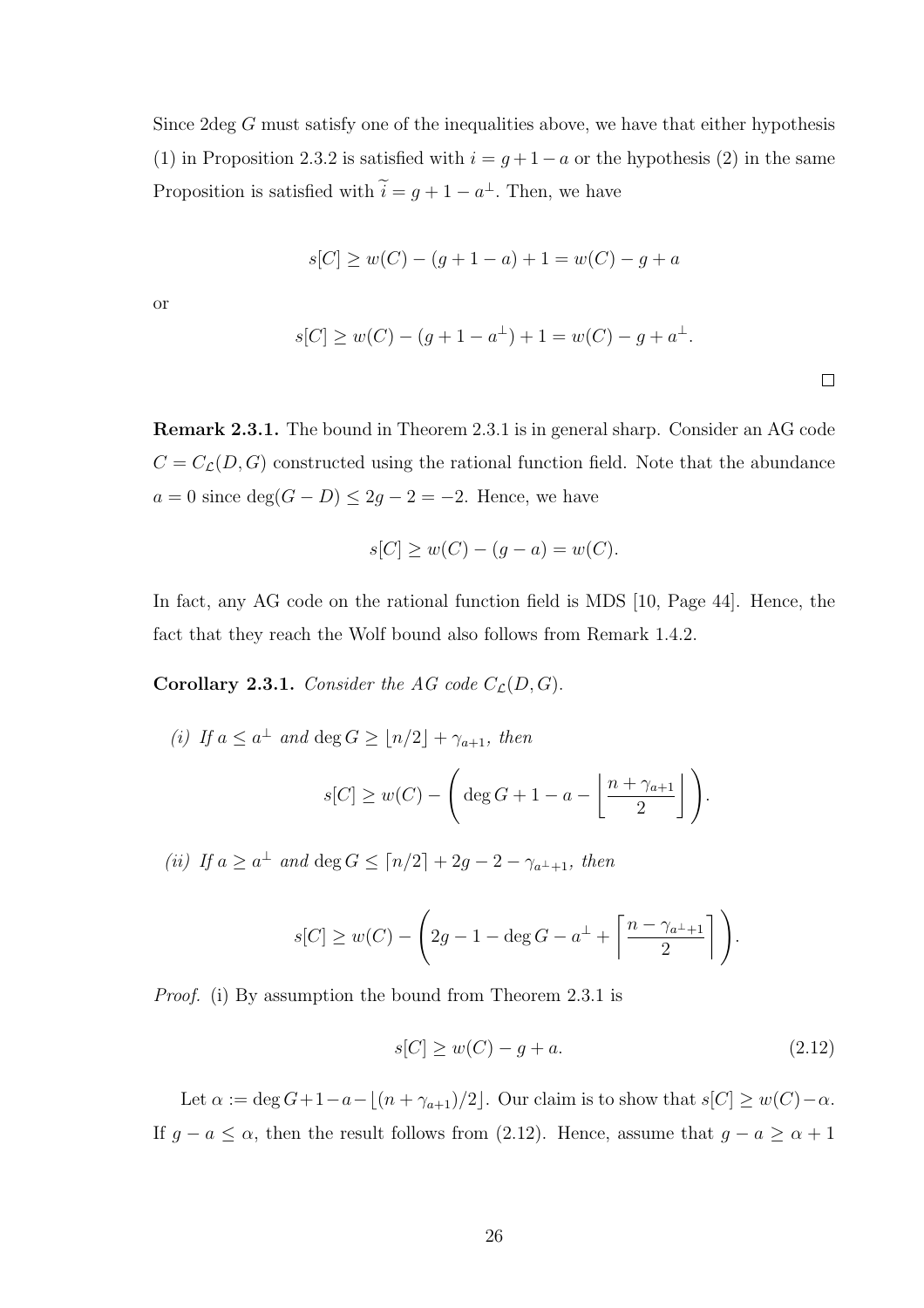and let  $i = \alpha + 1$ . Note that  $i \ge 1$  by the following:

$$
i = \deg G + 2 - a - \left\lfloor \frac{n + \gamma_{a+1}}{2} \right\rfloor
$$
  
\n
$$
\geq \left\lfloor \frac{n}{2} \right\rfloor + \gamma_{a+1} + 2 - a - \left\lfloor \frac{n + \gamma_{a+1}}{2} \right\rfloor \qquad \text{(by assumption)}
$$
  
\n
$$
\geq \left\lfloor \frac{n}{2} \right\rfloor + \gamma_{a+1} + 2 - a - \frac{n + \gamma_{a+1}}{2}
$$
  
\n
$$
\geq \left\lfloor \frac{n}{2} \right\rfloor - \frac{n}{2} + \frac{\gamma_{a+1}}{2} - a + 2
$$
  
\n
$$
\geq \left\lfloor \frac{n}{2} \right\rfloor - n/2 + 2 \qquad \text{(by Lemma 2.2.2)}
$$
  
\n
$$
\geq 1
$$

Since  $g \ge a + i$ , we also have the following by Lemma 2.2.2:

$$
\gamma_{a+i} \ge 2(a+i-1) = 2 \deg G + 2 - 2 \left[ \frac{n + \gamma_{a+1}}{2} \right]
$$
  
 
$$
\ge 2 \deg G + 2 - n - \gamma_{a+1}.
$$
 (2.13)

Then, the result follows from Proposition 2.3.2(i).

Part (ii) is proved similarly. Let  $\beta = 2g - 1 - \deg G - a^{\perp} + \left[\frac{n-\gamma_{a-1}}{2}\right]$ 2 m . The claim is to show that  $s[C] \geq w(C) - \beta$ . If  $g - a^{\perp} \leq \beta$ , then the result follows from Theorem 2.3.1, since  $a \geq a^{\perp}$  by assumption. Therefore, assume that  $g - a^{\perp} \geq \beta + 1 = j$ . As above, we can show that  $j \ge 1$  by the hypothesis on degG and Lemma 2.2.1. Then, it follows that

$$
\gamma_{a^{\perp}+j} \ge n - \gamma_{a^{\perp}+1} - 2 \deg G + 4g - 2,\tag{2.14}
$$

 $\Box$ 

by Lemma 2.2.2. The proof is concluded by using Proposition 2.3.2(ii).

**Corollary 2.3.2.** (i) Under the hypothesis of Corollary 2.3.1(i), we have

$$
s[C] \ge \left\lfloor \frac{n + \gamma_{a+1}}{2} \right\rfloor - g.
$$

(ii) Under the hypothesis of Corollary 2.3.1(ii), we have

$$
s[C] \ge g + n - \left\lceil \frac{n + \gamma_{a^{\perp}+1}}{2} \right\rceil.
$$

*Proof.* (i) Set  $i = \alpha + 1$ , where  $\alpha$  is as in the proof of Corollary 2.3.1(i). Then

$$
d_i - n + \deg G \ge \gamma_{a+i} \qquad \text{(by (2.8))}
$$
  
\n
$$
\ge 2 \deg G + 2 - n - \gamma_{a+1} \qquad \text{(by (2.13))}
$$
  
\n
$$
\ge \deg G + 2 - d \qquad \text{(by (2.9))}
$$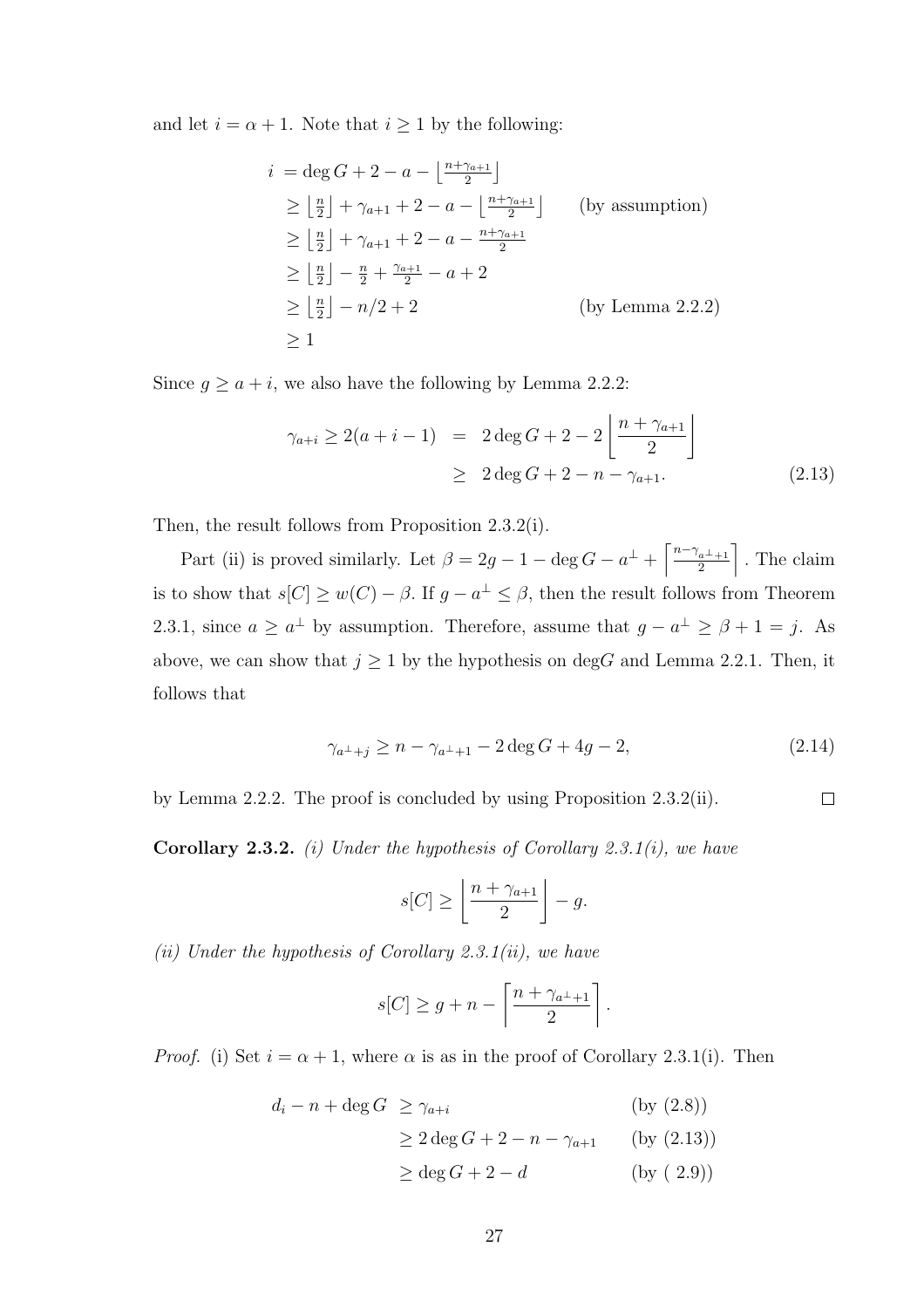Hence,  $d_i \geq n+2-d$ . From the proof of Proposition 1.4.3, we have

$$
s[C] \ge k - i + 1 = k - \deg G - 1 + a + \left\lfloor \frac{n + \gamma_{a+1}}{2} \right\rfloor.
$$

Since  $k = \ell(G) - a \ge \deg G + 1 - g - a$ , the result follows.

(ii) The proof follows similarly. Set  $j = \beta + 1$ , where  $\beta$  is as in the proof of Corollary 2.3.1(ii). Then

$$
d_j^{\perp} - n + \deg(W - G + D) \ge \gamma_{a^{\perp} + j} \tag{by (2.8)}
$$

$$
\geq n - \gamma_{a^{\perp}+1} - 2 \deg G + 4g - 2 \qquad \text{(by (2.14))}
$$
  
= deg(W - G + D) - \gamma\_{a^{\perp}+1} - \deg G + 2g

$$
\geq n - d^{\perp} - \deg G + 2g \qquad \qquad (by (2.9))
$$

 $\Box$ 

Hence,

$$
d_j^{\perp} \ge 2n - \deg(W - G + D) - d^{\perp} - \deg G + 2g = n - d^{\perp} + 2.
$$

From the proof of Proposition 1.4.3, we have

$$
s[C] \ge (n-k) - j + 1 = (n-k) - \left(2g - 1 - \deg G - a^{\perp} + \left\lceil \frac{n - \gamma_{a^{\perp}+1}}{2} \right\rceil \right).
$$

Note that

$$
n - k = \dim(C^{\perp}) = \ell(W - G + D) - a^{\perp}
$$
  
\n
$$
\geq \deg(W - G + D) + g + 1 - a^{\perp}
$$
  
\n
$$
= (2g - 2 - \deg G + n) + g + 1 - a^{\perp}
$$

Hence,

$$
s[C] \ge (2g - 2 - \deg G + n + g + 1 - a^{\perp}) - \left(2g - 1 - \deg G - a^{\perp} + \left\lceil \frac{n - \gamma_{a^{\perp}+1}}{2} \right\rceil \right)
$$
  
=  $g + n - \left\lceil \frac{n - \gamma_{a^{\perp}+1}}{2} \right\rceil$ 

2.4 Further Lower Bounds on the ASC of AG Codes

We will end this chapter with two more lower bounds on the ASC of AG codes. Forney's construction of the minimal trellis will play a key role here.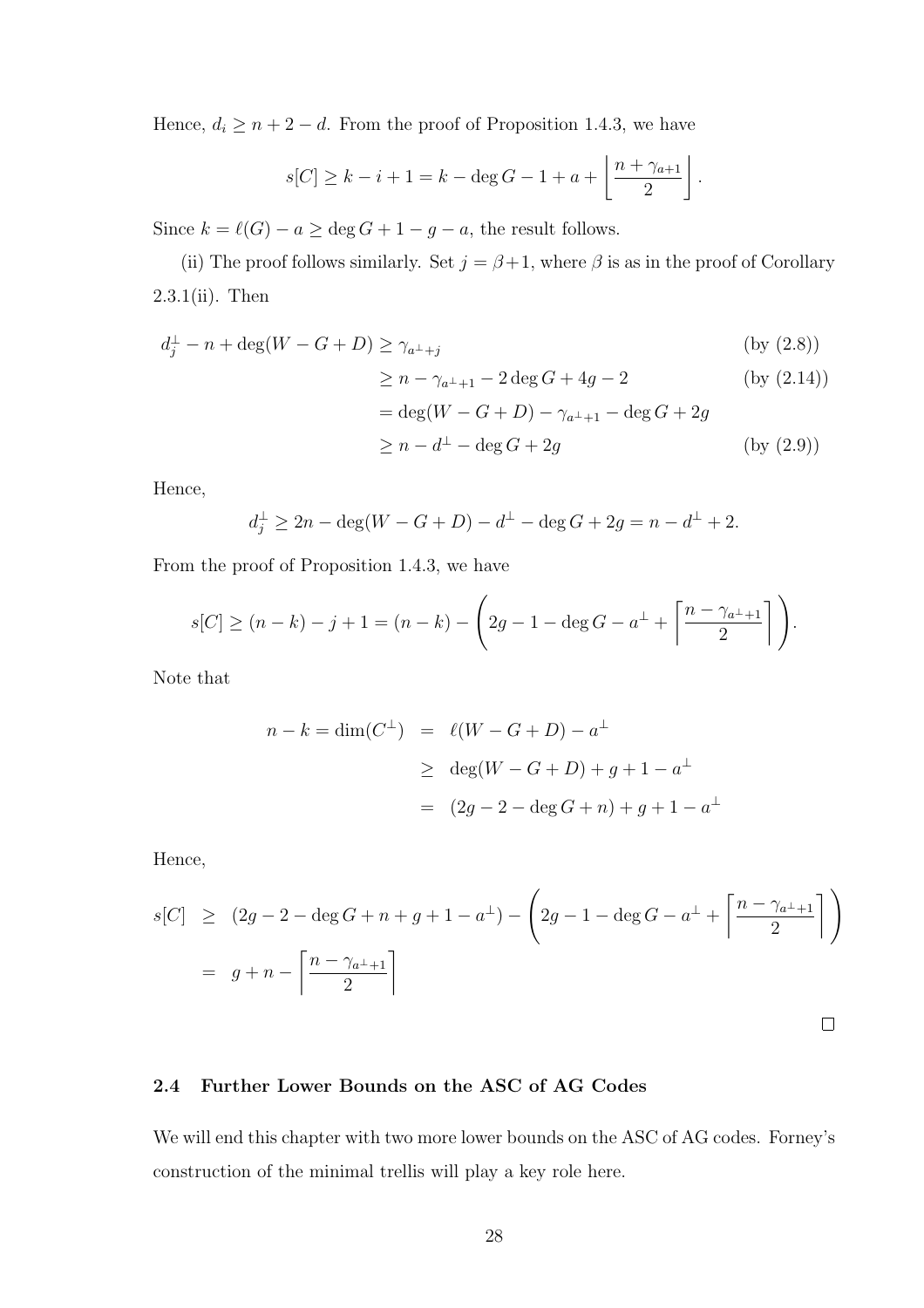Observe that the *i*-th past  $\mathcal{P}_i$  and the *i*-th future  $\mathcal{F}_i$  subcodes of C in Forney's construction of minimal trellis are, respectively,

$$
\mathcal{P}_i = C(D - P_{i+1} - \dots - P_n, G - P_{i+1} - \dots - P_n)
$$
\n(2.15)

$$
\mathcal{F}_i = C(D - P_1 - \dots - P_i, G - P_1 - \dots - P_i). \tag{2.16}
$$

Let  $A_i := G - P_1 - \cdots - P_i$  and  $B_i := G - P_{i+1} - \cdots - P_n$ . We then have

$$
s_i(T) = \dim(C) - \dim(\mathcal{P}_i) - \dim(\mathcal{F}_i)
$$
  
=  $\ell(G) - a - [\ell(B_i) - a] - [\ell(A_i) - a]$   
=  $\ell(G) + a - \ell(A_i) - \ell(B_i).$  (2.17)

**Proposition 2.4.1.** For  $C = C_{\mathcal{L}}(D, G)$  we have

$$
s[C] \ge k + 2a - \ell(2G - D) - 1. \tag{2.18}
$$

*Proof.* Let  $0 \le i \le n$ . If  $\ell(A_i) \ge 1$  and  $\ell(B_i) \ge 1$  for some i, then by ([10, Prop 1.4.14]) we have

$$
\ell(A_i) + \ell(B_i) \le \ell(A_i + B_i) + 1.
$$
\n(2.19)

The claim follows if we use (2.19) in (2.17). Now, assume that either  $\ell(A_i) = 0$  or  $\ell(B_i) = 0$  for all i. Since  $(G - D) \leq (G - A_i)$  and  $(G - D) \leq (G - B_i)$ , the abundance is zero. Further,  $\min\{\ell(A_i) + \ell(B_i) :$ for  $0 \le i \le n\} \le 1$ . Therefore,

$$
s(C) \ge k - 1 \ge k - \ell(2G - D) - 1.
$$

**Proposition 2.4.2.** Let  $0 \leq i \leq n$  and  $j \in \mathbb{N}$  such that  $\deg G - \gamma_j < \min(i, n - i)$ . Then

$$
s[C] \ge k - 2(j - 1 - a). \tag{2.20}
$$

*Proof.* Note that, by assumption,  $\deg A_i < \gamma_j$  and  $\deg B_i < \gamma_j$ , since

$$
\deg A_i + i - \gamma_j = \deg G - \gamma_j < i
$$
  

$$
\deg B_i + n - i - \gamma_j = \deg G - \gamma_j < n - i.
$$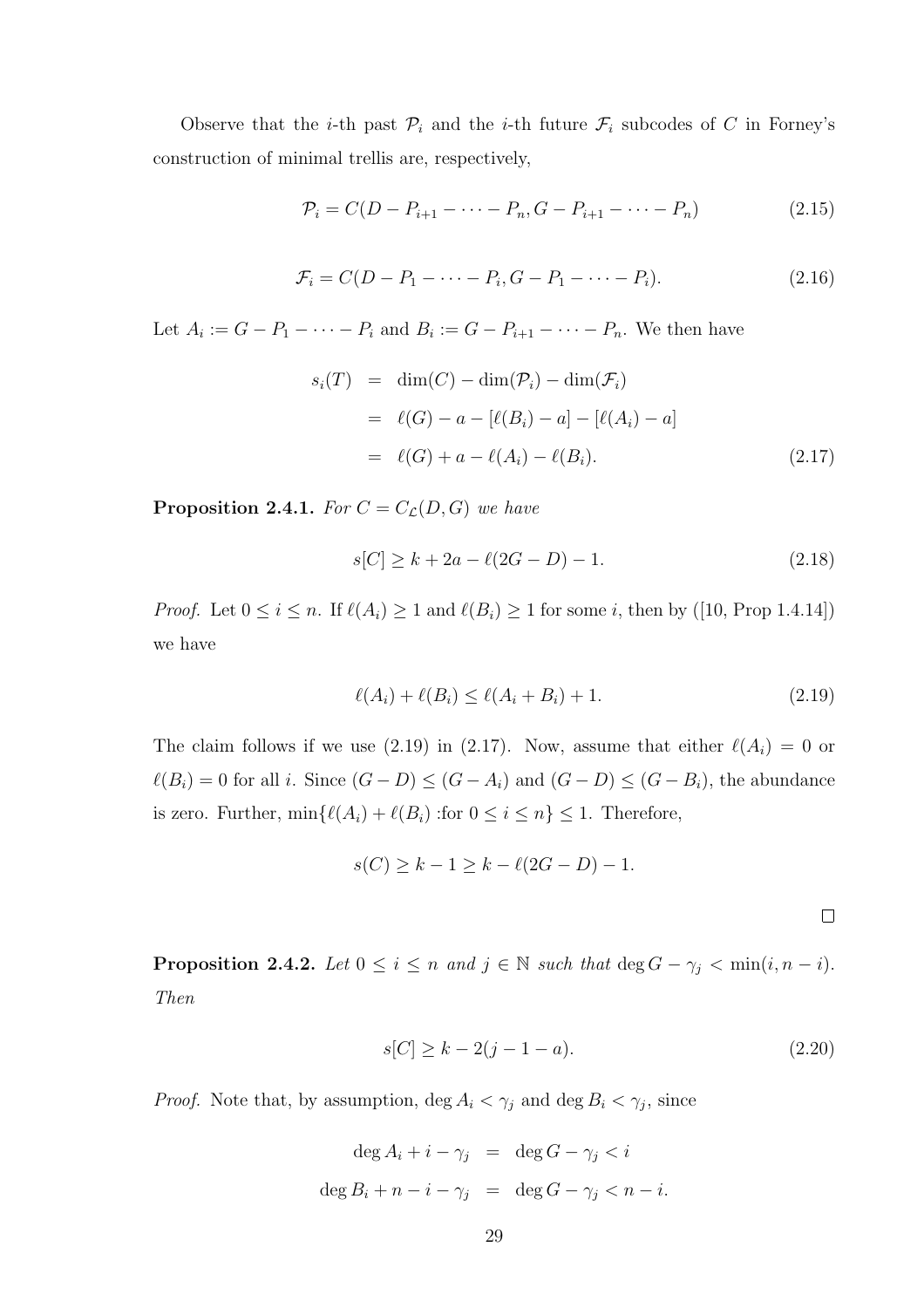Then by the definition of the  $i$ -th gonality number, we have

$$
\ell(A_i) \leq j - 1 \qquad and \qquad \ell(B_i) \leq j - 1.
$$

Thus, by  $(2.17)$ , we have

$$
s_i(T) \ge k + 2a - 2(j - 1).
$$

 $\Box$ 

Now, we will present an example which shows the behavior of the bounds we have stated so far.

**Example 2.4.1.** Consider the Hermitian functio field H over  $\mathbb{F}_{q^2}$ . Let  $Q_{\infty}$  denote the place at infinity and  $Q_1, \ldots, Q_{q^3}$  denote all other rational places of H. The AG code  $C_m$  defined over H is

$$
C_m := C_{\mathcal{L}}(D, mQ_{\infty}),
$$

where  $D :=$  $\frac{q^3}{\sum}$  $\frac{i=1}{i}$  $Q_i$ . These codes are called Hermitian codes. We refer to [10, Chapter 7 for more information on these codes. We will use some properties of  $C_m$  from this reference in the following.

Note that if  $m < 0$ ,  $\mathcal{L}(mQ_{\infty}) = \{0\}$  and hence  $C_m = \{0\}$ . If, on the other hand,  $m > n + 2g - 2$ , then  $k = \ell(G) - \ell(G - D) = n$  by the Riemann-Roch Theorem. Hence,  $C_m = \mathbb{F}_{q}^n$  $_{q^2}^n$  in this case. Therefore, it is natural to restrict to  $m \in [0, n + 2g - 2]$ . Furthermore, we can assume that  $m \in \left[\frac{n-1}{2}\right]$  $\frac{-1}{2}, \frac{n-3}{2} + 2g$  since, otherwise,  $s[C] = w(C)$ by Proposition 2.3.1.

A final natural restriction on m is due to the dual code. Namely,  $C_m^{\perp} = C_{\mathcal{L}}(D, m^{\perp}Q_{\infty})$ where  $m^{\perp} = n + 2g - 2 - m$  ([10, Proposition 7.4.2 ]). It is not difficult to note that  $m \in \left[\frac{n-1}{2} + g, \frac{n-3}{2} + 2g\right]$  iff  $m^{\perp} \in \left[\frac{n-1}{2}\right]$  $\left[\frac{-1}{2}, \frac{n-3}{2} + g\right]$ . Since  $s(C) = s(C^{\perp})$ , we finally restrict our attention to Hermitian codes  $C_m$  with  $m \in \left[\frac{n-1}{2}\right]$  $\frac{-1}{2}, \frac{n-3}{2} + g$ .

Observe that

$$
\deg(G-D)=m-q^3\leq \frac{q^3-3}{2}+g-q^3=-\frac{q^3}{2}-\frac{3}{2}+\frac{q(q-1)}{2}.
$$

Hence, for any q, we have  $\deg(G - D) < 0$  (i.e.  $a = 0$ ). Similarly, one can show that  $deg(W - G) < 0$  (i.e.  $a^{\perp} = 0$ ). Therefore, the dimension of  $C_m$  is

$$
k = \ell(G) = \deg G + 1 - g.
$$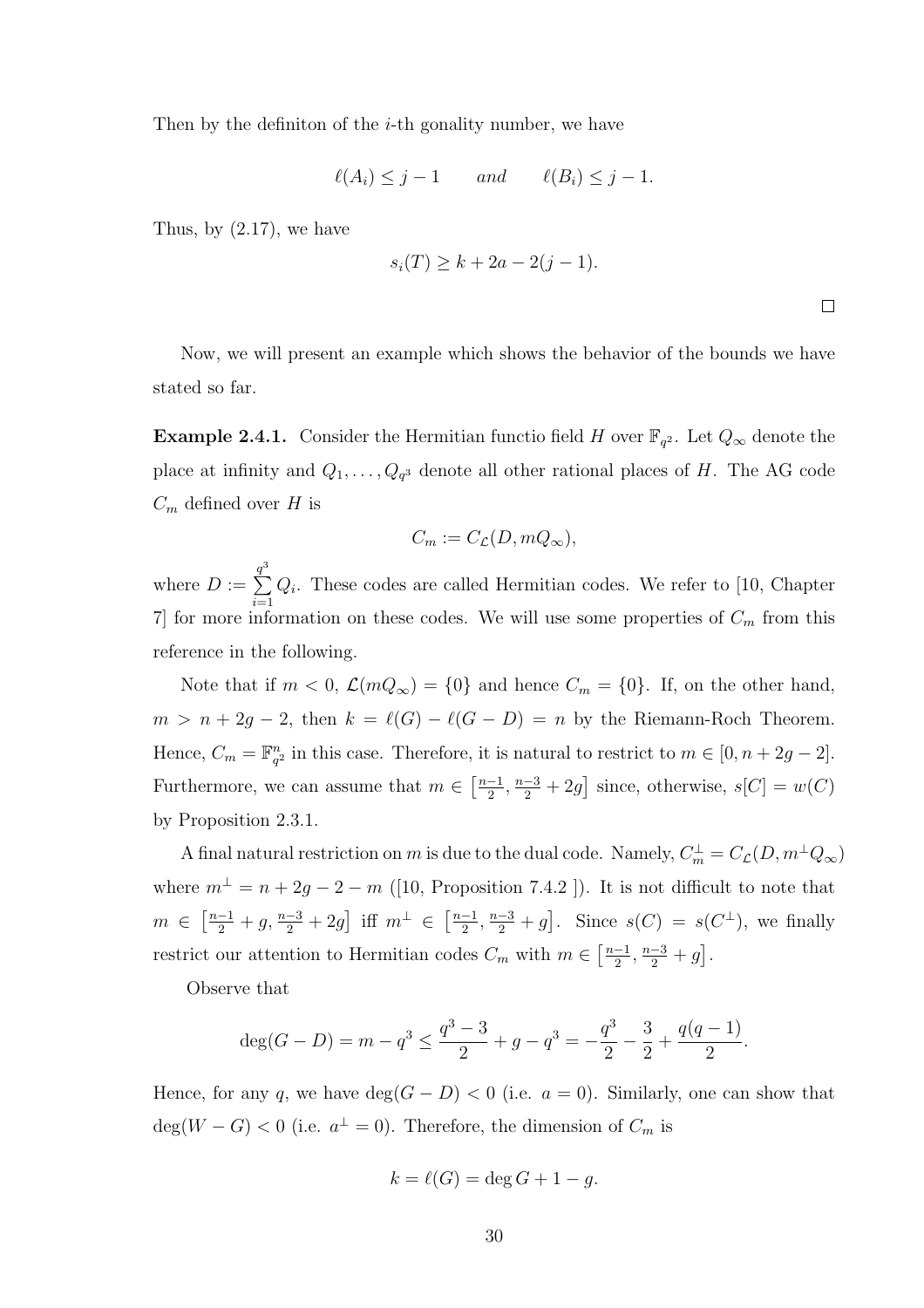In the following table, we list various lower bounds on  $s[C_m]$  for  $q \in \{2, 3, 4, 5, 7, 8\}.$ There are the Wolf bound and the bounds obtained in Corollary 2.3.2, Propositions 2.3.2, 2.4.1, and 2.4.2. We use the gonality sequences of  $H$  (over various finite fields) obtained in Example 2.2.1. To compute  $\ell(2G - D)$  in Proposition 2.4.1, we use exact formulas for  $C_m$ 's (for all  $m$ ) in [10, Proposition 7.4.3]. Namely, we have

$$
k = \dim C_{2m} = \ell(2G) - \ell(2G - D).
$$

The right hand side is found in [10, Proposition 7.4.3] and  $\ell(2G)$  can be exactly computed by the Riemann-Roch Thorem since by the restricted interval for m,

$$
\deg 2G = 2m \ge n - 1 = q^3 - 1 \ge 2g - 2, \text{ for any } q.
$$

The bold face entries are the best lower bound obtained in this way.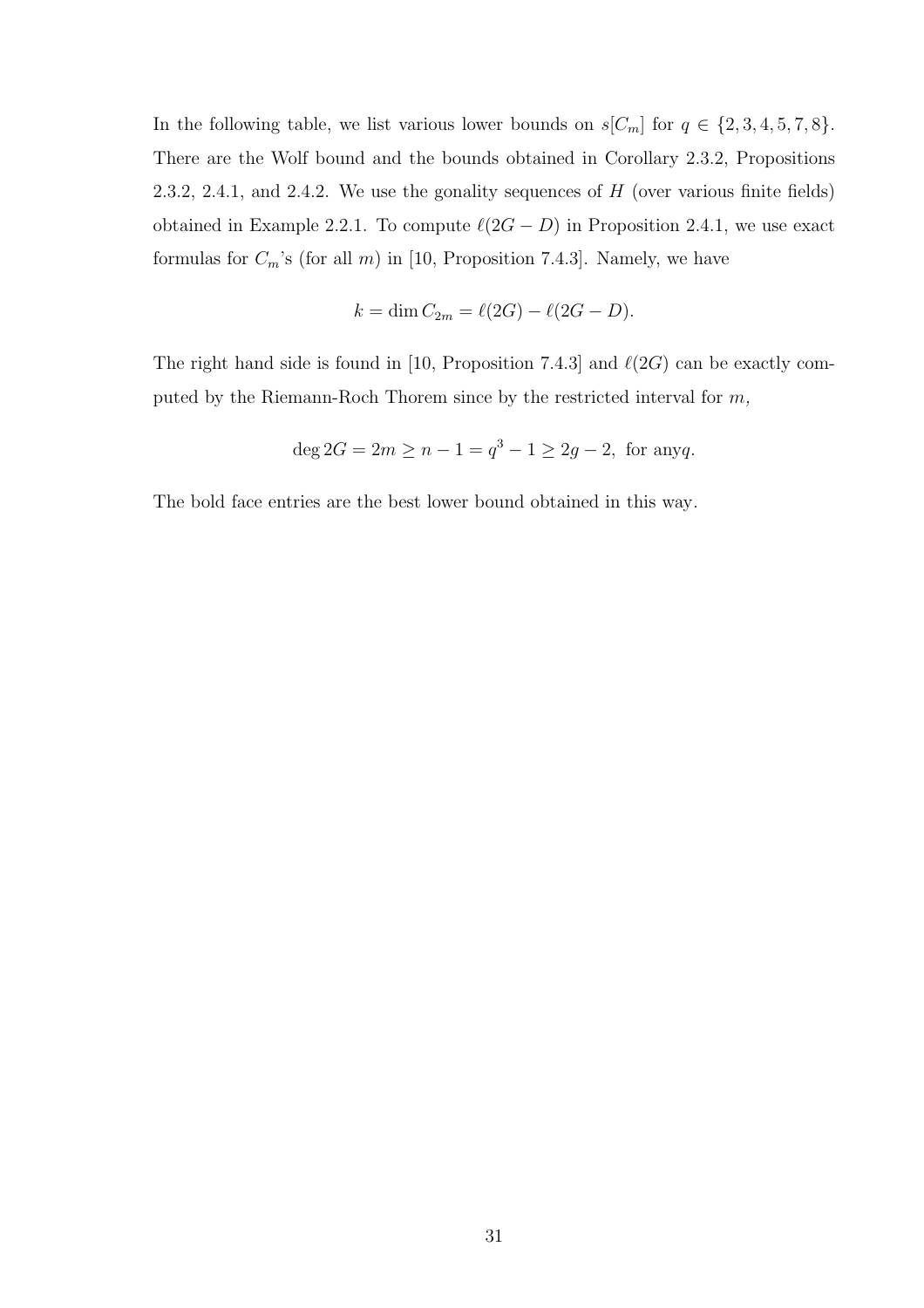| q              |                    |                  |          |          |          |          |          |          |          |          |          |     |     |     |     |
|----------------|--------------------|------------------|----------|----------|----------|----------|----------|----------|----------|----------|----------|-----|-----|-----|-----|
| $\overline{2}$ | m                  | $\overline{4}$   |          |          |          |          |          |          |          |          |          |     |     |     |     |
|                | Wolf               | $\overline{4}$   |          |          |          |          |          |          |          |          |          |     |     |     |     |
|                | C.2.3.2            | 3                |          |          |          |          |          |          |          |          |          |     |     |     |     |
|                | P.2.3.2            | 3                |          |          |          |          |          |          |          |          |          |     |     |     |     |
|                | P.2.4.1            | $\overline{2}$   |          |          |          |          |          |          |          |          |          |     |     |     |     |
|                | P.2.4.2            | $\boldsymbol{2}$ |          |          |          |          |          |          |          |          |          |     |     |     |     |
| 3              | m                  | 13               | 14       | 15       |          |          |          |          |          |          |          |     |     |     |     |
|                | Wolf               | 11               | 12       | $13\,$   |          |          |          |          |          |          |          |     |     |     |     |
|                | C.2.3.2            | 10               | 10       | 10       |          |          |          |          |          |          |          |     |     |     |     |
|                | P.2.3.2            | 10               | 11       | 10       |          |          |          |          |          |          |          |     |     |     |     |
|                | P.2.4.1            | 10               | 10       | 10       |          |          |          |          |          |          |          |     |     |     |     |
|                | P.2.4.2            | 9                | 10       | 11       |          |          |          |          |          |          |          |     |     |     |     |
| $\overline{4}$ | m                  | 32               | 33       | 34       | 35       | 36       | 37       |          |          |          |          |     |     |     |     |
|                | Wolf               | 27               | 28       | 29       | 30       | 31       | 32       |          |          |          |          |     |     |     |     |
|                | C.2.3.2            | 26               | 26       | 26       | 26       | 26       | 26       |          |          |          |          |     |     |     |     |
|                | P.2.3.2            | 26               | 27       | 27       | 27       | 28       | 27       |          |          |          |          |     |     |     |     |
|                | P.2.4.1            | 25               | 26       | 26       | 26       | 26       | 25       |          |          |          |          |     |     |     |     |
|                | P.2.4.2            | 25               | 26       | 27       | 28       | 27       | 26       |          |          |          |          |     |     |     |     |
| 5              | m                  | 62               | 63       | 64       | 65       | 66       | 67       | 68       | 69       | 70       | 71       |     |     |     |     |
|                | Wolf               | 53               | 54       | 55       | 56       | 57       | 58       | 59       | 60       | 61       | 62       |     |     |     |     |
|                | C.2.3.2            | 52               | 52       | 52       | 52       | 52       | 52       | 52       | 52       | 52       | 52       |     |     |     |     |
|                | P.2.3.2<br>P.2.4.1 | 52<br>52         | 53<br>52 | 54       | 53       | 54<br>53 | 54<br>54 | 53<br>53 | 54<br>53 | 53<br>53 | 52<br>52 |     |     |     |     |
|                | P.2.4.2            | 51               | $52\,$   | 53<br>53 | 53<br>54 | 55       | 54       | 53       | 54       | 55       | 56       |     |     |     |     |
| $\overline{7}$ | m                  | 171              | 172      | 173      | 174      | 175      | 176      | 177      | 178      | 179      | 180      |     |     |     |     |
|                | Wolf               | 151              | 152      | 153      | 154      | 155      | 156      | 157      | 158      | 159      | 160      |     |     |     |     |
|                | C.2.3.2            | 150              | 150      | 150      | 150      | 150      | 150      | 150      | 150      | 150      | 150      |     |     |     |     |
|                | P.2.3.2            | 150              | 151      | 152      | 153      | 152      | 153      | 154      | 154      | 153      | 154      |     |     |     |     |
|                | P.2.4.1            | 150              | 150      | 151      | 152      | 152      | 152      | 153      | 154      | 154      | 153      |     |     |     |     |
|                | P.2.4.2            | 149              | 150      | 151      | 152      | 153      | 154      | 155      | 154      | 153      | 154      |     |     |     |     |
|                | m                  | 181              | 182      | 183      | 184      | 185      | 186      | 187      | 188      | 189      | 190      | 191 |     |     |     |
|                | Wolf               | 161              | 162      | 163      | 164      | 165      | 166      | 167      | 168      | 169      | 170      | 171 |     |     |     |
|                | C.2.3.2            | 150              | 150      | 150      | 150      | 150      | 150      | 150      | 150      | 150      | 150      | 150 |     |     |     |
|                | P.2.3.2            | 155              | 154      | 153      | 154      | 154      | 153      | 152      | 153      | 152      | 151      | 150 |     |     |     |
|                | P.2.4.1            | 154              | 154      | 153      | 153      | 154      | 153      | 152      | 152      | 152      | 151      | 150 |     |     |     |
|                | P.2.4.2            | 155              | 156      | 157      | 158      | 157      | 156      | 155      | 156      | 157      | 158      | 159 |     |     |     |
| 8              | m                  | 256              | 257      | 258      | 259      | 260      | 261      | 262      | 263      | 264      | 265      | 266 | 267 | 268 | 269 |
|                | Wolf               | 229              | 230      | 231      | 232      | 233      | 234      | 235      | 236      | 237      | 238      | 239 | 240 | 241 | 242 |
|                | C.2.3.2            | 228              | 228      | 228      | 228      | 228      | 228      | 228      | 228      | 228      | 228      | 228 | 228 | 228 | 228 |
|                | P.2.3.2            | 228              | 229      | 230      | 231      | 230      | 231      | 232      | 233      | 232      | 232      | 233 | 234 | 233 | 232 |
|                | P.2.4.1            | 227              | 228      | 229      | 230      | 230      | 230      | 231      | 232      | 232      | 231      | 232 | 233 | 233 | 232 |
|                | P.2.4.2            | 227              | 228      | 229      | 230      | 231      | 232      | 233      | 234      | 233      | 232      | 233 | 234 | 235 | 236 |
|                | $\,$ m             | 270              | 271      | 272      | 273      | 274      | 275      | 276      | 277      | 278      | 279      | 280 | 281 | 282 | 283 |
|                | Wolf               | 243              | 244      | 245      | 246      | 247      | 248      | 249      | 250      | 251      | 252      | 253 | 254 | 255 | 256 |
|                | C.2.3.2            | 228              | 228      | 228      | 228      | 228      | 228      | 228      | 228      | 228      | 228      | 228 | 228 | 228 | 228 |
|                | P.2.3.2            | 233              | 234      | 233      | 232      | 232      | 233      | 232      | 231      | 230      | 231      | 230 | 229 | 228 | 228 |
|                | P.2.4.1            | 232              | 233      | 233      | 232      | 231      | 232      | 232      | 231      | 231      | 230      | 230 | 229 | 228 | 227 |
|                | P.2.4.2            | 237              | 238      | 237      | 236      | 235      | 236      | 237      | 238      | 239      | 240      | 239 | 238 | 237 | 236 |

Table 2.1: Bounds on  $s[C_m]$  for codes on the Hermitian function field where  $q =$ 2, 3, 4, 5, 7, 8.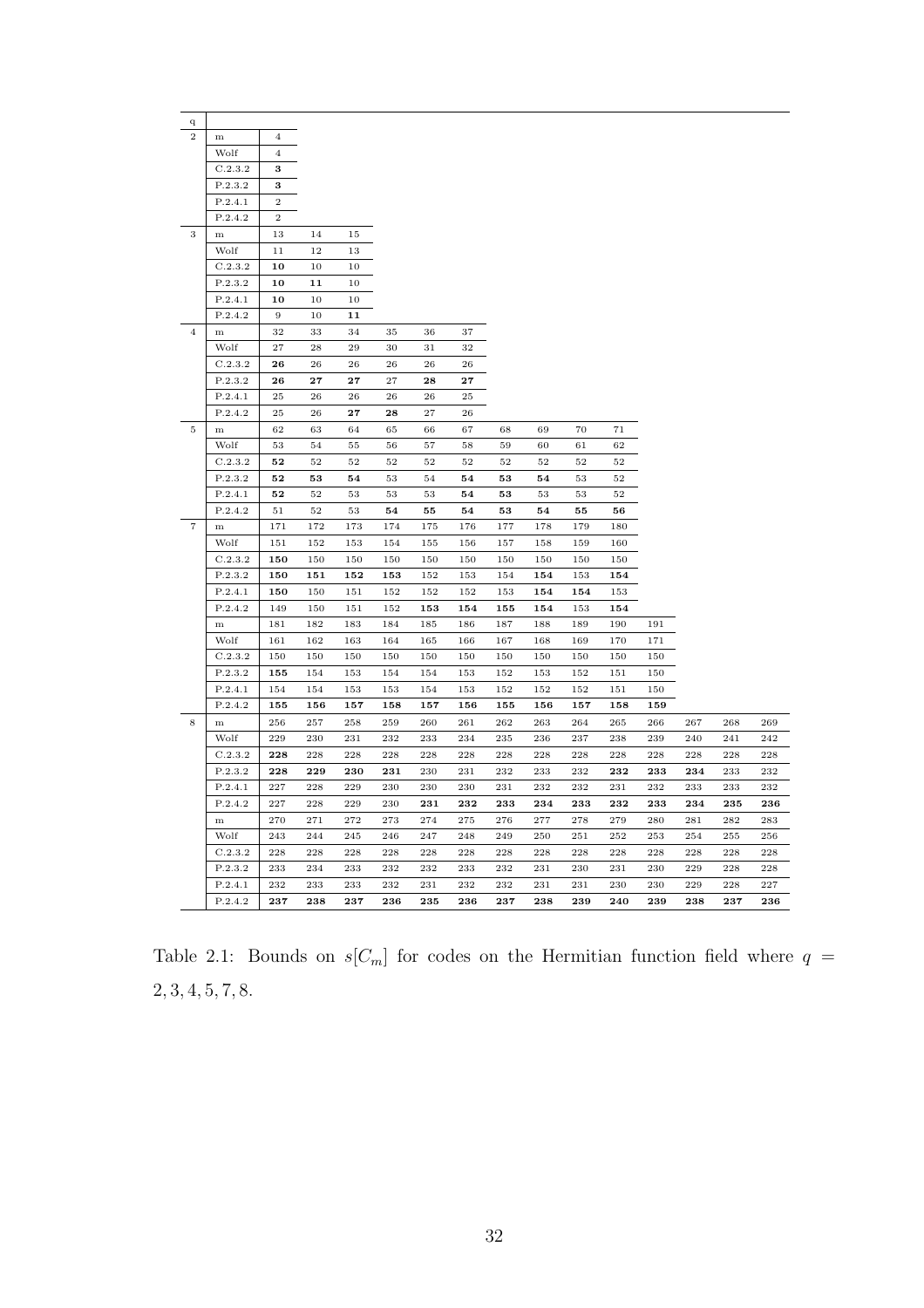## CHAPTER 3

## IMPROVEMENTS FOR A CLASS OF AG CODES

Blackmore and Norton in |2| introduced a lower bound on  $s|C|$  for an AG code C, called the *second gonality bound*. In this chapter, we will improve the previous lower bounds on  $s[C]$  for a class of an AG code C by introducing a numerical function  $R(N)$ , and we will derive a result that is similar to the second gonality bound.

Our main reference will be another article of Munuera and Tores ([6]). For comparison we will also refer to two articles of Blackmore and Norton ([1] and [2])

### 3.1 The Numerical Function  $R(N)$

Throughout the chapter we assume that the algebraic function field  $F/K$  has a rational place (cf. Proposition 3.1.1) and we consider  $GS(F/K)$  as a subset of  $\mathbb{N}' := \{-1\} \cup \mathbb{N}_0$ . We will call an element in  $\mathbb{N}'\setminus GS(F/K)$  as a gap of  $F/K$ . By Lemma 2.2.1, there are exactly  $g + 1$  gaps and the biggest of them is  $2g - 1$ .

**Proposition 3.1.1.** Suppose that  $F/K$  has a rational place.

- (i) Let a be an integer. Then  $a \in GS(F/K)$  iff  $2g 1 a \notin GS(F/K)$ .
- (ii) For  $i = 1, \ldots, q$ ,

$$
\gamma_{g-\gamma_i+i-1} < 2g-1-\gamma_i < \gamma_{g-\gamma_i+i}.\tag{3.1}
$$

*Proof.* (i) If  $a < 0$  then  $a \notin GS(F/K)$ . Since  $2g - 1 - a \geq 2g$ , by Lemma 2.2.1(ii),  $2g - 1 - a \in GS(F/K)$ . If  $a > 2g - 1$ , the result follows similarly. Now, assume that  $0 \le a \le 2g - 1$ . There are exactly g gonality numbers of  $F/K$  in the interval  $[0, 2g - 1]$ (cf. Lemma 2.2.1). Thus, if we show that  $2g - 1 - \gamma_i \neq \gamma_j$  for each  $i, j \in [1, \ldots, g],$ then the proof is complete. Let A be a divisor of  $F/K$  with deg  $A = \gamma_i$  and  $\ell(A) \geq i$ ,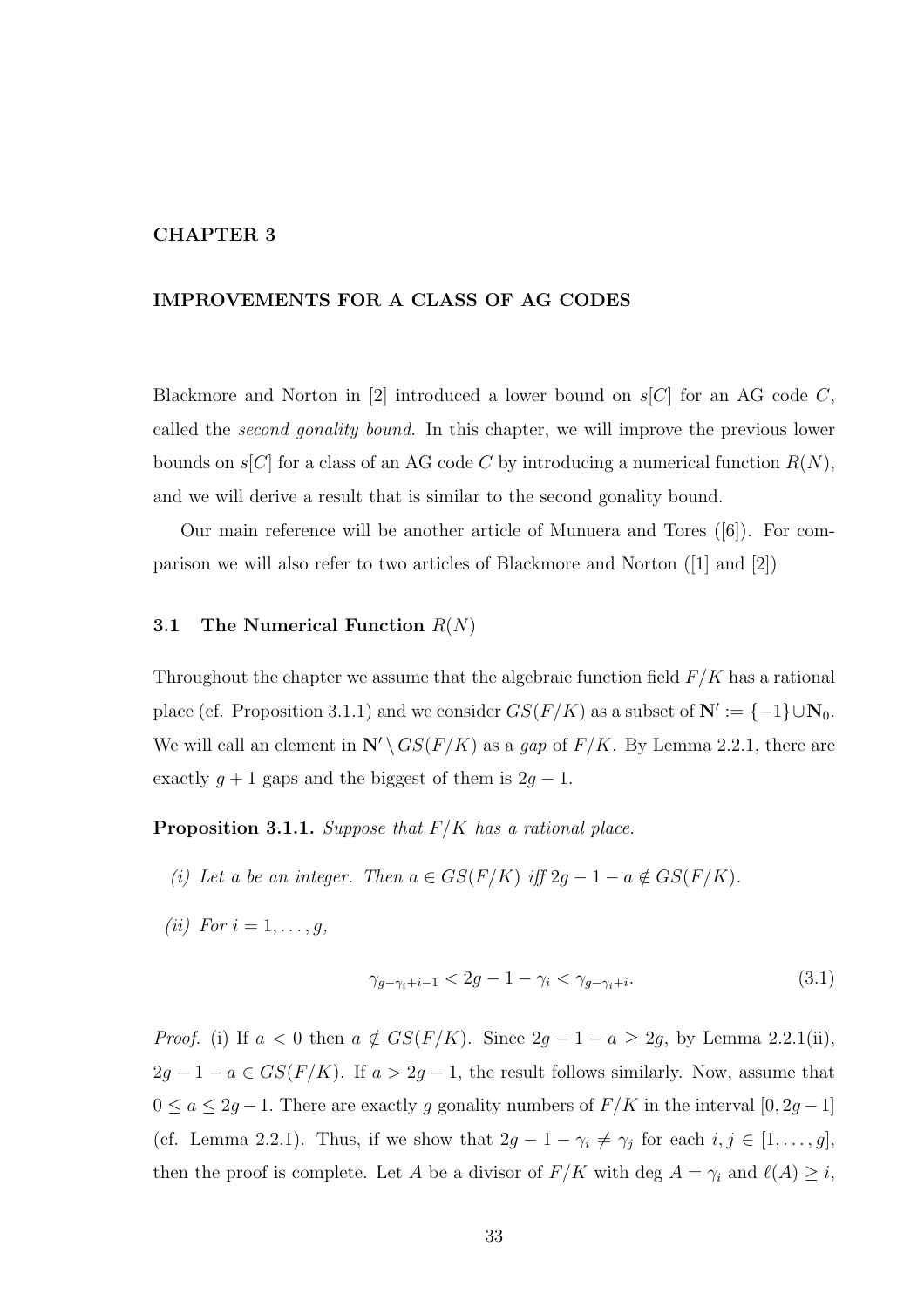and let W be a canonical divisor of  $F/K$ . Then, we have  $\ell(W - A) \geq g - \gamma_i + i - 1$ by Riemann-Roch Theorem.

- (1) Let  $j \leq g \gamma_i + i 1$ . Then,  $\gamma_j \leq \deg(W A) = 2g 2 \gamma_i$  so that  $\gamma_j < 2g 1 \gamma_i$ .
- (2) Let  $j \geq g \gamma_i + i$  and assume that  $2g 1 \gamma_i = \gamma_j$ . Let B be a divisor of  $F/K$ with deg  $B = \gamma_j$  and  $\ell(B) \geq j$ . By the Riemann-Roch Theorem

$$
\ell(W - B) \geq j + g - \gamma_j - 1
$$
  
=  $j - g + \gamma_i$   

$$
\geq i
$$
 (3.2)

Since deg( $W - B$ ) = 2g – 2 –  $\gamma_j = \gamma_i - 1$ , this contradicts with (3.2) by definition of gonality numbers.

(ii) Let  $1 \leq i \leq g$ . There are precisely  $\gamma_i - i + 1$  nongonality numbers in the interval [0,  $\gamma_i$ ]. By (i), the interval  $[2g-1-\gamma_i, 2g-1]$  has  $\gamma_i-i+1$  gonality numbers. Taking the fact that  $2g - 1 \notin GS(F/K)$  and  $\gamma_g = 2g - 2$  into account, we obtain the first gonality number which is  $\gamma_{g-\gamma_i+i}$ . Since  $2g-1-\gamma_i \notin GS(F/K)$ , the proof concludes.  $\Box$ 

**Lemma 3.1.1.** The AG code  $C = C_{\mathcal{L}}(D, G)$  is non-abundant and  $2 \deg G - n \leq 2g - 2$ provided that  $2k \leq n$  and  $n > 2g$ .

*Proof.* Suppose that  $\ell(G - D) \geq 1$ . If  $G - D$  is non-special, then

$$
k = \ell(G) - (\deg(G - D) + 1 - g) \ge (\deg G + 1 - g) - (\deg(G - D) + 1 - g) = n
$$

which is not possible by the hypothesis. So,  $G - D$  is a special divisor. Then by Clifford's theorem we have

$$
\ell(G - D) \le \frac{\deg G - n}{2} + 1.
$$

Thus,

$$
k \geq (\deg G + 1 - g) - \frac{\deg G - n}{2} - 1 = \frac{\deg G + n - 2g}{2}.
$$

From the hypothesis,  $n \geq 2k \geq \deg G + n - 2g$  which implies  $2g \geq \deg G$ . Since,  $deg(G - D) \ge 0$  (as  $\ell(G - D) \ge 1$ ), we have  $2g \ge deg G \ge n$ . This contradicts the hypothesis that  $n > 2g$ . Taking into account the fact that

$$
\frac{n}{2} \ge k = \ell(G) \ge \deg G + 1 - g,
$$

the second statement follows.

 $\Box$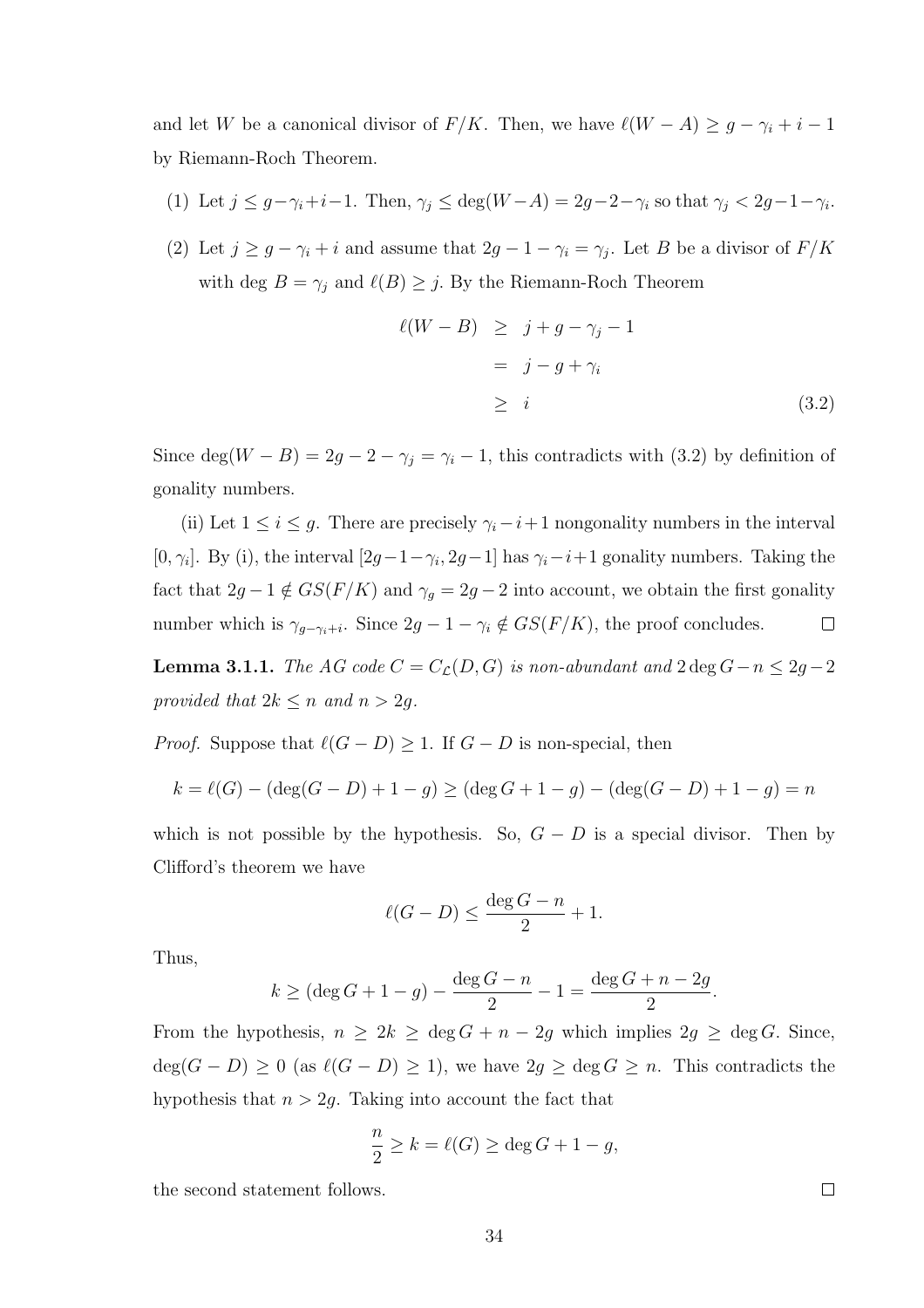Let  $\ell = \ell_{F/K} : \mathbb{N}' \to \mathbb{N}_0$  be the numerical function defined by

$$
\widetilde{\ell}(a) := \max\{i \in N : \gamma_i \le a\}
$$
 and  $\widetilde{\ell}(-1) := 0.$ 

By Lemma 2.2.1, we conclude that  $\tilde{\ell}$  is a nondecreasing function with  $\tilde{\ell}(2g-2) = g$  and  $\widetilde{\ell}(2g - 1 + i) = g + i$  for  $i \ge 1$ . In addition, if  $a + 1 \notin GS(F/K)$ , then  $\widetilde{\ell}(a + 1) = \widetilde{\ell}(a)$ , and if  $a + 1 \in GS(F/K)$  then  $\widetilde{\ell}(a + 1) = \widetilde{\ell}(a) + 1$ . In particular,  $\widetilde{\ell}(a + 1) \leq \widetilde{\ell}(a) + 1$ .

**Lemma 3.1.2.** For a divisor M of deg  $M \ge -1$ , we have  $\ell(M) \le \tilde{\ell}(\deg M)$ .

*Proof.* If deg  $M = -1$ , then  $\ell(M) = 0 = \tilde{\ell}(-1)$ . Now assume that deg  $M \geq 0$  and let  $i \in \mathbb{N}_0$  be such that  $\gamma_i \leq \deg M < \gamma_{i+1}$  so that  $\widetilde{\ell}(\deg M) = i$ . From the definition of gonality number, we have  $\ell(M) \leq i$ .  $\Box$ 

Let  $R = R_{F/K} : \mathbb{N}' \cap [-1, 2g - 2] \to \mathbb{N}$  be the numerical function defined by

$$
R(N) := \min\{\ell(a) + \ell(b) : a, b \in \mathbb{N}' \text{ with } a + b = N\}.
$$

In the following result, we will use the notation introduced in Chapter 1 that was used in Forney's construction (cf. Page 16).

**Theorem 3.1.1.** Let  $C = C_{\mathcal{L}}(D, G)$  be an AG code with  $2k \leq n$  and  $n > 2g$ . If  $m := \deg G$ , then

$$
\Delta[C] \le R(2m - n). \tag{3.3}
$$

In particular,  $s[C] \geq w(C) - R(2m - n)$ .

*Proof.* It is sufficient to show that  $\Delta(C) \leq R(2m - n)$  since the function R depends only on the function field where C is defined. By the hypothesis,  $w(C) = k$ . We can assume that  $2d < n+2$  by Proposition 1.4.1, since we have  $s(C) = k$  otherwise. Then, by the Goppa bound,

$$
n+2>2d>2n-2m,
$$

which implies that  $2m - n \geq 1$ . Let us consider the *i*-th past  $\mathcal{P}_i$  and the *i*-th future  $\mathcal{F}_i$  subcodes of C in the Forney's construction which are given in (2.15) and (2.16) respectively, for an AG code. By Lemma 3.1.1, the code  $C$  is non-abundant so that the *i*-th element of the state complexity profile of  $C$  is

$$
s_i = s_i(C) = k - \triangle_i
$$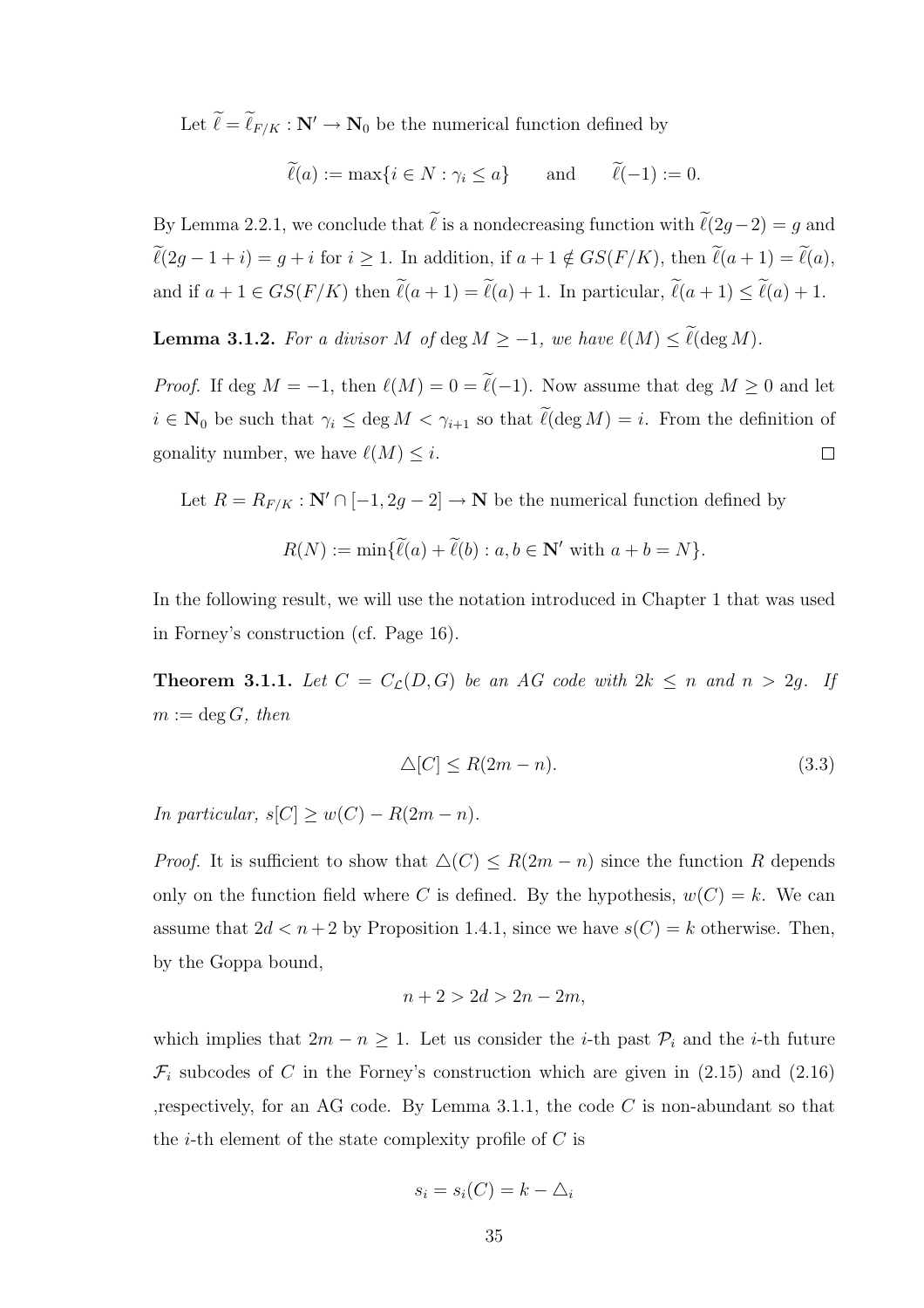where  $\Delta_i = \ell(G - P_1 - \cdots - P_i) + \ell(G - P_{i+1} - \cdots - P_n)$ . Then, by Proposisition 1.4.1 and since  $d \geq n - m$ , we have  $s(C) = w(C) - \Delta(C)$ , where

$$
\Delta(C) = \min\{\Delta_{d-1},\ldots,\Delta_n\} = \min\{\Delta_{n-m-1},\ldots,\Delta_{m+1}\}.
$$

Let  $i \in \mathbb{Z}$  with  $n - m - 1 \leq i \leq m + 1$ , then

$$
\deg(G - P_1 - \dots - P_i) \ge -1, \text{ and } \deg(G - P_{i+1} - \dots - P_n) \ge -1.
$$

Therefore, by Lemma 3.1.2 we have

$$
\Delta_i \leq \widetilde{\ell}(\deg(G - P_1 - \cdots - P_i)) + \widetilde{\ell}(\deg(G - P_i + 1 - \cdots - P_n)).
$$

Now, by the definition of the function R and since  $2m - n \le 2g - 2$ , we have

$$
\triangle = \min_{i=1,\dots,n} \triangle_i \le \tilde{\ell}(m-i) + \tilde{\ell}(m-(n-i)) = R(2m-n) \le R(2g-2).
$$

Thus, the proof is complete.

In the remaining parts of this section, we will explore the function R.

Lemma 3.1.3. Let  $N \in \mathbb{N}' \cap [-1, 2g - 2]$ .

- (i) R is a non-decreasing function such that  $R(N) \le R(N + 1) \le R(N) + 1$ ,
- (ii)  $1 \leq R(N) \leq i-1$ , if  $N \leq \gamma_i-1$ ,
- (iii)  $R(N) \leq |(N + 1)/2| + 1$ ,

(iv) There is a gap 
$$
a = a(N)
$$
 of  $F/K$  with  $a \le N/2$  such that  $R(N) = \ell(a) + \ell(N - a)$ .

*Proof.* By definition of R, we have  $R(-1) = 1$  since  $R(-1) = \tilde{\ell}(-1) + \tilde{\ell}(0)$ .

(i) Assume that  $R(N + 1) = \tilde{\ell}(a) + \tilde{\ell}(b)$  with  $a + b = N + 1$  and  $a \leq b$ . Since  $\tilde{\ell}$  is a non-decreasing function, we have

$$
R(N) \le \widetilde{\ell}(a) + \widetilde{\ell}(b-1) \le \widetilde{\ell}(a) + \widetilde{\ell}(b) = R(N+1).
$$

Thus, we have  $R(N) \ge 1$ . Let  $R(N) < R(N + 1)$  and  $R(N) = \ell(a') + \ell(b')$  where  $a'+b'=N$ , then

$$
\widetilde{\ell}(a') + \widetilde{\ell}(b') = R(N) < R(N+1) \le \widetilde{\ell}(a'+1) + \widetilde{\ell}(b').
$$

 $\Box$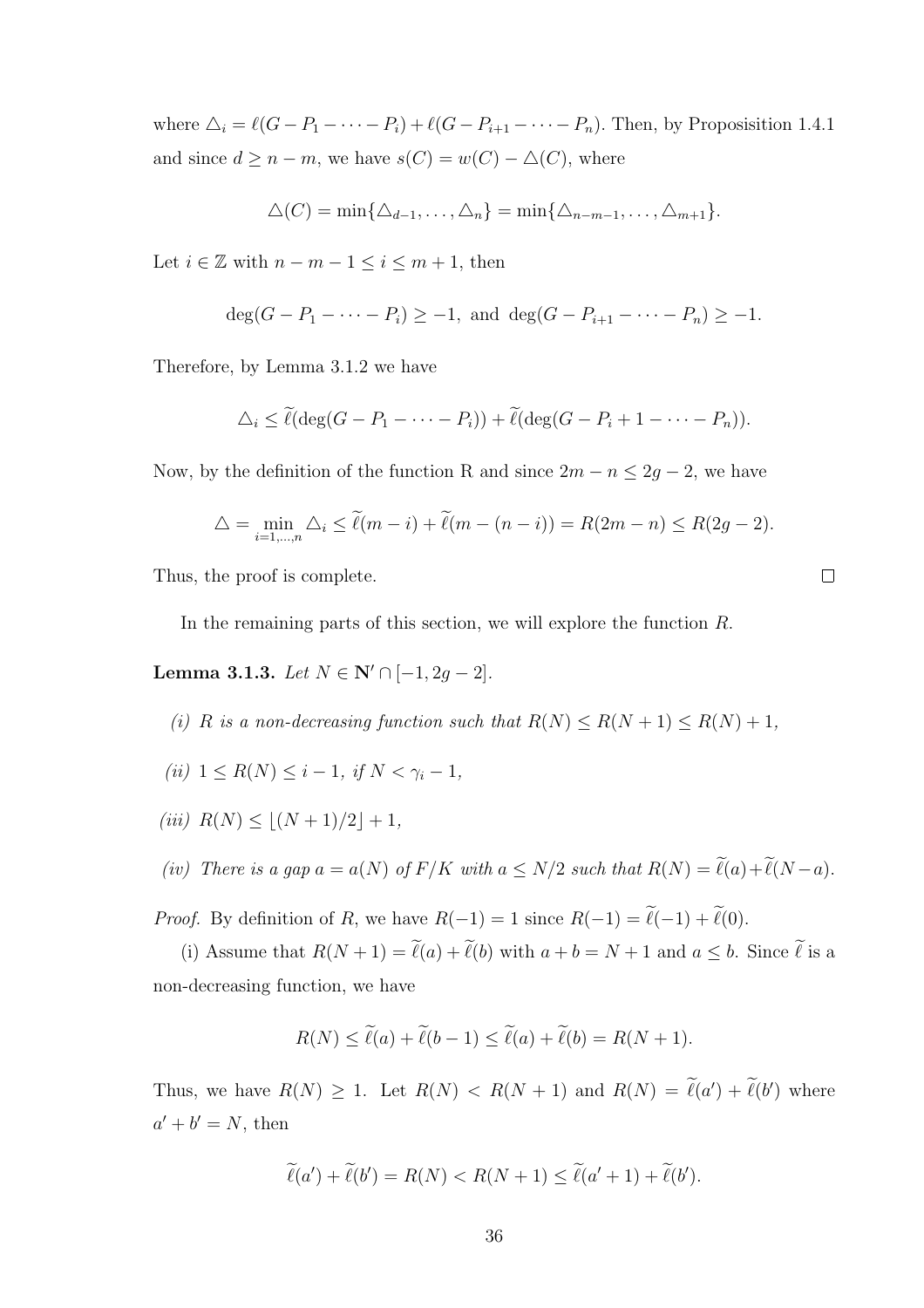Therefore  $\ell(a') < \ell(a'+1)$ , which implies that  $\ell(a')+1 = \ell(a'+1)$ . Hence,  $R(N+1) =$  $R(N) + 1.$ 

(ii)  $R(N) \leq \ell(N + 1)$  where  $N = (N + 1) - 1$ . By hypothesis,  $N + 1 < \gamma_i$ , so that  $\widetilde{\ell}(N + 1) \leq i - 1.$ 

(iii) There exists  $i \in \{1, ..., g\}$  such that  $\gamma_i \leq N + 1 < \gamma_{i+1}$ , so  $R(N) \leq i$  by (ii). Since  $2i - 2 \leq \gamma_i \leq N + 1$ , by Lemma 2.2.1,  $R(N) \leq (N + 3)/2$ .

(iv) Assume that  $R(N) = \tilde{\ell}(a) + \tilde{\ell}(b)$  where  $a \leq b = N - a$  and  $a \in GS(F/K)$ . Then,  $\widetilde{\ell}(a - 1) = \widetilde{\ell}(a) - 1$  and  $\widetilde{\ell}(b + 1) \leq \widetilde{\ell}(b) + 1$ . Thus,

$$
\widetilde{\ell}(a-1) + \widetilde{\ell}(b+1) \le \widetilde{\ell}(a) + \widetilde{\ell}(b) = R(N) \le \widetilde{\ell}(a-1) + \widetilde{\ell}(b+1).
$$

If  $a-1$  is a gap of  $F/K$ , the proof is finished. Otherwise we repeat the above argument until we obtain a gap number.  $\Box$ 

Remark 3.1.1. Theorem 3.1.1 produces the result obtained in Theorem 2.3.1, which is  $s[C] \geq w(C) - g$  whenever  $2k \leq n$  and  $n > 2g$  since we have  $R(N) \leq R(2g - 2) \leq g$ for  $N \in \mathbb{N}' \cap [-1, 2g - 2].$ 

Our goal in the rest of this section is to improve Theorem 3.1.1 further.

**Lemma 3.1.4.** Let  $i \in \mathbb{N}'$ ,  $N \in \mathbb{N}' \cap [-1, 2g - 2]$  and  $r \in \mathbb{N}$  with  $i + r \leq N + 1$ . We have

$$
\min\{\widetilde{\ell}(a)+\widetilde{\ell}(N-a):a\in A\}=\{\widetilde{\ell}(i+r)+\widetilde{\ell}(N-i-r)\},\,
$$

provided that  $A = \{i, i + 1, \ldots, i + r\} \subset \mathbb{N}'$  is a set of  $r + 1$  consecutive integers where  $i+1,\ldots,i+r$  are gaps of  $F/K$ .

*Proof.* Assume that  $a = i + j$  with  $1 \leq j \leq r$ . Since a is a gap of  $F/K$ ,  $\tilde{\ell}(a) = \tilde{\ell}(i)$ . To have minimum  $\tilde{\ell}(a) + \tilde{\ell}(N - a)$ ,  $\tilde{\ell}(N - a)$  must be minimum. Since  $\tilde{\ell}$  is a nondecreasing function, we choose the largest a in A.  $\Box$ 

**Proposition 3.1.2.** Let  $N \in \mathbb{N}' \cap [-1, 2g - 2]$ . Then,  $R(N) = \min\{ \widetilde{\ell}(a) + \widetilde{\ell}(N - a) : a = |N/2| \text{, or }$  $(-1 \le a \le N/2$  and a is a gap of  $F/K$  with  $a + 1 \in GS(F/K))$ }

*Proof.* First note that we have, by Lemma 3.1.3(iv), some gap a of  $F/K$  that satisfies  $R(N) = \tilde{\ell}(a) + \tilde{\ell}(N - a)$  where  $a \le N/2$ . So, we look for the gaps a with  $\le N/2$ . Let  $a < \lfloor N/2 \rfloor$ . We can assume that each integer a' with  $a < a' \leq \lfloor N/2 \rfloor$  is a gap of  $F/K$ .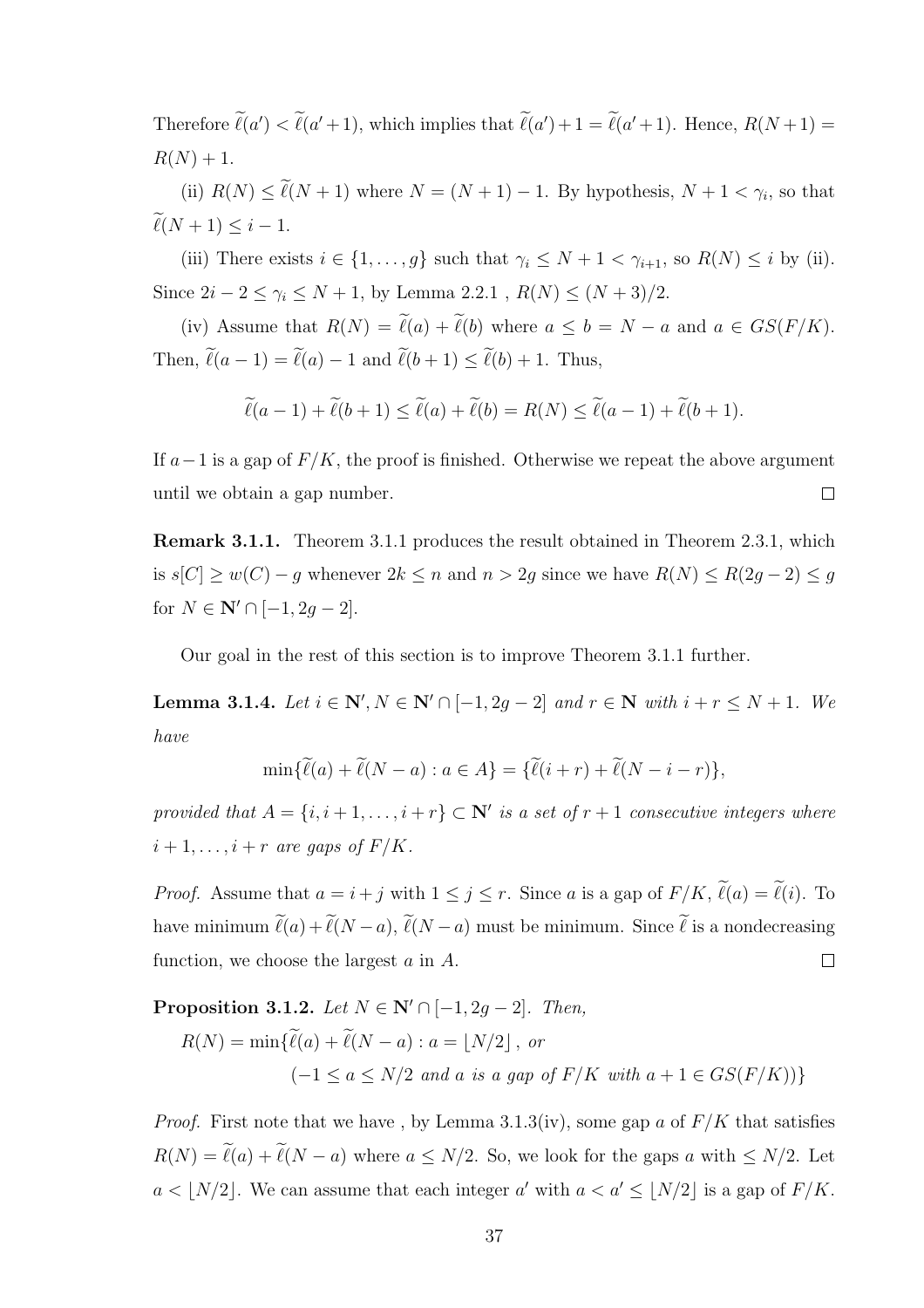Then  $R(N) = \ell(\lfloor N/2 \rfloor) + \ell(\lceil N/2 \rceil)$  by Lemma 3.1.3. If a' is not a gap of  $F/K$  then we can assume that  $a + 1 \in GS(F/K)$  by Lemma 3.1.4, and the proof is complete.  $\Box$ 

Example 3.1.1. Let  $N \in \mathbb{N}' \cap [-1, 2g - 2]$  with  $\lceil N/2 \rceil < \gamma_2$ . From Proposition 3.1.2, we have

$$
R(N) = \min{\{\widetilde{\ell}(-1) + \widetilde{\ell}(N+1), \widetilde{\ell}(\lfloor N/2 \rfloor) + \widetilde{\ell}(\lceil N/2 \rceil)\}}.
$$

If  $N + 1 < \gamma_2$  then  $\tilde{\ell}(N + 1) \leq 1$ , which implies  $R(N) = 1$  since  $\tilde{\ell}(-1) = 0$  and  $R(N) \ge 1$ . If  $N + 1 \ge \gamma_2$  then  $\widetilde{\ell}(N+1) = 2$ . Further,  $\widetilde{\ell}(\lfloor N/2 \rfloor) = \widetilde{\ell}(\lceil N/2 \rceil) = 1$ , so  $R(N) = 2.$ 

To provide the desired improvement mentioned in Remark 3.1.1, it is effective to compute  $R(2g-2)$ , which is given in the following statement.

**Proposition 3.1.3.** 
$$
R(2g-2) = g - \max\{\gamma_i - (2i-2) : i = 1, ..., g\}
$$

*Proof.* By the definition of R and Lemma 3.1.4, we have

$$
R(2g-2) = \min{\{\widetilde{\ell}(a) + \widetilde{\ell}(2g-2-a) : -1 \le a \le 2g-1, a+1 \in GS(F/K)\}}.
$$

Let  $a = \gamma_i - 1$  with  $1 \leq i \leq g$ . Then,

$$
R(2g-2) = \min{\{\widetilde{\ell}(\gamma_i-1) + \widetilde{\ell}(2g-\gamma_i-1) : i=1,\ldots,g\}}.
$$

We have  $\tilde{\ell}(\gamma_i - 1) = i - 1$  and  $\tilde{\ell}(2g - \gamma_i - 1) = g - \gamma_i - 1 + i$ , by the definition of the function  $\tilde{\ell}$  and (3.1), respectively. Therefore,

$$
R(2g-2) = \min\{g - \gamma_i + 2i - 2 : i = 1, ..., g\}.
$$

 $\Box$ 

**Theorem 3.1.2.** Let  $C = C_{\mathcal{L}}(D, G)$  be an AG code with  $2k \leq n$  and  $n > 2g$ , where g is the genus of  $F/K$ . Then

$$
s[C] \ge w(C) - g + \gamma_2 - 2.
$$

*Proof.* By Lemma 3.1.1 and by Proposition 3.1.3 we have  $2m - n \leq 2g - 2$  and  $R(2g-2) \leq g - \gamma_2 + 2$ . Then, by Theorem 3.1.1, we obtain

$$
s[C] \ge w(C) - R(2m - n) \ge w(C) - (g - \gamma_2 + 2).
$$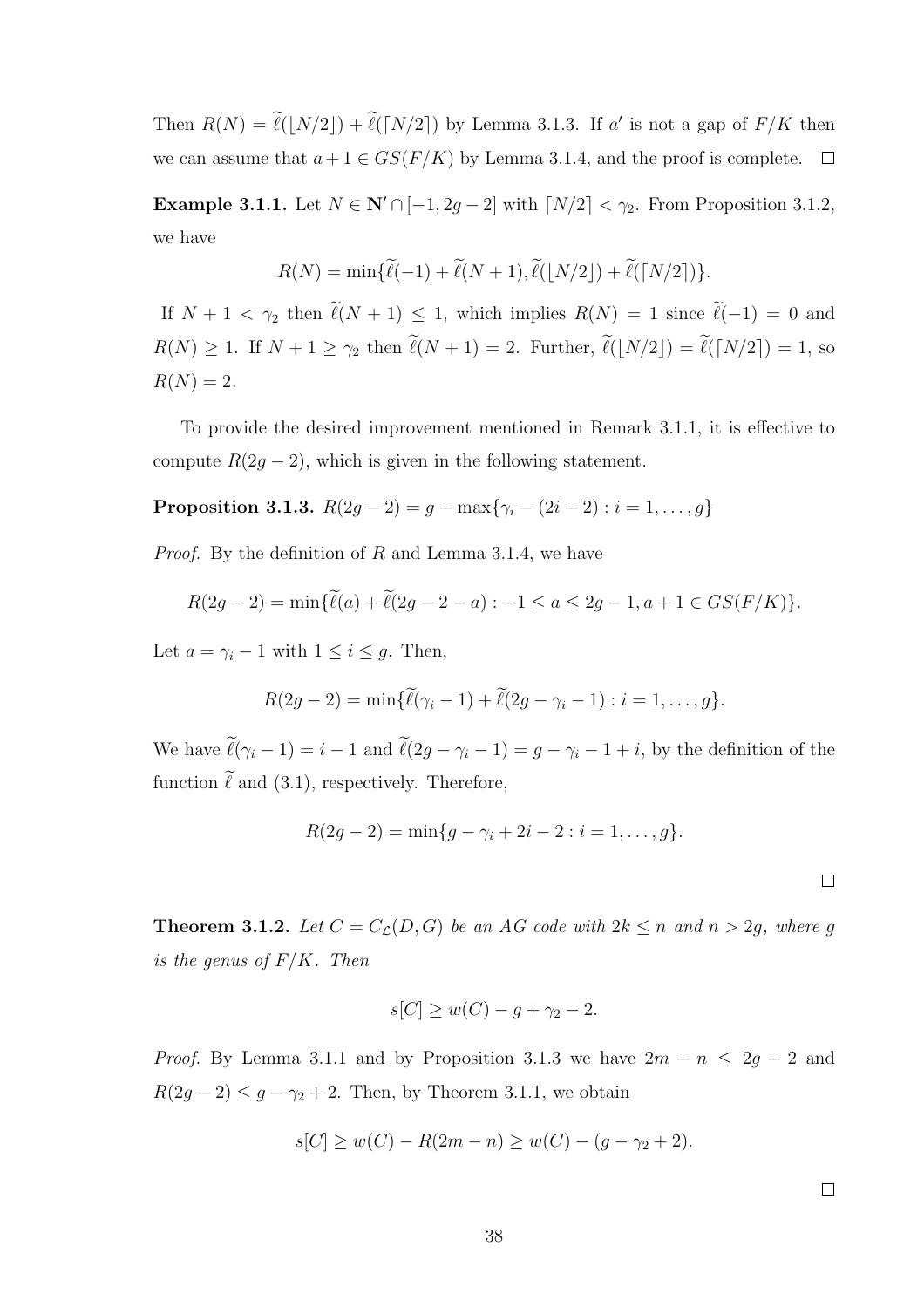## 3.2 An Improvement on the ASC of Hermitian Codes

In this section, we will study the function  $R$  on the Hermitian function field. At the end of the section we will compare the bound we obtain by Theorem 3.1.1 with the bound computed by Blackmore and Norton in [1]

On the Hermitian function field, we can exactly compute the function  $R$  since the genus of  $H/\mathbb{F}_{q^2}$  is  $g = q(q+1)/2$  and its gonality sequence is known (Example 2.2.1).

For an integer  $a \in \mathbb{N}_0$ , let  $\alpha$  and  $\beta$  be the non-negative integers defined by  $a =$  $\alpha q + \beta$ ,  $0 \le \beta < q$ . Since  $a = \alpha q + \beta = \alpha (q + 1) - (\alpha - \beta)$ , it is easily seen that  $a \in GS(H/\mathbb{F}_{q^2})$  iff  $\beta \leq \alpha$  by Example 2.2.1.

Lemma 3.2.1. We have

$$
\widetilde{\ell}(a) = \frac{\alpha(\alpha+1)}{2} + \min\{\alpha, \beta\} + 1.
$$

*Proof.* If  $a = 0$ , then the result holds since  $\tilde{\ell}(0) = 1$ . Now, assume  $a > 0$ . Let  $a \in GS(H/\mathbb{F}_{q^2})$  so that  $\min\{\alpha,\beta\} = \beta$ . Using Example 2.2.1, let k be such that  $\gamma_k = a$ . Thus,

$$
k = \frac{(\alpha + 1)(\alpha + 2)}{2} - (\alpha - \beta)
$$

$$
= \frac{\alpha(\alpha + 1)}{2} + \beta + 1,
$$

since  $a = \alpha q + \beta = \alpha (q + 1) - (\alpha - \beta)$ . If a is a gap of  $H/\mathbb{F}_{q^2}$  then  $\beta > \alpha$  and  $\tilde{\ell}(a) = \tilde{\ell}(\alpha q + \alpha)$ . Similarly, we find k which satisfies  $\gamma_k = \alpha q + \alpha$ . Then,

$$
k = \frac{(\alpha + 1)(\alpha + 2)}{2} = \frac{\alpha(\alpha + 1)}{2} + \alpha + 1.
$$

 $\Box$ 

**Lemma 3.2.2.** Let  $N \in \mathbb{N}' \cap [-1, 2g-2]$  and  $a = \alpha q + \beta$  be a gap of  $H/\mathbb{F}_{q^2}$  with  $\alpha \ge 1$ and  $a \leq N/2$ . Then

$$
\widetilde{\ell}(a) + \widetilde{\ell}(N - a) \le \widetilde{\ell}(a - q) + \widetilde{\ell}(N - (a - q)).
$$

*Proof.* Let  $a' := a - q = (\alpha - 1)q + \beta$  and  $b := N - a = \delta q + \epsilon$  with  $0 \le \epsilon < q$ , so  $b' = N - a' = (\delta + 1)q + \epsilon$ . By Lemma 3.2.1, we have

$$
\tilde{\ell}(a) - \tilde{\ell}(a') = \frac{\alpha(\alpha+1)}{2} + \alpha + 1 - \left(\frac{\alpha(\alpha-1)}{2} + (\alpha-1) + 1\right)
$$
  
=  $\alpha + 1$  (3.4)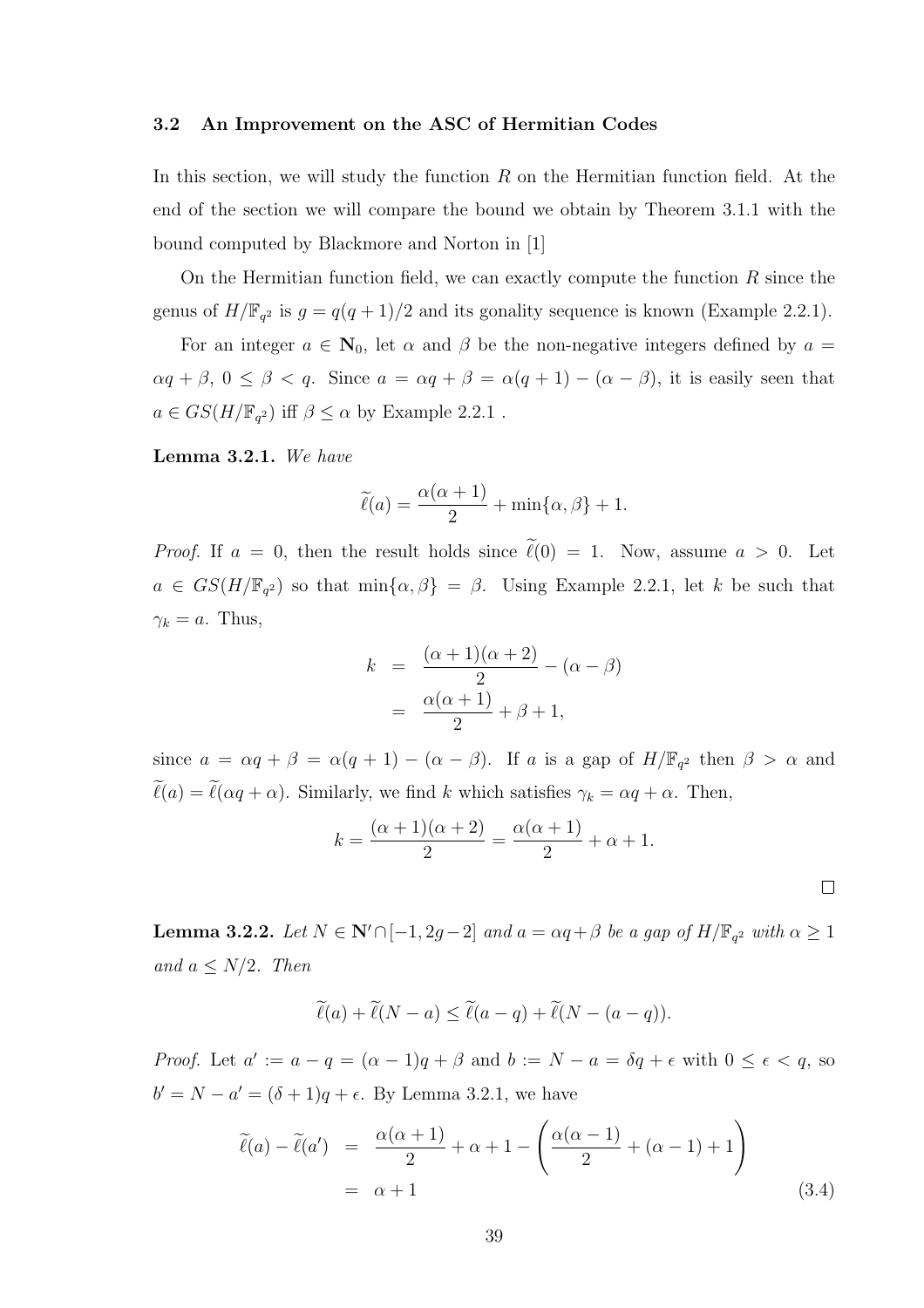If  $b \in GS(H/\mathbb{F}_{q^2})$ , then, since  $\epsilon \leq \delta$ ,

$$
\widetilde{\ell}(b) - \widetilde{\ell}(b') = \frac{\delta(\delta + 1)}{2} + \epsilon + 1 - \left(\frac{(\delta + 1)(\delta + 2)}{2} + \epsilon + 1\right)
$$
  
= -\delta - 1. (3.5)

From the above equations and since a is a gap number, (i.e.,  $a \leq b = N - a$  which implies  $\delta \geq \alpha$ , we have

$$
\begin{aligned}\n\widetilde{\ell}(a) + \widetilde{\ell}(b) &= \widetilde{\ell}(a') + \widetilde{\ell}(b') - \delta + \alpha \\
&\le \widetilde{\ell}(a') + \widetilde{\ell}(b').\n\end{aligned} \tag{3.6}
$$

Let b be a gap number so that  $\epsilon > \delta$ . Then

$$
\widetilde{\ell}(b) - \widetilde{\ell}(b') = \frac{\delta(\delta + 1)}{2} + \delta + 1 - \left(\frac{(\delta + 1)(\delta + 2)}{2} + \delta + 2\right)
$$
  
= -\delta - 2. (3.7)

Thus, the result follows.

**Proposition 3.2.1.** Let  $N \in \mathbb{N}_0 \cap [0, 2g - 2]$  and assume that  $\alpha$  and  $\beta$  are the integers defined by  $\lfloor N/2 \rfloor = \alpha q + \beta$  with  $0 \le \beta < q$  and let  $\alpha \ge 1$ .

(i) If  $\lfloor N/2 \rfloor$  is a gap of  $H/\mathbb{F}_{q^2}$ , then

$$
R(N) = \min{\{\widetilde{\ell}(\lfloor N/2 \rfloor) + \widetilde{\ell}(\lceil N/2 \rceil), \widetilde{\ell}(\alpha q - 1) + \widetilde{\ell}(N - \alpha q + 1)\}}.
$$

(ii) If  $\lfloor N/2 \rfloor \in GS(H/\mathbb{F}_{q^2})$ , then

$$
R(N) = \widetilde{\ell}(\alpha q - 1) + \widetilde{\ell}(N - \alpha q + 1).
$$

*Proof.* Note that  $\alpha q - 1 \notin GS(H/\mathbb{F}_{q^2})$  since  $\alpha q = \alpha(q + 1) - (\alpha + 1)$  and  $\alpha + 1 > \alpha$ but  $\alpha q \in GS(H/\mathbb{F}_{q^2})$ . Then the result follows by Prop 3.8 and Lemma 3.2.2.  $\Box$ 

We now define the concept of 'jump' to improve the above result. If  $R(N)$  $R(N-1)$ , the integer N with  $0 \leq N \leq 2g-2$  is called a jump of  $H/\mathbb{F}_{q^2}$ . The set of jumps of  $H/\mathbb{F}_{q^2}$  is denoted by  $U(H/\mathbb{F}_{q^2})$  and the number of jumps is equal to  $R(2g-2)$ , which can be computed via Proposition 3.2.1.

 $\Box$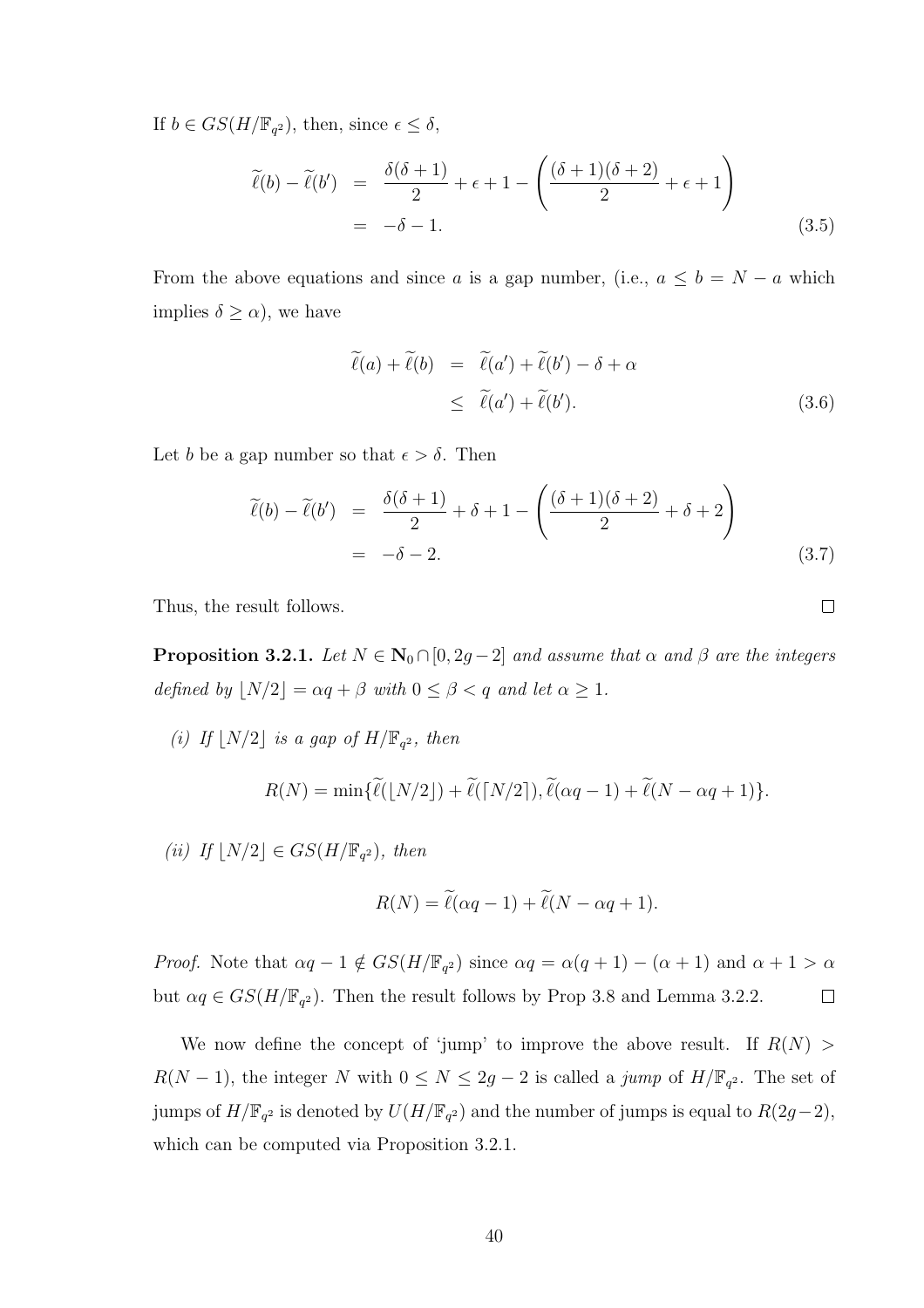**Lemma 3.2.3.** Let  $H/\mathbb{F}_{q^2}$  be a Hermitian function field of degree  $q + 1$ . Then

$$
(1) |U(H/\mathbb{F}_{q^2})| = \begin{cases} q^2/4 & \text{if } q \text{ is even} \\ (q^2 - 1)/4 & \text{if } q \text{ is odd} \end{cases}
$$
  

$$
(2) U(H/\mathbb{F}_{q^2}) = \{ \alpha q + \beta : 0 \le \alpha \le q - 2, -1 \le \alpha \le q - 2, \text{ and } 2\beta + 2 \le \alpha \text{ or } \beta = q - 1 \} \setminus \{ 2g - 1 \}.
$$

*Proof.* (1) We compute  $R(2g-2)$ . Let q be even. Then

$$
g - 1 = \frac{q(q - 1)}{2} - 1 = \frac{(q - 2)(q + 1)}{2} = \frac{(q - 2)q}{2} + \frac{q - 2}{2}
$$

so  $g - 1 \in GS(H/\mathbb{F}_{q^2})$ . By Proposition 3.2.1 we have

$$
R(2g-2) = \widetilde{\ell}(\alpha q - 1) + \widetilde{\ell}(2g - 2 - \alpha q + 1)
$$

where  $\alpha = (q-2)/2$ . Note that

$$
\alpha q - 1 = \frac{(q-2)}{2}q - 1 = \frac{(q-4)}{2}q + q - 1
$$

and

$$
2g - 2 - \alpha q + 1 = (q - 2)(q + 1) - q\frac{(q - 2)}{2} + 1 = \frac{(q - 2)q}{2} + q - 1.
$$

Then by Lemma 3.2.1, we have

$$
\widetilde{\ell}(\alpha q - 1) = \frac{(q - 4)}{2} \frac{(q - 2)}{2} \frac{1}{2} + \frac{q}{2} - 2 + 1 = \frac{q^2}{8} - \frac{q}{4}
$$

and

$$
\widetilde{\ell}(2g - 2 - \alpha q + 1) = \frac{(q-2)q}{2} \frac{1}{2} \frac{1}{2} + \frac{q}{2} = \frac{q^2}{8} + \frac{q}{4}.
$$

Hence, the result follows. Similar arguments are applied for an odd  $q$ .

(2) Let T be the set on the right hand side of the equality in the item  $(2)$ . We first show that  $|T| = R(2g - 2)$ . Consider  $2\beta + 2 = \alpha = q - 2$  so that  $1 = q - 3 - 2\beta$  and  $\beta = \lfloor (q - 4)/2 \rfloor$ . Further, the number of elements of T where  $\beta = q - 1$  is  $q - 1$  since  $2g - 1 \notin T$ , i.e., for  $\alpha = q - 2$  we have  $\alpha q + \beta = 2g - 1$ . Thus

$$
|T| = \sum_{\beta=0}^{\lfloor (q-4)/2 \rfloor} (q-3-2\beta) + q - 1 = R(2g-2).
$$

Since every element in T is a jump of  $H/\mathbb{F}_{q^2}$ , the proof is finished.

**Example 3.2.1.** Consider the Hermitian function field over  $\mathbb{F}_{64}$  so that  $q = 8$  and  $g = 28$ . In the following table the bold face entries demonstrate the jumps of  $H/\mathbb{F}_{64}$ where the integers range from -1 to 54.

 $\Box$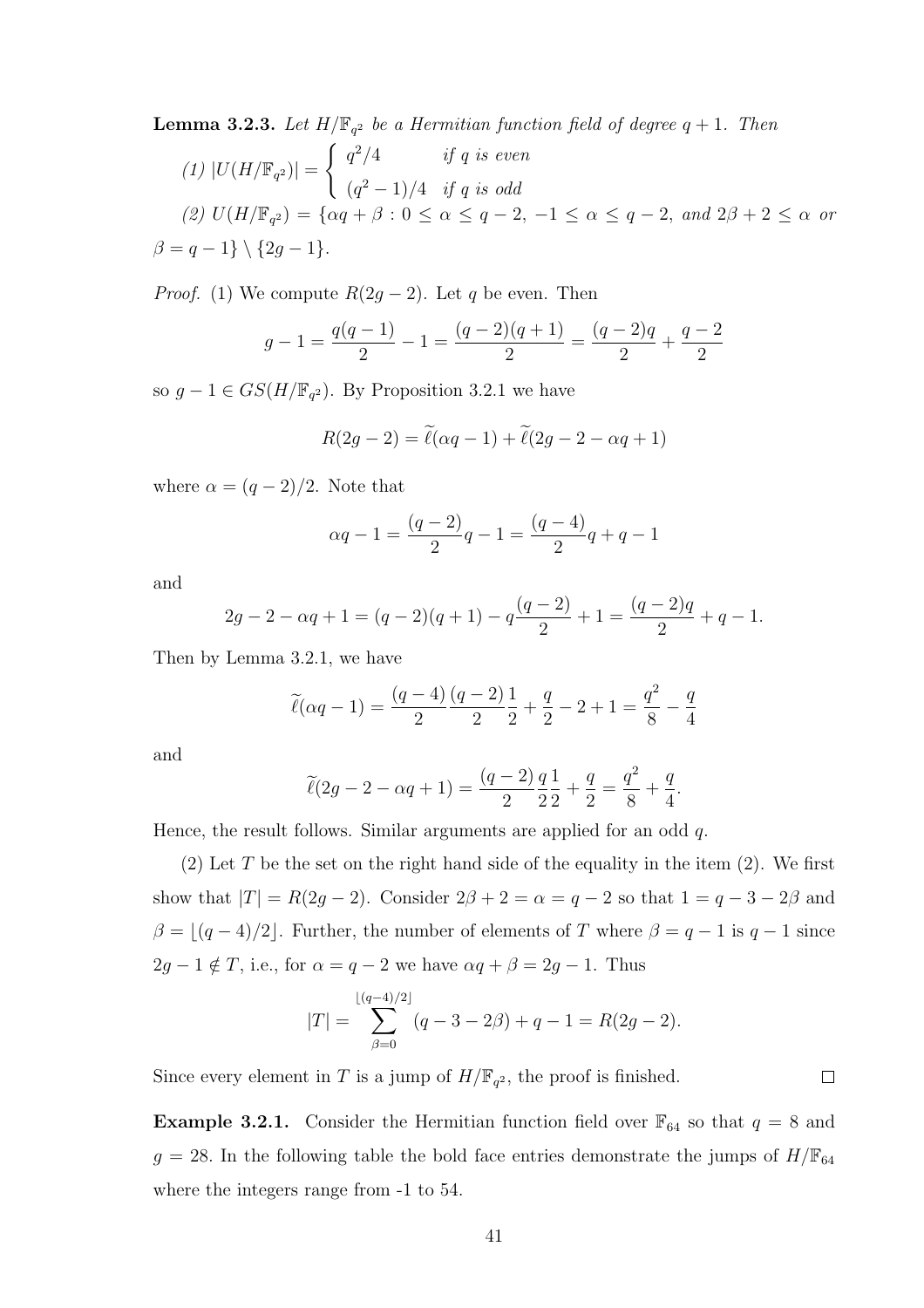|                         | $-1$ 0 1 2 3 4 5 6 |  |  |  |
|-------------------------|--------------------|--|--|--|
| 7 8 9 10 11 12 13 14    |                    |  |  |  |
| 15 16 17 18 19 20 21 22 |                    |  |  |  |
| 23 24 25 26 27 28 29 30 |                    |  |  |  |
| 31 32 33 34 35 36 37 38 |                    |  |  |  |
| 39 40 41 42 43 44 45 46 |                    |  |  |  |
| 47 48 49 50 51 52 53 54 |                    |  |  |  |

**Proposition 3.2.2.** Let  $H/\mathbb{F}_{q^2}$  be a Hermitian function field and  $N \in \mathbb{N}' \cap [-1, 2g-2]$ . Let  $\alpha$  and  $\beta$  be the integers defined by  $N = \alpha q + \beta$  with  $0 \le \alpha \le q - 2$  and  $-1 \le \beta \le$  $q-2$ .

(1) If  $\beta > \lfloor \alpha/2 \rfloor - 1$ , then  $R(N) = R(\alpha q + \lfloor \alpha/2 \rfloor - 1)$ , (2) If  $\beta < |\alpha/2| - 1$ , then

$$
R(N) = \begin{cases} \alpha(\alpha+2)/4 + \beta + 2 & \text{if } \alpha \text{ is even} \\ (\alpha+1)^2/4 + \beta + 2 & \text{if } \alpha \text{ is odd} \end{cases}
$$

*Proof.* (1) The largest jump of  $H/\mathbb{F}_{q^2}$  not exceeding N is achieved when  $\beta = \left\lfloor \frac{(\alpha-2)}{2} \right\rfloor$ 2  $\vert$ , i.e.,  $2\beta + 2 = \alpha$ . Thus the equality holds.

(2) Let us put all the integers from  $-1$  to 2g-2 in an array according to the values of  $\alpha$  and  $\beta$  which, respectively, correspond to the rows and the columns of the array as in the above example. The j-th row of the array contains  $\lfloor (j + 2)/2 \rfloor$  jumps of  $H/\mathbb{F}_{q^2}$ which are exactly in the first  $\lfloor (j + 2)/2 \rfloor$  columns of the array. Then the number of jumps of  $H/\mathbb{F}_{q^2}$  is:

$$
\beta + 2 + 2(\sum_{i=1}^{\alpha/2} i) = \alpha(\alpha + 2)/4, \text{ when } \alpha \text{ is even, and}
$$
  

$$
\beta + 2 + 2(\sum_{i=1}^{\alpha-1)/2} i) + (\alpha + 1)/2 = (\alpha + 1)^2/4, \text{ when } \alpha \text{ is odd.}
$$

We finish the chapter with an example to demonstrate the effect of these results on the bounds of  $s[C]$ , where C is an AG code on the Hermitian function field.

**Example 3.2.2.** Let  $C = C_{\mathcal{L}}(D, mQ_{\infty})$  be a Hermitian code over  $\mathbb{F}_{q^2}$ . For  $q =$ 2, 3, 4, 5, 7, 8, the values of  $m = \text{deg } G$  and the genus g are given in Example 2.4.1. To apply Theorem 3.1.1, m has to satisfy  $-1 \leq 2m - n \leq 2g - 2$  which corresponds to the interval used in Example 2.4.1, i.e.  $m \in \left[\frac{n-1}{2}\right]$  $\frac{-1}{2}, \frac{n-3}{2} + g$ . Note that  $2k \le n$  and  $n > 2g$ .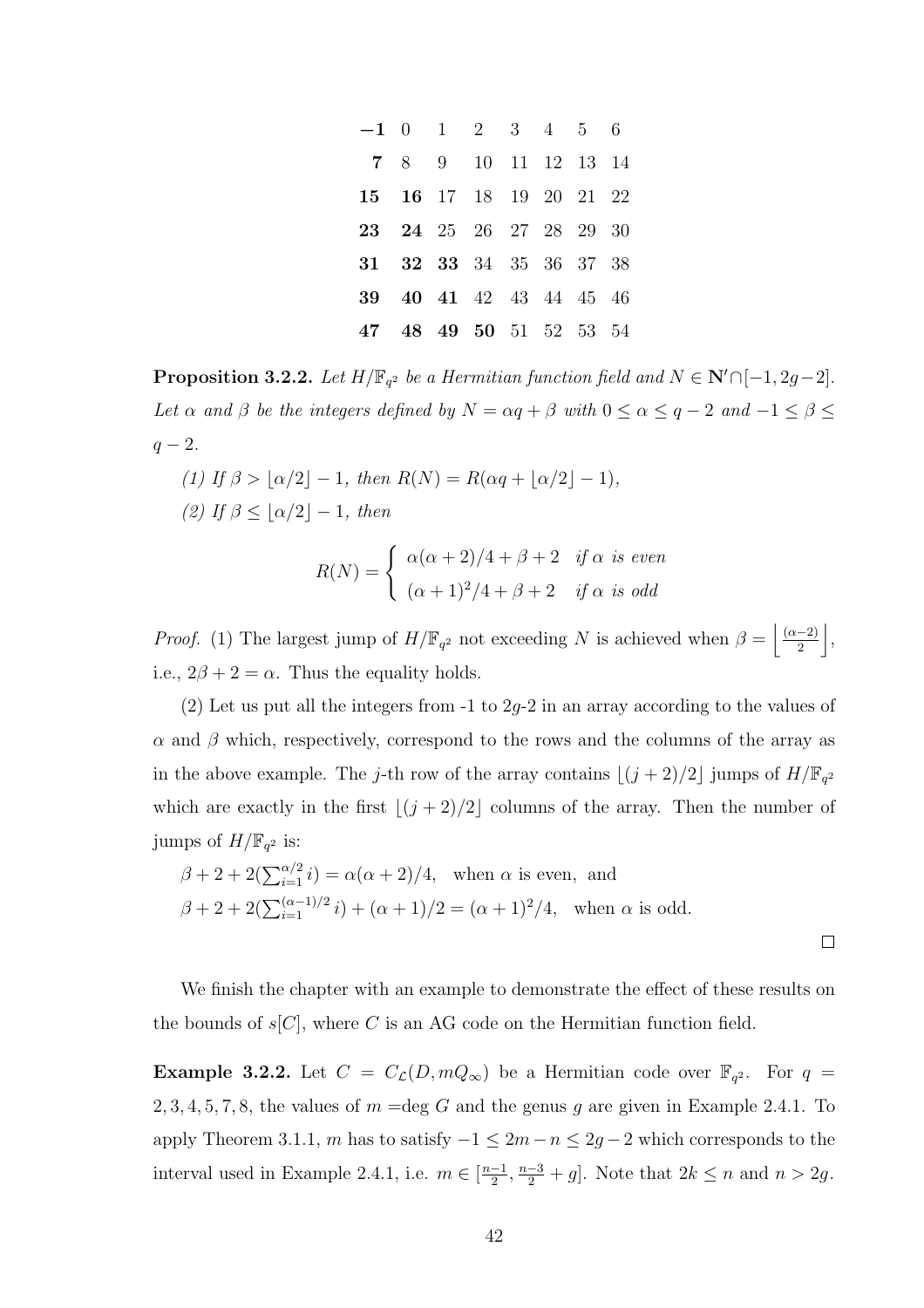In the following table, the row Wolf and the row Chp2 contains the Wolf upper bound on  $s[C]$  and the best lower bound obtained in Chapter 2, respectively. While true values of  $s[C]$  which are obtained by Blackmore and Norton [1] are given in the row True, the bounds obtained from Theorem 3.1.1 and Proposition 3.2.2 are demonstrated in the row Thm 3.1.1. The lower bounds that attain the true values of  $s[C]$  are in bold face.

| q                 |           |                |            |            |     |     |     |     |     |     |     |     |     |     |     |
|-------------------|-----------|----------------|------------|------------|-----|-----|-----|-----|-----|-----|-----|-----|-----|-----|-----|
| $\overline{2}$    | m         | $\overline{4}$ |            |            |     |     |     |     |     |     |     |     |     |     |     |
|                   | Wolf      | $\overline{4}$ |            |            |     |     |     |     |     |     |     |     |     |     |     |
|                   | Chp2      | 3              |            |            |     |     |     |     |     |     |     |     |     |     |     |
|                   | Thm 3.1.1 | 3              |            |            |     |     |     |     |     |     |     |     |     |     |     |
|                   | True      | 3              |            |            |     |     |     |     |     |     |     |     |     |     |     |
| 3                 | m         | 13             | 14         | 15         |     |     |     |     |     |     |     |     |     |     |     |
|                   | Wolf      | 11             | 12         | 13         |     |     |     |     |     |     |     |     |     |     |     |
|                   | Chp2      | 10             | 11         | 11         |     |     |     |     |     |     |     |     |     |     |     |
|                   | Thm 3.1.1 | 10             | 11         | 11         |     |     |     |     |     |     |     |     |     |     |     |
|                   | True      | 11             | 11         | 11         |     |     |     |     |     |     |     |     |     |     |     |
| $\overline{4}$    | ${\bf m}$ | 32             | 33         | 34         | 35  | 36  | 37  |     |     |     |     |     |     |     |     |
|                   | Wolf      | 27             | 28         | 29         | 30  | 31  | 32  |     |     |     |     |     |     |     |     |
|                   | Chp2      | 26             | ${\bf 27}$ | ${\bf 27}$ | 28  | 28  | 27  |     |     |     |     |     |     |     |     |
|                   | Thm 3.1.1 | 26             | 27         | 27         | 28  | 27  | 28  |     |     |     |     |     |     |     |     |
|                   | True      | 26             | 27         | 27         | 28  | 28  | 28  |     |     |     |     |     |     |     |     |
| $\overline{5}$    | ${\bf m}$ | 62             | 63         | 64         | 65  | 66  | 67  | 68  | 69  | 70  | 71  |     |     |     |     |
|                   | Wolf      | 53             | 54         | 55         | 56  | 57  | 58  | 59  | 60  | 61  | 62  |     |     |     |     |
|                   | Chp2      | 52             | 53         | 54         | 54  | 55  | 54  | 53  | 54  | 55  | 56  |     |     |     |     |
|                   | Thm 3.1.1 | 52             | 53         | 54         | 54  | 55  | 55  | 55  | 56  | 55  | 56  |     |     |     |     |
|                   | True      | 53             | 53         | 54         | 54  | 55  | 56  | 56  | 56  | 57  | 56  |     |     |     |     |
| $\scriptstyle{7}$ | m         | 171            | 172        | 173        | 174 | 175 | 176 | 177 | 178 | 179 | 180 |     |     |     |     |
|                   | Wolf      | 151            | 152        | 153        | 154 | 155 | 156 | 157 | 158 | 159 | 160 |     |     |     |     |
|                   | Chp 2     | 150            | 151        | 152        | 153 | 153 | 154 | 155 | 154 | 154 | 154 |     |     |     |     |
|                   | Thm 3.1.1 | 150            | 151        | 152        | 153 | 153 | 154 | 155 | 155 | 155 | 156 |     |     |     |     |
|                   | True      | 151            | 151        | 152        | 153 | 153 | 154 | 155 | 156 | 156 | 156 |     |     |     |     |
|                   | ${\bf m}$ | 181            | 182        | 183        | 184 | 185 | 186 | 187 | 188 | 189 | 190 | 191 |     |     |     |
|                   | Wolf      | 161            | 162        | 163        | 164 | 165 | 166 | 167 | 168 | 169 | 170 | 171 |     |     |     |
|                   | Chp 2     | 155            | 156        | 157        | 158 | 157 | 156 | 155 | 156 | 157 | 158 | 159 |     |     |     |
|                   | Thm 3.1.1 | 157            | 156        | 157        | 158 | 158 | 157 | 158 | 159 | 158 | 158 | 159 |     |     |     |
|                   | True      | 157            | 158        | 157        | 158 | 159 | 159 | 159 | 159 | 160 | 160 | 159 |     |     |     |
| 8                 | ${\bf m}$ | 256            | 257        | 258        | 259 | 260 | 261 | 262 | 263 | 264 | 265 | 266 | 267 | 268 | 269 |
|                   | Wolf      | 229            | 230        | 231        | 232 | 233 | 234 | 235 | 236 | 237 | 238 | 239 | 240 | 241 | 242 |
|                   | Chp 2     | 228            | 229        | 230        | 231 | 231 | 232 | 233 | 234 | 233 | 232 | 233 | 234 | 235 | 236 |
|                   | Thm 3.1.1 | 228            | 229        | 230        | 231 | 231 | 232 | 233 | 234 | 233 | 234 | 235 | 236 | 235 | 236 |
|                   | True      | 228            | 229        | 230        | 231 | 231 | 232 | 233 | 234 | 234 | 234 | 235 | 236 | 237 | 236 |
|                   | ${\bf m}$ | 270            | 271        | 272        | 273 | 274 | 275 | 276 | 277 | 278 | 279 | 280 | 281 | 282 | 283 |
|                   | Wolf      | 243            | 244        | 245        | 246 | 247 | 248 | 249 | 250 | 251 | 252 | 253 | 254 | 255 | 256 |
|                   | Chp 2     | 237            | 238        | 237        | 236 | 235 | 236 | 237 | 238 | 239 | 240 | 239 | 238 | 237 | 236 |
|                   | Thm 3.1.1 | 237            | 238        | 237        | 237 | 238 | 239 | 238 | 238 | 239 | 240 | 239 | 238 | 239 | 240 |
|                   | True      | 237            | 238        | 239        | 238 | 238 | 239 | 240 | 240 | 239 | 240 | 241 | 241 | 240 | 240 |

Table 3.1: Bounds on  $s[C_m]$  for Hermitian codes over  $\mathbb{F}_{q^2}$  for  $q=2,3,4,5,7,8$ .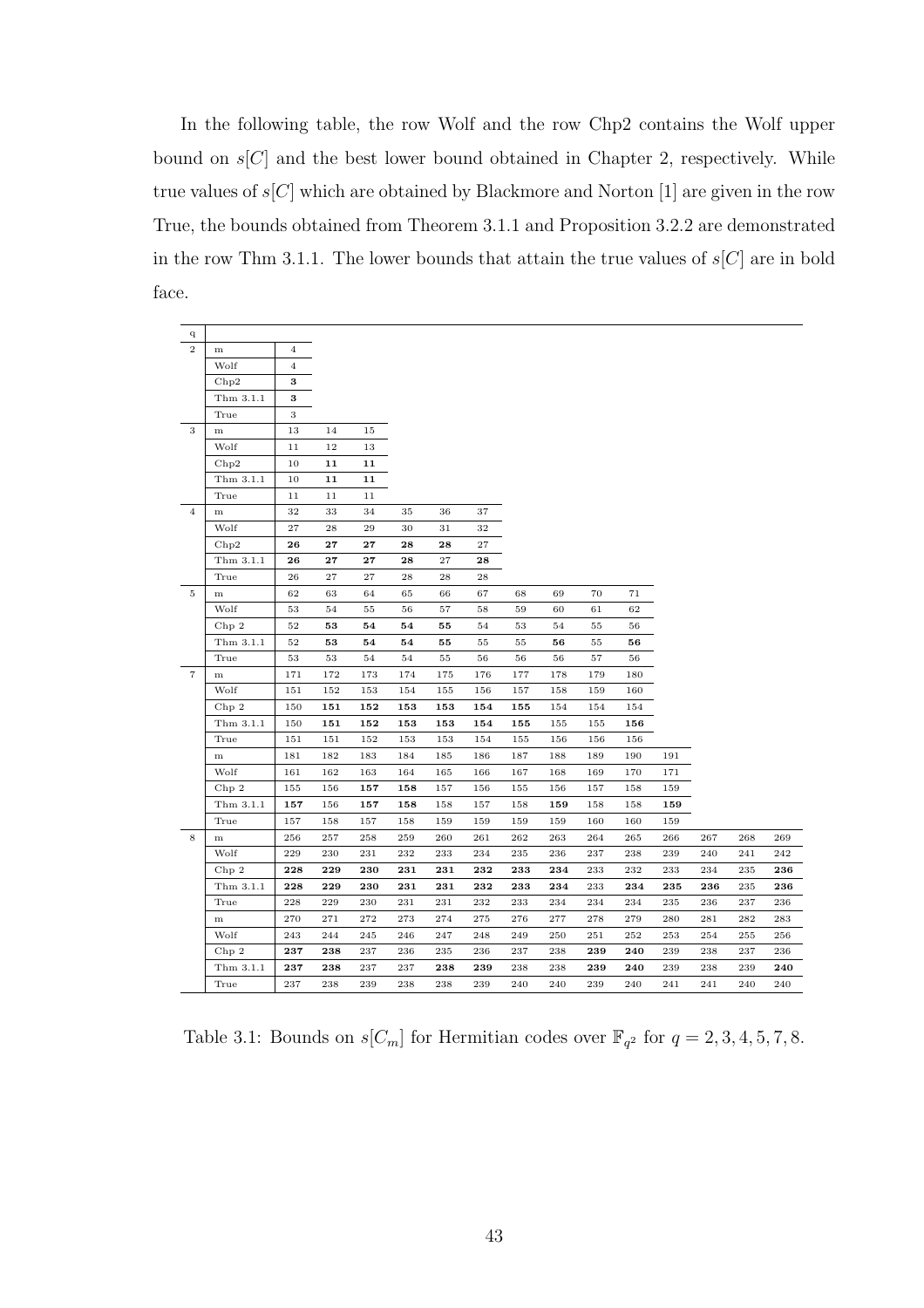# Bibliography

- [1] Blackmore, T., Norton, G., Determining When the Absolute State Complexity of a Hermitian Code Achieves the DLP Bound, SIAM J. Discrete Maths. 15, 14-40, 2001.
- [2] Blackmore, T. and Norton, G., Lower Bounds on the State Complexity of Geometric Goppa Codes, Des., Codes, Cryptogr. 29, 95-115, 2002.
- [3] McEliece, R. J., On the BCJR Trellis for Linear Block Codes, IEEE Trans. Inform. Theory 42, 10721092, 1996.
- [4] Muder, D. J., Minimal Trellises for Block Codes, IEEE Trans. Inform. Theory 34, 1049-1053, 1988.
- [5] Munuera, C., Torres, F., A Goppa-like Bound on the Trellis State Complexity of Algebraic Geometric Codes, IEEE Trans. Inform. Theory 49, 733-737, 2003.
- [6] Munuera, C., Torres, F., Bounding the Trellis State Complexity of Algebraic Geometric Codes, AAECC 15, 81-100, 2004.
- [7] Munuera, C., On the Generalized Hamming Weights of Geometric Goppa Codes, IEEE Trans. Inform. Theory 40, 2092-2099, 1994.
- [8] Nori, A. V., Unifying Views of Tail-Biting Trellises for Linear Block Codes, Ph.D. Thesis, Indian Institute of Science, 2005.
- [9] Pellikaan, R. On special divisors and the two variable zeta function of algebraic curves over finite fields, Proceedings AGTC-4, Luminy, Pellikaan, Perret and Vladut, eds., 175-184, 1996.
- [10] Stichtenoth, H., Algebraic Function Fields and Codes, Springer-Verlag, 1993.